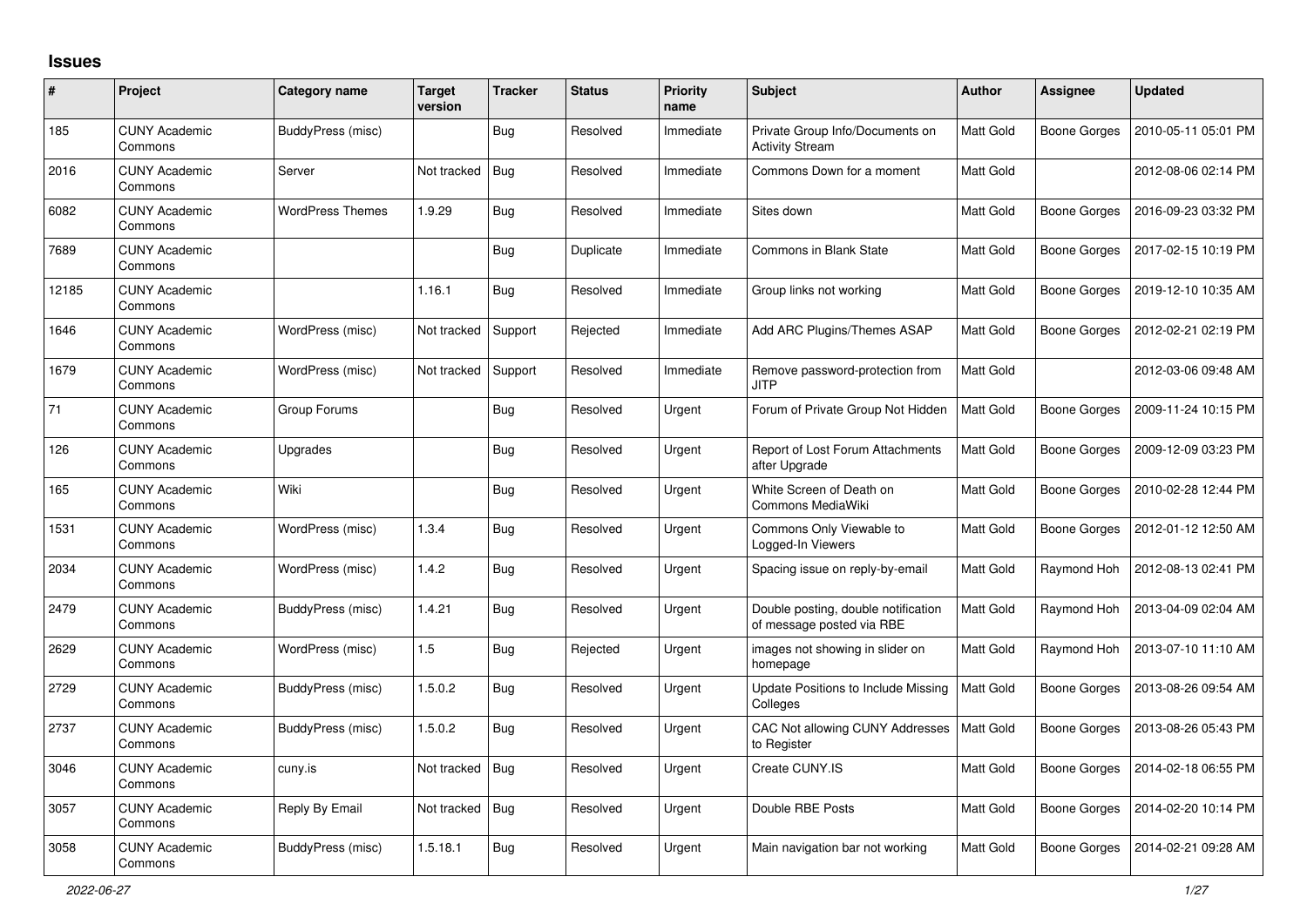| $\#$  | Project                         | <b>Category name</b>       | <b>Target</b><br>version | <b>Tracker</b>    | <b>Status</b> | <b>Priority</b><br>name | <b>Subject</b>                                          | Author           | <b>Assignee</b> | <b>Updated</b>      |
|-------|---------------------------------|----------------------------|--------------------------|-------------------|---------------|-------------------------|---------------------------------------------------------|------------------|-----------------|---------------------|
| 3079  | <b>CUNY Academic</b><br>Commons | cuny.is                    | Not tracked              | <b>Bug</b>        | Resolved      | Urgent                  | cuny.is request                                         | <b>Matt Gold</b> | Boone Gorges    | 2014-02-26 07:47 PM |
| 3393  | <b>CUNY Academic</b><br>Commons | <b>WordPress Themes</b>    | Not tracked              | Bug               | Resolved      | Urgent                  | Widgets reset on JITP                                   | Matt Gold        | Matt Gold       | 2014-09-01 08:51 PM |
| 3547  | <b>CUNY Academic</b><br>Commons | <b>Email Notifications</b> | Not tracked              | <b>Bug</b>        | Resolved      | Urgent                  | Email notifications not working                         | Matt Gold        | Matt Gold       | 2016-01-26 05:11 PM |
| 3557  | <b>CUNY Academic</b><br>Commons | My Commons                 | 1.7.1                    | Bug               | Resolved      | Urgent                  | Fix typo on My Commons overlay                          | Matt Gold        | Boone Gorges    | 2014-10-15 11:02 PM |
| 3598  | <b>CUNY Academic</b><br>Commons | Reply By Email             |                          | <b>Bug</b>        | Resolved      | Urgent                  | RBE message not posted                                  | <b>Matt Gold</b> | Boone Gorges    | 2014-10-27 09:34 PM |
| 4639  | <b>CUNY Academic</b><br>Commons | Home Page                  | Not tracked              | <b>Bug</b>        | Resolved      | Urgent                  | Front page slider stopped working                       | Matt Gold        | Boone Gorges    | 2015-09-21 03:44 PM |
| 6869  | <b>CUNY Academic</b><br>Commons | <b>Email Notifications</b> |                          | <b>Bug</b>        | Resolved      | Urgent                  | Report: Email notifications not going<br>out            | Matt Gold        | Raymond Hoh     | 2016-11-29 09:44 PM |
| 9105  | <b>CUNY Academic</b><br>Commons | <b>BuddyPress Docs</b>     | 1.12.7                   | Bug               | Resolved      | Urgent                  | BP doc titles/dates messed up                           | Matt Gold        | Boone Gorges    | 2018-01-23 11:00 AM |
| 10563 | <b>CUNY Academic</b><br>Commons |                            | 1.13.12                  | <b>Bug</b>        | Resolved      | Urgent                  | cllicking on links from site menu<br>leads to 500 error | Matt Gold        | Boone Gorges    | 2018-10-23 10:48 AM |
| 14896 | <b>CUNY Academic</b><br>Commons |                            |                          | <b>Bug</b>        | Resolved      | Urgent                  | site down for maintenance                               | Matt Gold        | Boone Gorges    | 2021-10-26 11:01 AM |
| 1637  | <b>CUNY Academic</b><br>Commons | WordPress (misc)           | 1.3.7.1                  | Feature           | Resolved      | Urgent                  | Add Clean Child Theme for ARC<br>Project                | Matt Gold        | Boone Gorges    | 2012-02-21 06:13 PM |
| 1638  | <b>CUNY Academic</b><br>Commons | WordPress (misc)           | 1.3.7                    | Feature           | Rejected      | Urgent                  | Make Clean Child Theme Available<br>only to ARC blog    | Matt Gold        | Boone Gorges    | 2012-02-21 02:39 PM |
| 1639  | <b>CUNY Academic</b><br>Commons | WordPress (misc)           | 1.3.7                    | Feature           | Resolved      | Urgent                  | Add WP-Cumulus Plugin                                   | Matt Gold        | Boone Gorges    | 2012-02-21 02:32 PM |
| 1640  | <b>CUNY Academic</b><br>Commons | WordPress (misc)           | 1.3.7                    | Feature           | Resolved      | Urgent                  | Add Jetpack plugin                                      | Matt Gold        | Boone Gorges    | 2012-02-21 02:30 PM |
| 1641  | <b>CUNY Academic</b><br>Commons | WordPress (misc)           | 1.3.7                    | Feature           | Resolved      | Urgent                  | Create shortcode to embed fora.tv<br>videos             | Matt Gold        | Boone Gorges    | 2012-02-21 05:22 PM |
| 1648  | <b>CUNY Academic</b><br>Commons | <b>BuddyPress (misc)</b>   | 1.3.9                    | Feature           | Resolved      | Urgent                  | Add Password Protect WordPress<br>Plugin                | Matt Gold        |                 | 2012-02-24 10:22 AM |
| 2361  | <b>CUNY Academic</b><br>Commons | WordPress (misc)           | 1.4.15                   | Feature           | Resolved      | Urgent                  | Add KingSize Theme                                      | Matt Gold        | Boone Gorges    | 2013-01-02 11:41 AM |
| 2068  | <b>CUNY Academic</b><br>Commons | WordPress (misc)           | Not tracked              | Support           | Resolved      | Urgent                  | User Blog Not Accessible                                | Matt Gold        | Boone Gorges    | 2012-08-28 07:35 PM |
| 3898  | <b>CUNY Academic</b><br>Commons | Server                     |                          | System<br>Upgrade | Resolved      | Urgent                  | commons down                                            | Matt Gold        | Boone Gorges    | 2015-03-11 09:50 AM |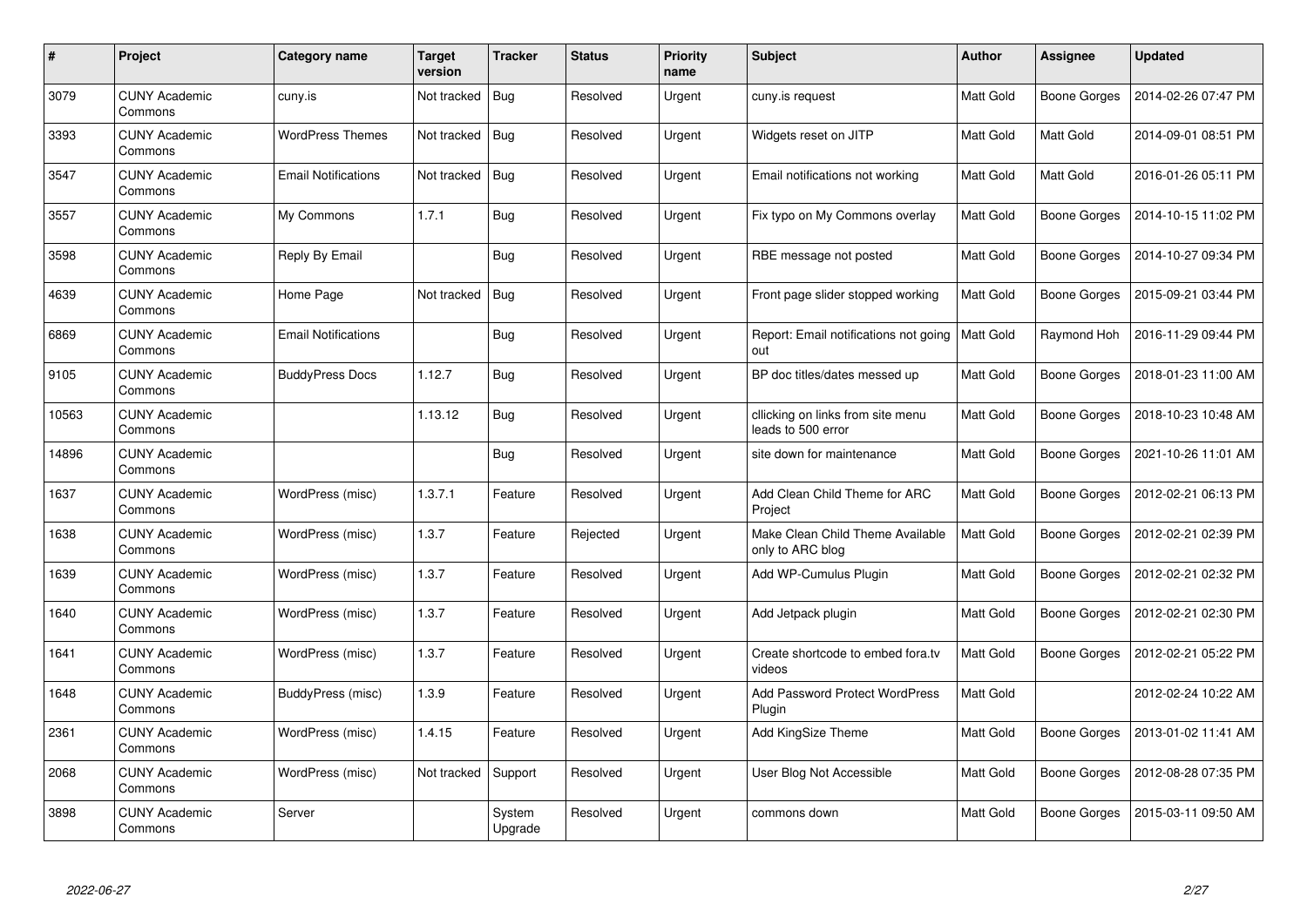| #   | Project                         | Category name     | <b>Target</b><br>version | Tracker    | <b>Status</b> | <b>Priority</b><br>name | <b>Subject</b>                                                           | <b>Author</b>    | Assignee            | <b>Updated</b>        |
|-----|---------------------------------|-------------------|--------------------------|------------|---------------|-------------------------|--------------------------------------------------------------------------|------------------|---------------------|-----------------------|
| 48  | <b>CUNY Academic</b><br>Commons | Group Forums      |                          | <b>Bug</b> | Resolved      | High                    | Unsubscribed Users Receiving<br>Commons Forum Posts via Email            | <b>Matt Gold</b> | <b>Boone Gorges</b> | 2009-10-17 07:01 PM   |
| 49  | <b>CUNY Academic</b><br>Commons |                   |                          | Bug        | Resolved      | High                    | Development Site Showing Up in<br>Google Results                         | Matt Gold        | <b>Zach Davis</b>   | 2009-10-20 06:23 PM   |
| 87  | <b>CUNY Academic</b><br>Commons | Upgrades          |                          | Bug        | Resolved      | High                    | Upgrade MediaWiki Skin                                                   | Matt Gold        | Boone Gorges        | 2009-12-03 08:24 AM   |
| 98  | <b>CUNY Academic</b><br>Commons | Wiki              |                          | <b>Bug</b> | Resolved      | High                    | CICDev Authentication request on<br>wiki                                 | Matt Gold        | Lucas Thurston      | l 2009-12-03 11:45 AM |
| 100 | <b>CUNY Academic</b><br>Commons | Upgrades          |                          | <b>Bug</b> | Resolved      | High                    | Unclickable title links on group<br>forum                                | Matt Gold        | <b>Boone Gorges</b> | 2009-12-03 09:19 AM   |
| 106 | <b>CUNY Academic</b><br>Commons | Upgrades          |                          | <b>Bug</b> | Resolved      | High                    | ITPF09 Forum Issue                                                       | Matt Gold        | Boone Gorges        | 2009-12-03 04:49 PM   |
| 107 | <b>CUNY Academic</b><br>Commons | Upgrades          |                          | <b>Bug</b> | Resolved      | High                    | Log In Problem                                                           | Matt Gold        | <b>Boone Gorges</b> | 2009-12-04 12:02 AM   |
| 111 | <b>CUNY Academic</b><br>Commons | Upgrades          |                          | <b>Bug</b> | Resolved      | High                    | More Privacy Options and BP Feed                                         | Matt Gold        | Boone Gorges        | 2010-02-25 12:24 PM   |
| 115 | <b>CUNY Academic</b><br>Commons | Upgrades          |                          | Bug        | Resolved      | High                    | Alliw spreadsheet attachments on<br>forum posts                          | Matt Gold        | <b>Boone Gorges</b> | 2009-12-06 12:13 AM   |
| 137 | <b>CUNY Academic</b><br>Commons | Upgrades          |                          | <b>Bug</b> | Resolved      | High                    | Reports of Inability to<br>Attach/Download Attachments to<br>Forum Posts | Matt Gold        | <b>Boone Gorges</b> | 2009-12-10 11:41 AM   |
| 163 | <b>CUNY Academic</b><br>Commons | WordPress (misc)  |                          | Bug        | Resolved      | High                    | Missing plugins                                                          | Matt Gold        | <b>Boone Gorges</b> | 2010-05-11 08:38 PM   |
| 205 | <b>CUNY Academic</b><br>Commons | BuddyPress (misc) |                          | <b>Bug</b> | Resolved      | High                    | <b>Cannot Create Account</b>                                             | Matt Gold        | Boone Gorges        | 2010-05-20 03:18 PM   |
| 209 | <b>CUNY Academic</b><br>Commons | BuddyPress (misc) |                          | Bug        | Resolved      | High                    | Members Report that Forum<br>Attachments not working                     | Matt Gold        | <b>Boone Gorges</b> | 2010-05-14 12:13 PM   |
| 220 | <b>CUNY Academic</b><br>Commons | BuddyPress (misc) |                          | <b>Bug</b> | Resolved      | High                    | Hidden Groups showing up in<br>homepage group listing                    | Matt Gold        | Boone Gorges        | 2010-05-07 10:30 AM   |
| 222 | <b>CUNY Academic</b><br>Commons | BuddyPress (misc) |                          | <b>Bug</b> | Resolved      | High                    | No way for group admins to invite<br>new members                         | Matt Gold        | <b>Boone Gorges</b> | 2010-05-11 09:02 PM   |
| 256 | <b>CUNY Academic</b><br>Commons | BuddyPress (misc) | Not tracked              | Bug        | Resolved      | High                    | Security warnings on site                                                | Matt Gold        | <b>Boone Gorges</b> | 2014-05-01 09:23 AM   |
| 301 | <b>CUNY Academic</b><br>Commons | BuddyPress (misc) |                          | <b>Bug</b> | Resolved      | High                    | User unable to upload documents                                          | Matt Gold        | Boone Gorges        | 2010-08-25 12:06 PM   |
| 340 | <b>CUNY Academic</b><br>Commons | BuddyPress (misc) | 1.1                      | <b>Bug</b> | Resolved      | High                    | BP Admin Bar Menu Mouseover<br>Areas Too Sensitive                       | Matt Gold        | <b>Boone Gorges</b> | 2010-12-01 09:48 AM   |
| 346 | <b>CUNY Academic</b><br>Commons | BuddyPress (misc) | 1.0.3                    | <b>Bug</b> | Resolved      | High                    | News Nav Bar Link on Wiki Pages<br>Points to Wrong Page                  | Matt Gold        | <b>Boone Gorges</b> | 2010-09-20 05:28 PM   |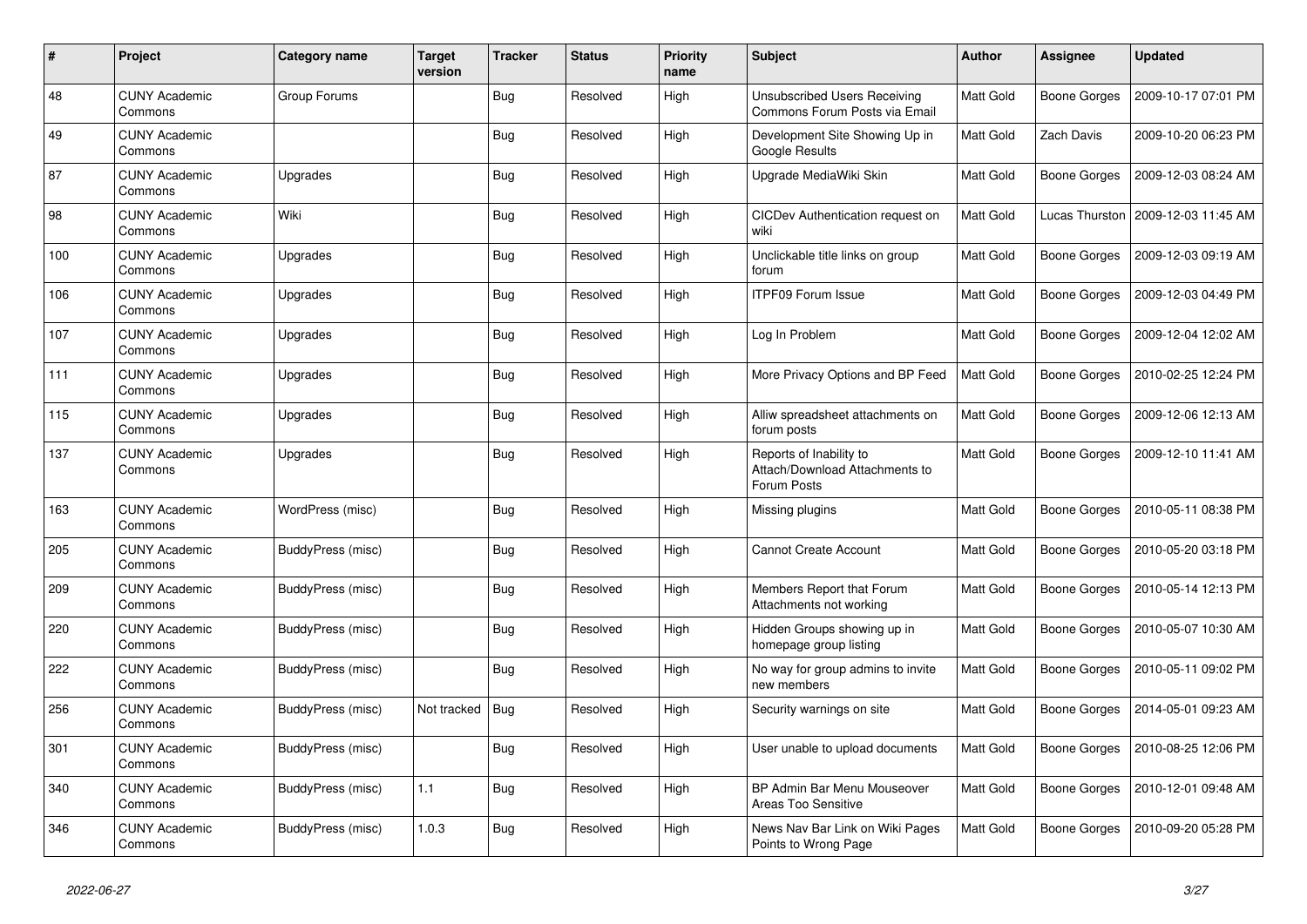| $\#$ | <b>Project</b>                  | Category name            | <b>Target</b><br>version | Tracker    | <b>Status</b> | <b>Priority</b><br>name | <b>Subject</b>                                                       | <b>Author</b>    | Assignee       | <b>Updated</b>      |
|------|---------------------------------|--------------------------|--------------------------|------------|---------------|-------------------------|----------------------------------------------------------------------|------------------|----------------|---------------------|
| 360  | <b>CUNY Academic</b><br>Commons | BuddyPress (misc)        | 1.0.3                    | <b>Bug</b> | Resolved      | High                    | <b>Activity Feed Problems</b>                                        | Matt Gold        | Boone Gorges   | 2010-09-28 11:45 AM |
| 444  | <b>CUNY Academic</b><br>Commons | WordPress (misc)         | 1.1.1                    | Bug        | Resolved      | High                    | Hero Slides Not Showing Up in<br>Firefox                             | Matt Gold        | Boone Gorges   | 2010-12-08 08:41 AM |
| 451  | <b>CUNY Academic</b><br>Commons | BuddyPress (misc)        | Not tracked              | Bug        | Resolved      | High                    | Members Unable to Upload<br>Documents to Groups                      | Matt Gold        | Boone Gorges   | 2010-12-09 12:32 PM |
| 455  | <b>CUNY Academic</b><br>Commons | WordPress (misc)         |                          | Bug        | Resolved      | High                    | Fix errors caused by More Privacy<br>Options Disabling               | Matt Gold        | Boone Gorges   | 2010-12-08 10:47 PM |
| 457  | <b>CUNY Academic</b><br>Commons | <b>BuddyPress</b> (misc) | 1.1.2                    | Bug        | Resolved      | High                    | Unable to Upload Documents as<br>Forum Attachments                   | Matt Gold        | Boone Gorges   | 2010-12-10 06:56 PM |
| 469  | <b>CUNY Academic</b><br>Commons | WordPress (misc)         | Not tracked              | <b>Bug</b> | Resolved      | High                    | Help with a blog using a deleted<br>theme                            | Matt Gold        | Boone Gorges   | 2010-12-13 05:09 PM |
| 476  | <b>CUNY Academic</b><br>Commons | WordPress (misc)         | 1.1.3                    | <b>Bug</b> | Resolved      | High                    | Limited Email Domains List Empty<br>After Site Upgrade               | Matt Gold        | Boone Gorges   | 2010-12-13 07:02 PM |
| 507  | <b>CUNY Academic</b><br>Commons | BuddyPress (misc)        | 1.1.6                    | Bug        | Resolved      | High                    | Invite Anyone Rejects CUNY Email<br>Addresses                        | Matt Gold        | Boone Gorges   | 2010-12-21 11:26 AM |
| 568  | <b>CUNY Academic</b><br>Commons | BuddyPress (misc)        | 1.1.10                   | <b>Bug</b> | Resolved      | High                    | Member reports trouble uploading<br>documents to groups              | Matt Gold        | Boone Gorges   | 2011-02-10 02:33 PM |
| 574  | <b>CUNY Academic</b><br>Commons | BuddyPress (misc)        | 1.1.10                   | <b>Bug</b> | Resolved      | High                    | Members unable to read documents<br>posted to groups                 | <b>Matt Gold</b> | Boone Gorges   | 2011-02-10 03:01 PM |
| 1068 | <b>CUNY Academic</b><br>Commons | WordPress (misc)         | 1.2.5                    | Bug        | Rejected      | High                    | Notification of Update in a Private<br>Group Shows up in Public Feed | Matt Gold        | Boone Gorges   | 2011-07-21 11:27 PM |
| 1116 | <b>CUNY Academic</b><br>Commons | WordPress (misc)         | Not tracked              | <b>Bug</b> | Resolved      | High                    | Image Upload Error                                                   | Matt Gold        |                | 2011-08-27 08:44 AM |
| 1231 | <b>CUNY Academic</b><br>Commons | WordPress (misc)         | Not tracked              | <b>Bug</b> | Duplicate     | High                    | Inaccessible Site on the Commons                                     | Matt Gold        |                | 2011-10-13 08:56 AM |
| 1362 | <b>CUNY Academic</b><br>Commons | WordPress (misc)         | Not tracked              | Bug        | Resolved      | High                    | Google Malware Warning                                               | Matt Gold        |                | 2011-11-23 12:15 PM |
| 1418 | <b>CUNY Academic</b><br>Commons | Wiki                     | 1.3                      | <b>Bug</b> | Resolved      | High                    | Don't see BP Admin Bar on cdev<br>Wiki page                          | Matt Gold        | Boone Gorges   | 2011-12-09 08:58 AM |
| 1453 | <b>CUNY Academic</b><br>Commons | BuddyPress (misc)        |                          | <b>Bug</b> | Rejected      | High                    | Multiple problems with featured<br>image widget for blog posts       | Matt Gold        | Dominic Giglio | 2012-07-02 04:22 PM |
| 1547 | <b>CUNY Academic</b><br>Commons | WordPress (misc)         | 1.3.5                    | Bug        | Resolved      | High                    | <b>Spam Registrations</b>                                            | Matt Gold        | Boone Gorges   | 2012-01-16 08:23 PM |
| 1754 | <b>CUNY Academic</b><br>Commons | WordPress (misc)         | 1.3.10                   | <b>Bug</b> | Resolved      | High                    | Members receiving dev site<br>comment spam                           | Matt Gold        | Boone Gorges   | 2012-03-20 01:05 PM |
| 1829 | <b>CUNY Academic</b><br>Commons | WordPress (misc)         |                          | <b>Bug</b> | Rejected      | High                    | 'No Image' checkbox on Featured<br>Content widget is not working     | Matt Gold        | Dominic Giglio | 2012-07-04 06:02 PM |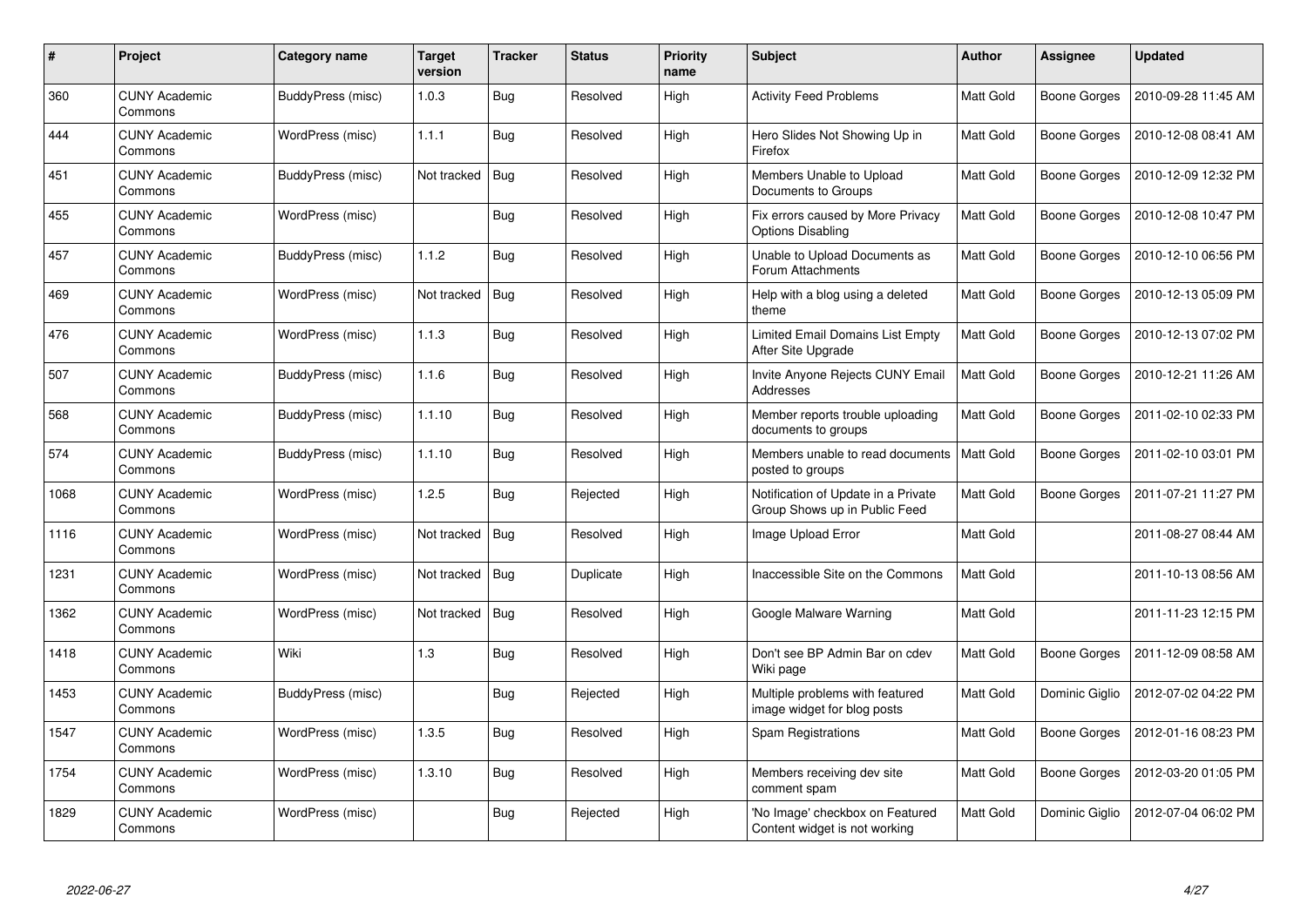| #    | Project                         | Category name            | <b>Target</b><br>version | <b>Tracker</b> | <b>Status</b> | <b>Priority</b><br>name | <b>Subject</b>                                                                  | <b>Author</b>    | Assignee            | <b>Updated</b>      |
|------|---------------------------------|--------------------------|--------------------------|----------------|---------------|-------------------------|---------------------------------------------------------------------------------|------------------|---------------------|---------------------|
| 1916 | <b>CUNY Academic</b><br>Commons | WordPress (misc)         | 1.3.14                   | <b>Bug</b>     | Resolved      | High                    | Images Breaking on Help Blog and<br><b>Ground Control</b>                       | <b>Matt Gold</b> | Boone Gorges        | 2012-05-26 07:54 PM |
| 1995 | <b>CUNY Academic</b><br>Commons | WordPress (misc)         | 1.3.17                   | <b>Bug</b>     | Rejected      | High                    | <b>Featured Content Box Only</b><br>Rendering on Login                          | <b>Matt Gold</b> | <b>Boone Gorges</b> | 2012-07-15 10:21 AM |
| 2018 | <b>CUNY Academic</b><br>Commons | WordPress (misc)         | 1.4                      | <b>Bug</b>     | Resolved      | High                    | WP Nav Bar Overflow                                                             | Matt Gold        | Boone Gorges        | 2012-08-06 12:58 PM |
| 2019 | <b>CUNY Academic</b><br>Commons | WordPress (misc)         | 1.4                      | <b>Bug</b>     | Resolved      | High                    | Unable to Add New User to Blog                                                  | Matt Gold        | Boone Gorges        | 2012-08-08 04:21 PM |
| 2046 | <b>CUNY Academic</b><br>Commons | <b>BuddyPress (misc)</b> | 1.4.3                    | Bug            | Resolved      | High                    | <b>RBE Delayed Post</b>                                                         | Matt Gold        | Raymond Hoh         | 2012-08-27 11:55 AM |
| 2055 | <b>CUNY Academic</b><br>Commons | WordPress (misc)         | 1.4.3                    | <b>Bug</b>     | Resolved      | High                    | Non-CUNY Sign-Ups not enabled                                                   | Matt Gold        | Boone Gorges        | 2012-08-23 12:51 PM |
| 2230 | <b>CUNY Academic</b><br>Commons | WordPress (misc)         | 1.4.10                   | <b>Bug</b>     | Resolved      | High                    | MESTC page scrambled                                                            | <b>Matt Gold</b> | Dominic Giglio      | 2012-11-20 02:39 PM |
| 2245 | <b>CUNY Academic</b><br>Commons | WordPress (misc)         | 1.4.15                   | <b>Bug</b>     | Resolved      | High                    | Domain mapping issues -- Site<br>warnings                                       | Matt Gold        | Dominic Giglio      | 2012-12-27 03:59 PM |
| 2280 | <b>CUNY Academic</b><br>Commons | commonsinabox.org        | Not tracked              | <b>Bug</b>     | Resolved      | High                    | Forum links not working                                                         | <b>Matt Gold</b> | <b>Boone Gorges</b> | 2012-11-20 12:33 PM |
| 2349 | <b>CUNY Academic</b><br>Commons | commonsinabox.org        |                          | <b>Bug</b>     | Resolved      | High                    | CBOX header image position off                                                  | Matt Gold        | Boone Gorges        | 2012-12-15 10:21 PM |
| 2380 | <b>CUNY Academic</b><br>Commons | commonsinabox.org        |                          | <b>Bug</b>     | Resolved      | High                    | Add search to Commonsinabox.org                                                 | Matt Gold        | Boone Gorges        | 2013-03-20 11:41 AM |
| 2538 | <b>CUNY Academic</b><br>Commons | WordPress (misc)         | 1.4.25                   | Bug            | Resolved      | High                    | Add security plugins                                                            | <b>Matt Gold</b> | Boone Gorges        | 2013-04-22 10:37 AM |
| 2564 | <b>CUNY Academic</b><br>Commons | WordPress (misc)         | 1.4.32                   | Bug            | Resolved      | High                    | Editing blog posts connected to<br>groups creates activity<br>item/notification | Matt Gold        | Boone Gorges        | 2013-07-17 08:39 AM |
| 2738 | <b>CUNY Academic</b><br>Commons | BuddyPress (misc)        | 1.5.0.2                  | Bug            | Resolved      | High                    | Users Unable to Change Email<br><b>Address in Settings</b>                      | Matt Gold        | <b>Boone Gorges</b> | 2013-08-28 09:05 PM |
| 2775 | <b>CUNY Academic</b><br>Commons | BuddyPress (misc)        | 1.5.1.1                  | <b>Bug</b>     | Resolved      | High                    | Add Lehman College to List of<br>Colleges in Profiles                           | Matt Gold        | Boone Gorges        | 2013-09-06 04:40 PM |
| 2892 | <b>CUNY Academic</b><br>Commons | <b>BuddyPress (misc)</b> |                          | <b>Bug</b>     | Rejected      | High                    | Commons homepage - blog column                                                  | <b>Matt Gold</b> | Boone Gorges        | 2013-11-14 01:00 PM |
| 3164 | <b>CUNY Academic</b><br>Commons | Reply By Email           | 1.6.7.1                  | <b>Bug</b>     | Resolved      | High                    | Duplicate RBE messages                                                          | Matt Gold        | Raymond Hoh         | 2014-06-24 12:23 PM |
| 3205 | <b>CUNY Academic</b><br>Commons | <b>Commons Profile</b>   | 1.6.3                    | <b>Bug</b>     | Resolved      | High                    | Email profile field not showing up                                              | <b>Matt Gold</b> | <b>Boone Gorges</b> | 2014-05-12 02:18 PM |
| 3428 | <b>CUNY Academic</b><br>Commons | Twitter page             | 1.6.14                   | Bug            | Resolved      | High                    | Fix typo on Twitter page                                                        | Matt Gold        | Dominic Giglio      | 2014-09-01 08:53 PM |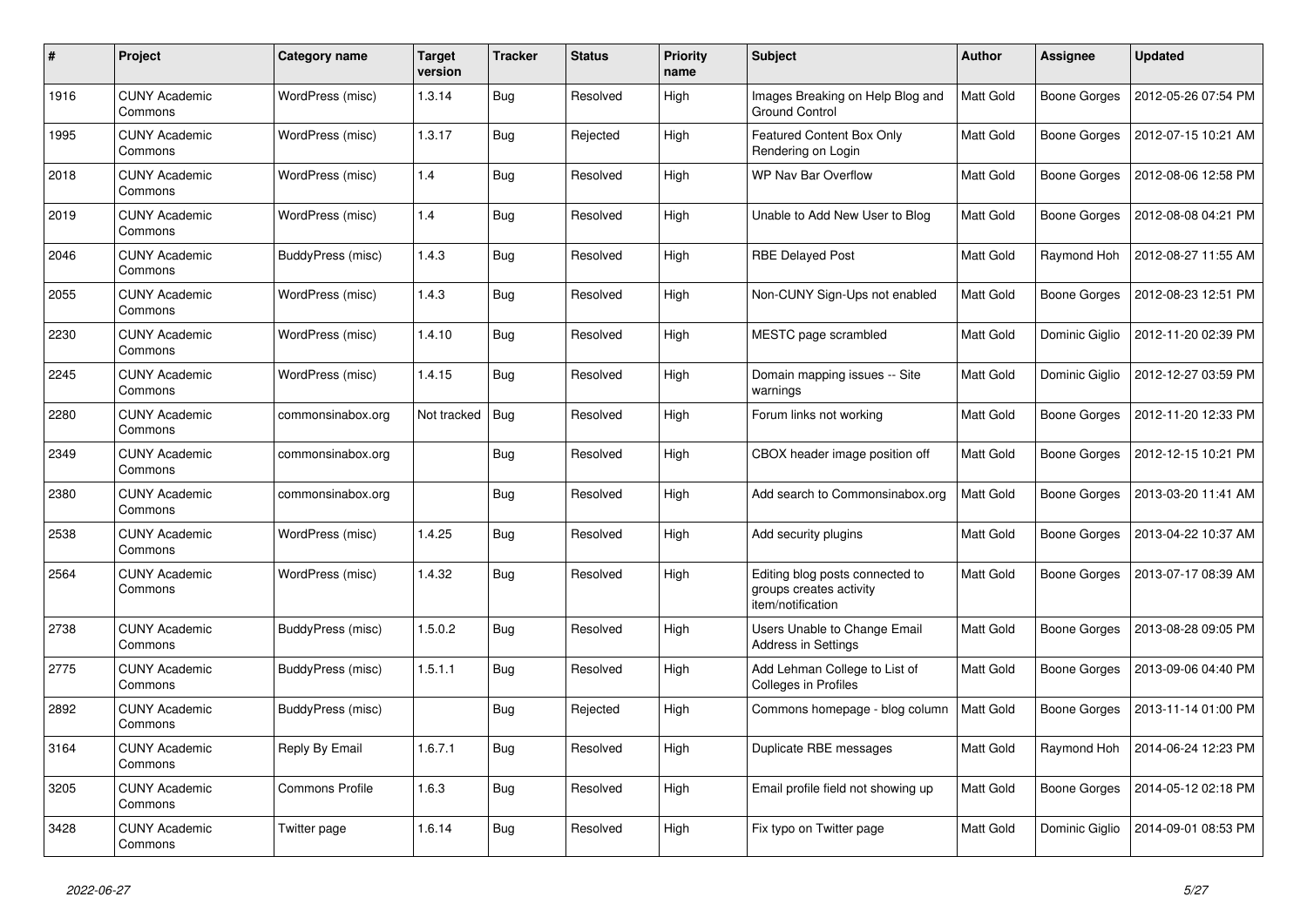| $\#$ | Project                         | Category name              | <b>Target</b><br>version | Tracker    | <b>Status</b> | <b>Priority</b><br>name | <b>Subject</b>                                                                  | <b>Author</b> | Assignee     | <b>Updated</b>      |
|------|---------------------------------|----------------------------|--------------------------|------------|---------------|-------------------------|---------------------------------------------------------------------------------|---------------|--------------|---------------------|
| 3480 | <b>CUNY Academic</b><br>Commons | WordPress (misc)           | Not tracked              | <b>Bug</b> | Resolved      | High                    | Games site shows up as<br>archived/suspended                                    | Matt Gold     | Boone Gorges | 2014-09-21 09:34 PM |
| 3555 | <b>CUNY Academic</b><br>Commons | Publicity                  | Not tracked              | <b>Bug</b> | Resolved      | High                    | Mailchimp email display issue                                                   | Matt Gold     | Matt Gold    | 2017-11-15 05:47 PM |
| 3563 | <b>CUNY Academic</b><br>Commons | Reply By Email             | Not tracked              | <b>Bug</b> | Resolved      | High                    | RBE posting lags                                                                | Matt Gold     | Boone Gorges | 2014-10-21 11:33 AM |
| 3601 | <b>CUNY Academic</b><br>Commons | <b>Email Notifications</b> | 1.7.3                    | <b>Bug</b> | Resolved      | High                    | Forum replies do not show up on<br>the group homepage                           | Matt Gold     | Raymond Hoh  | 2014-11-10 01:24 PM |
| 3608 | <b>CUNY Academic</b><br>Commons | <b>Email Notifications</b> | 1.7.3                    | Bug        | Resolved      | High                    | Group email plain-text formatting<br>problem                                    | Matt Gold     | Raymond Hoh  | 2014-11-11 12:19 PM |
| 3648 | <b>CUNY Academic</b><br>Commons | cuny.is                    | Not tracked              | Bug        | Resolved      | High                    | cuny.is request                                                                 | Matt Gold     | Boone Gorges | 2014-11-11 06:54 PM |
| 3655 | <b>CUNY Academic</b><br>Commons | Group Forums               | Not tracked              | <b>Bug</b> | Resolved      | High                    | xlsx attachments not allowed in<br>forums                                       | Matt Gold     | Boone Gorges | 2014-11-21 10:41 AM |
| 3853 | <b>CUNY Academic</b><br>Commons | <b>BuddyPress (misc)</b>   | 1.7.16                   | Bug        | Resolved      | High                    | Post erroneously ascribed to wrong<br>author in activity feed                   | Matt Gold     | Raymond Hoh  | 2015-03-21 01:13 PM |
| 3910 | <b>CUNY Academic</b><br>Commons | Home Page                  | 1.7.15.2                 | <b>Bug</b> | Resolved      | High                    | Home Page Display Errors                                                        | Matt Gold     | Boone Gorges | 2015-03-17 10:21 AM |
| 4010 | <b>CUNY Academic</b><br>Commons | <b>WordPress Plugins</b>   | 1.7.20                   | <b>Bug</b> | Resolved      | High                    | GC Digital Fellows site down                                                    | Matt Gold     |              | 2015-04-22 10:30 AM |
| 4180 | <b>CUNY Academic</b><br>Commons | WordPress (misc)           | Not tracked              | <b>Bug</b> | Resolved      | High                    | Cache issues: site deletion process                                             | Matt Gold     | Boone Gorges | 2016-02-07 10:05 PM |
| 4196 | <b>CUNY Academic</b><br>Commons |                            |                          | Bug        | Rejected      | High                    | News feed weirdness                                                             | Matt Gold     | Boone Gorges | 2015-06-25 03:41 PM |
| 4660 | <b>CUNY Academic</b><br>Commons | Events                     | Not tracked              | <b>Bug</b> | Resolved      | High                    | Creating new event leads to<br>whitescreen                                      | Matt Gold     | Boone Gorges | 2015-09-22 05:56 PM |
| 4816 | <b>CUNY Academic</b><br>Commons | Group Invitations          | 1.8.15                   | <b>Bug</b> | Resolved      | High                    | Group invite email notifications not<br>received                                | Matt Gold     | Boone Gorges | 2015-10-26 11:56 AM |
| 5022 | <b>CUNY Academic</b><br>Commons | Wiki                       | 1.9.1                    | <b>Bug</b> | Resolved      | High                    | Main nav bar different on wiki page                                             | Matt Gold     | Boone Gorges | 2015-12-11 09:31 PM |
| 5179 | <b>CUNY Academic</b><br>Commons | Homepage Slides            | 1.9.6                    | <b>Bug</b> | Resolved      | High                    | homepage slider image broken                                                    | Matt Gold     | Raymond Hoh  | 2016-02-01 11:26 PM |
| 5691 | <b>CUNY Academic</b><br>Commons | Blogs (BuddyPress)         | Future<br>release        | <b>Bug</b> | Assigned      | High                    | Differing numbers on Sites display                                              | Matt Gold     | Raymond Hoh  | 2016-06-13 01:37 PM |
| 7907 | <b>CUNY Academic</b><br>Commons | WordPress (misc)           |                          | Bug        | Resolved      | High                    | Site header image shows up for<br>logged in user but not for logged out<br>user | Matt Gold     | Boone Gorges | 2017-04-04 03:16 PM |
| 8023 | <b>CUNY Academic</b><br>Commons | Reply By Email             | 1.10.18                  | <b>Bug</b> | Resolved      | High                    | Reply to CAC Message gets posted<br>to forum                                    | Matt Gold     | Raymond Hoh  | 2017-04-25 02:35 PM |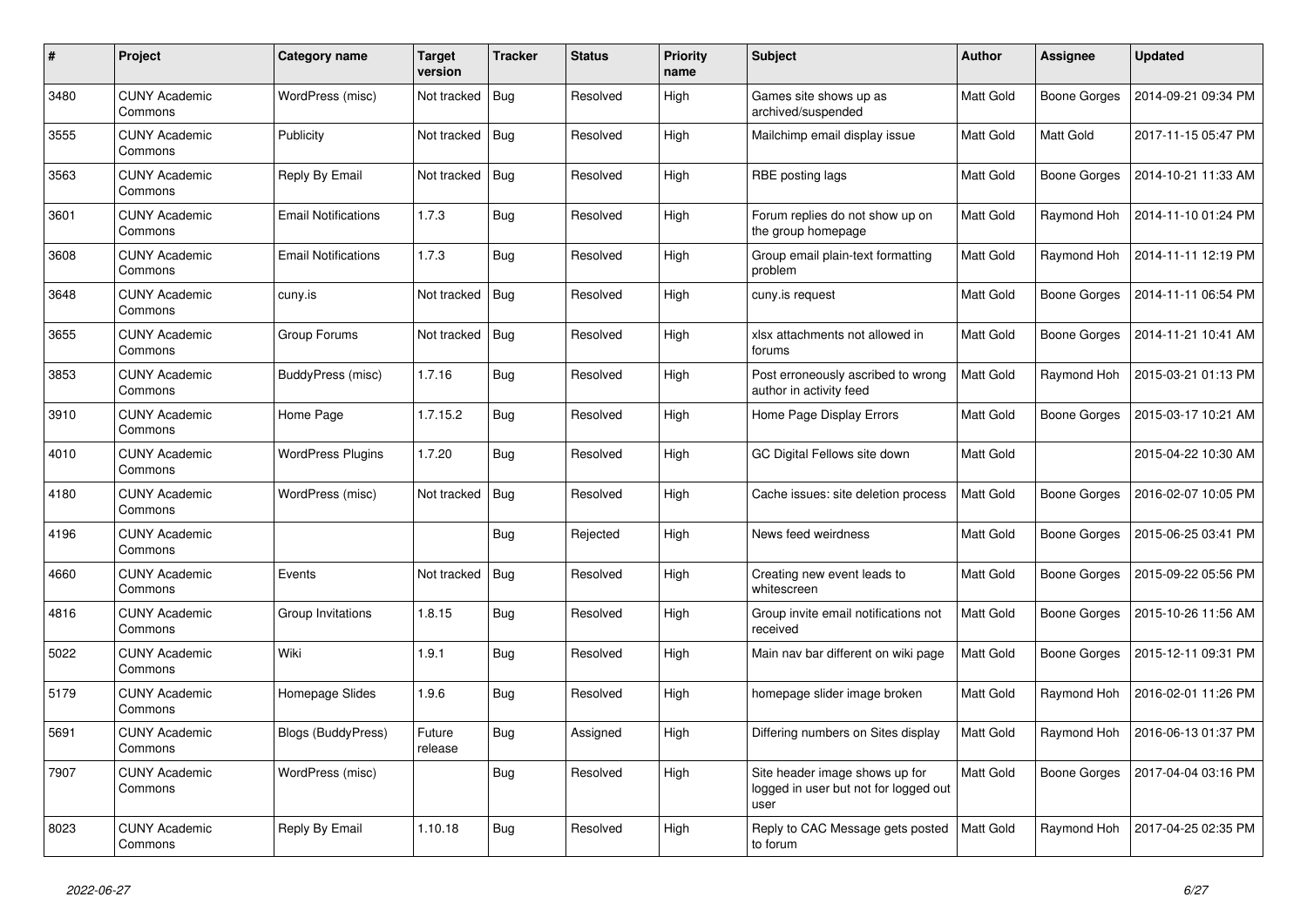| #     | Project                         | Category name              | <b>Target</b><br>version | Tracker    | <b>Status</b> | <b>Priority</b><br>name | <b>Subject</b>                                                    | Author           | Assignee            | <b>Updated</b>      |
|-------|---------------------------------|----------------------------|--------------------------|------------|---------------|-------------------------|-------------------------------------------------------------------|------------------|---------------------|---------------------|
| 9112  | <b>CUNY Academic</b><br>Commons |                            | Not tracked              | <b>Bug</b> | Resolved      | High                    | <b>GCDI</b> site down                                             | Matt Gold        | <b>Boone Gorges</b> | 2018-01-23 10:18 PM |
| 9977  | <b>CUNY Academic</b><br>Commons | <b>WordPress Plugins</b>   | 1.13.5                   | <b>Bug</b> | Rejected      | High                    | ACERT website down                                                | Matt Gold        | <b>Boone Gorges</b> | 2018-07-03 02:09 PM |
| 10789 | <b>CUNY Academic</b><br>Commons | <b>Email Notifications</b> | 1.14.2                   | Bug        | Resolved      | High                    | Forum Posts not generating email<br>notifications                 | Matt Gold        | Boone Gorges        | 2018-12-10 07:19 PM |
| 10970 | <b>CUNY Academic</b><br>Commons | Reply By Email             | Not tracked              | Bug        | Resolved      | High                    | Post by email failure                                             | Matt Gold        | Raymond Hoh         | 2019-01-22 12:05 PM |
| 11174 | <b>CUNY Academic</b><br>Commons | <b>Email Notifications</b> | 1.14.8                   | <b>Bug</b> | Resolved      | High                    | Email notifications of spammed<br>comment on groupblog            | Matt Gold        | Raymond Hoh         | 2019-03-11 11:42 PM |
| 12341 | <b>CUNY Academic</b><br>Commons |                            |                          | Bug        | Abandoned     | High                    | Commons down                                                      | Matt Gold        |                     | 2020-02-11 10:45 AM |
| 12581 | <b>CUNY Academic</b><br>Commons | cuny.is                    | Not tracked              | Bug        | Rejected      | High                    | YOURLS shortlinks not working                                     | Matt Gold        | <b>Boone Gorges</b> | 2020-03-27 10:25 AM |
| 13500 | <b>CUNY Academic</b><br>Commons | <b>Email Notifications</b> |                          | <b>Bug</b> | Rejected      | High                    | Received multiple notifications for a<br>single post              | Matt Gold        | Raymond Hoh         | 2022-04-27 04:29 PM |
| 15135 | <b>CUNY Academic</b><br>Commons | Toolbar                    | 1.19.1                   | <b>Bug</b> | Resolved      | High                    | Header design spacing                                             | Matt Gold        | Boone Gorges        | 2022-01-11 04:41 PM |
| 15239 | <b>CUNY Academic</b><br>Commons | Group Forums               | 1.19.3                   | <b>Bug</b> | Resolved      | High                    | multiple notifications of forum post                              | Matt Gold        | Raymond Hoh         | 2022-02-01 10:10 PM |
| 123   | <b>CUNY Academic</b><br>Commons | Upgrades                   |                          | Feature    | Resolved      | High                    | Install Bug Report code onto<br>Homepage                          | Matt Gold        | CIC Michael         | 2010-05-20 05:42 PM |
| 158   | <b>CUNY Academic</b><br>Commons | WordPress (misc)           |                          | Feature    | Resolved      | High                    | Create Featured Group Widget for<br>Homepage                      | Matt Gold        | <b>Boone Gorges</b> | 2010-06-22 06:53 PM |
| 212   | <b>CUNY Academic</b><br>Commons | BuddyPress (misc)          |                          | Feature    | Resolved      | High                    | Create a way for group members to<br>send out email announcements | Matt Gold        | <b>Boone Gorges</b> | 2010-05-12 10:11 AM |
| 322   | <b>CUNY Academic</b><br>Commons | BuddyPress (misc)          | 1.0.2                    | Feature    | Resolved      | High                    | Raising Limitation on Emailed<br>Invites                          | Matt Gold        | <b>Boone Gorges</b> | 2010-09-03 07:07 AM |
| 370   | <b>CUNY Academic</b><br>Commons | Registration               | Future<br>release        | Feature    | Assigned      | High                    | <b>Guest Accounts</b>                                             | Matt Gold        | Matt Gold           | 2015-04-09 09:33 PM |
| 502   | <b>CUNY Academic</b><br>Commons | <b>WordPress Themes</b>    | 1.14                     | Feature    | Duplicate     | High                    | <b>Create Site Templates</b>                                      | <b>Matt Gold</b> | Chris Stein         | 2018-10-24 12:34 PM |
| 1151  | <b>CUNY Academic</b><br>Commons | Wiki                       | Not tracked              | Feature    | Rejected      | High                    | Upgrade MediaWiki to latest                                       | Matt Gold        | Dominic Giglio      | 2016-12-12 10:46 AM |
| 1818  | <b>CUNY Academic</b><br>Commons | WordPress (misc)           | 1.3.12                   | Feature    | Resolved      | High                    | Add news announcement scroll<br>plugin                            | Matt Gold        | Boone Gorges        | 2012-04-09 03:15 PM |
| 3676  | <b>CUNY Academic</b><br>Commons | WordPress (misc)           | 1.7.4                    | Feature    | Resolved      | High                    | Update WP to 4.0.1                                                | Matt Gold        | Boone Gorges        | 2014-11-21 10:49 AM |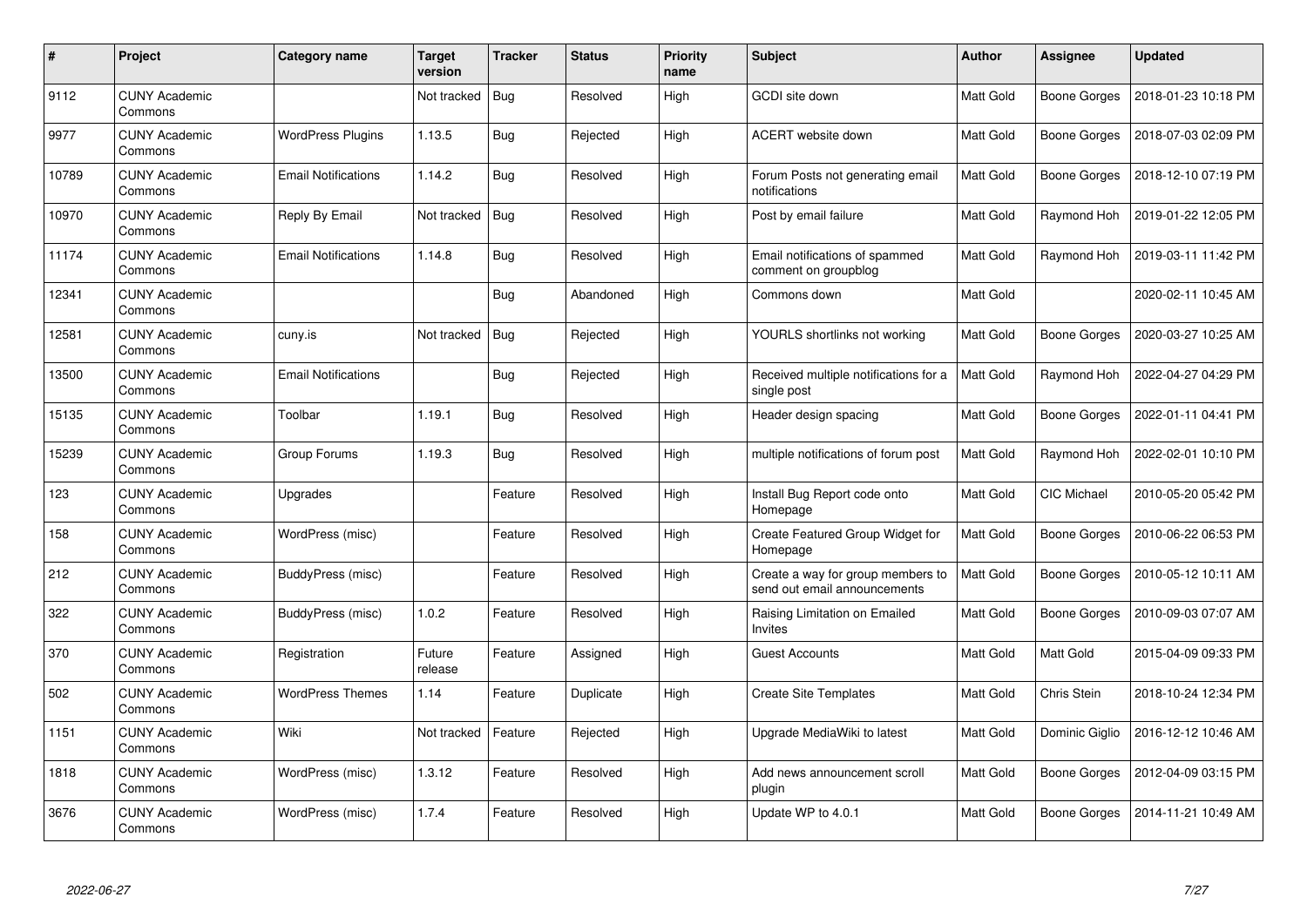| $\pmb{\#}$     | Project                         | Category name            | <b>Target</b><br>version | Tracker    | <b>Status</b> | <b>Priority</b><br>name | <b>Subject</b>                                                             | <b>Author</b> | Assignee            | <b>Updated</b>                      |
|----------------|---------------------------------|--------------------------|--------------------------|------------|---------------|-------------------------|----------------------------------------------------------------------------|---------------|---------------------|-------------------------------------|
| 3914           | <b>CUNY Academic</b><br>Commons | <b>WordPress Plugins</b> | 1.7.15.1                 | Feature    | Resolved      | High                    | Upgrade Yoast's SEO plugin                                                 | Matt Gold     | Boone Gorges        | 2015-03-13 05:30 PM                 |
| 5925           | <b>CUNY Academic</b><br>Commons | <b>WordPress Plugins</b> | 1.9.26                   | Feature    | Resolved      | High                    | Add Github Embed plugin                                                    | Matt Gold     | Boone Gorges        | 2016-08-24 12:56 PM                 |
| 7823           | <b>CUNY Academic</b><br>Commons | Home Page                |                          | Feature    | Resolved      | High                    | animated gif on frontpage                                                  | Matt Gold     | Boone Gorges        | 2017-03-22 04:36 PM                 |
| 2035           | <b>CUNY Academic</b><br>Commons | BuddyPress (misc)        | 1.4.3                    | Support    | Resolved      | High                    | Reply by Email - some possible<br>confusion                                | Matt Gold     | Raymond Hoh         | 2012-08-19 08:58 AM                 |
| 2082           | <b>CUNY Academic</b><br>Commons | <b>BuddyPress (misc)</b> | 1.4.8                    | Support    | Resolved      | High                    | Default: No Email?                                                         | Matt Gold     | Dominic Giglio      | 2012-10-19 04:55 PM                 |
| 2635           | <b>CUNY Academic</b><br>Commons | WordPress (misc)         | Not tracked              | Support    | Resolved      | High                    | Recover content of deleted blog<br>from backup                             | Matt Gold     | Matt Gold           | 2013-06-17 10:53 AM                 |
| 4004           | <b>CUNY Academic</b><br>Commons | Group Forums             | Not tracked              | Support    | Resolved      | High                    | "Duplicate topic detected" error<br>message when posting to group<br>forum | Matt Gold     | Boone Gorges        | 2015-04-20 10:21 AM                 |
| 6992           | <b>CUNY Academic</b><br>Commons | Registration             | Not tracked              | Support    | Resolved      | High                    | User cannot activate account                                               | Matt Gold     | <b>Boone Gorges</b> | 2016-12-08 11:13 AM                 |
| 10950          | <b>CUNY Academic</b><br>Commons |                          |                          | Support    | Resolved      | High                    | Create slide for system<br>maintenance                                     | Matt Gold     | scott voth          | 2019-01-12 10:23 AM                 |
| 2702           | <b>CUNY Academic</b><br>Commons | WordPress (misc)         | Not tracked              | Publicity  | Resolved      | High                    | Revise GCDI text                                                           | Matt Gold     | scott voth          | 2014-02-08 02:37 PM                 |
| 3053           | <b>CUNY Academic</b><br>Commons | Groups (misc)            | Not tracked              | Publicity  | Resolved      | High                    | Find groups to help publicize the<br><b>CUE</b> conference                 | Matt Gold     |                     | Sarah Morgano   2014-02-21 03:22 PM |
| $\overline{4}$ | <b>CUNY Academic</b><br>Commons | WordPress (misc)         |                          | <b>Bug</b> | Resolved      | Normal                  | Site Loading Slowly at MEC                                                 | Matt Gold     | Matt Gold           | 2009-10-18 12:00 AM                 |
| $\overline{7}$ | <b>CUNY Academic</b><br>Commons | BuddyPress (misc)        |                          | Bug        | Resolved      | Normal                  | BuddyPress theme error on iPhone                                           | Matt Gold     | Boone Gorges        | 2009-09-15 07:39 PM                 |
| 16             | <b>CUNY Academic</b><br>Commons | Redmine                  |                          | <b>Bug</b> | Resolved      | Normal                  | Members unable to comment on<br><b>Tickets</b>                             | Matt Gold     | Matt Gold           | 2009-09-12 04:29 PM                 |
| 26             | <b>CUNY Academic</b><br>Commons |                          |                          | <b>Bug</b> | Resolved      | Normal                  | <b>Install Akismet Sitewide</b>                                            | Matt Gold     | Matt Gold           | 2009-09-22 11:43 PM                 |
| 30             | <b>CUNY Academic</b><br>Commons | <b>BuddyPress (misc)</b> |                          | <b>Bug</b> | Resolved      | Normal                  | Hidden Forum Activity Showing up<br>in News Feed                           | Matt Gold     | Boone Gorges        | 2009-09-30 02:51 PM                 |
| 35             | <b>CUNY Academic</b><br>Commons | Group Forums             |                          | Bug        | Resolved      | Normal                  | 404 Email Notification Settings<br>Links                                   | Matt Gold     | Boone Gorges        | 2009-12-10 09:24 PM                 |
| 41             | <b>CUNY Academic</b><br>Commons | BuddyPress (misc)        |                          | <b>Bug</b> | Resolved      | Normal                  | User listed twice in group                                                 | Matt Gold     | Matt Gold           | 2009-12-08 07:35 PM                 |
| 44             | <b>CUNY Academic</b><br>Commons | Group Forums             |                          | Bug        | Resolved      | Normal                  | WPMu avatars don't show up on<br><b>BbPress</b>                            | Matt Gold     | Lucas Thurston      | 2009-12-13 10:45 AM                 |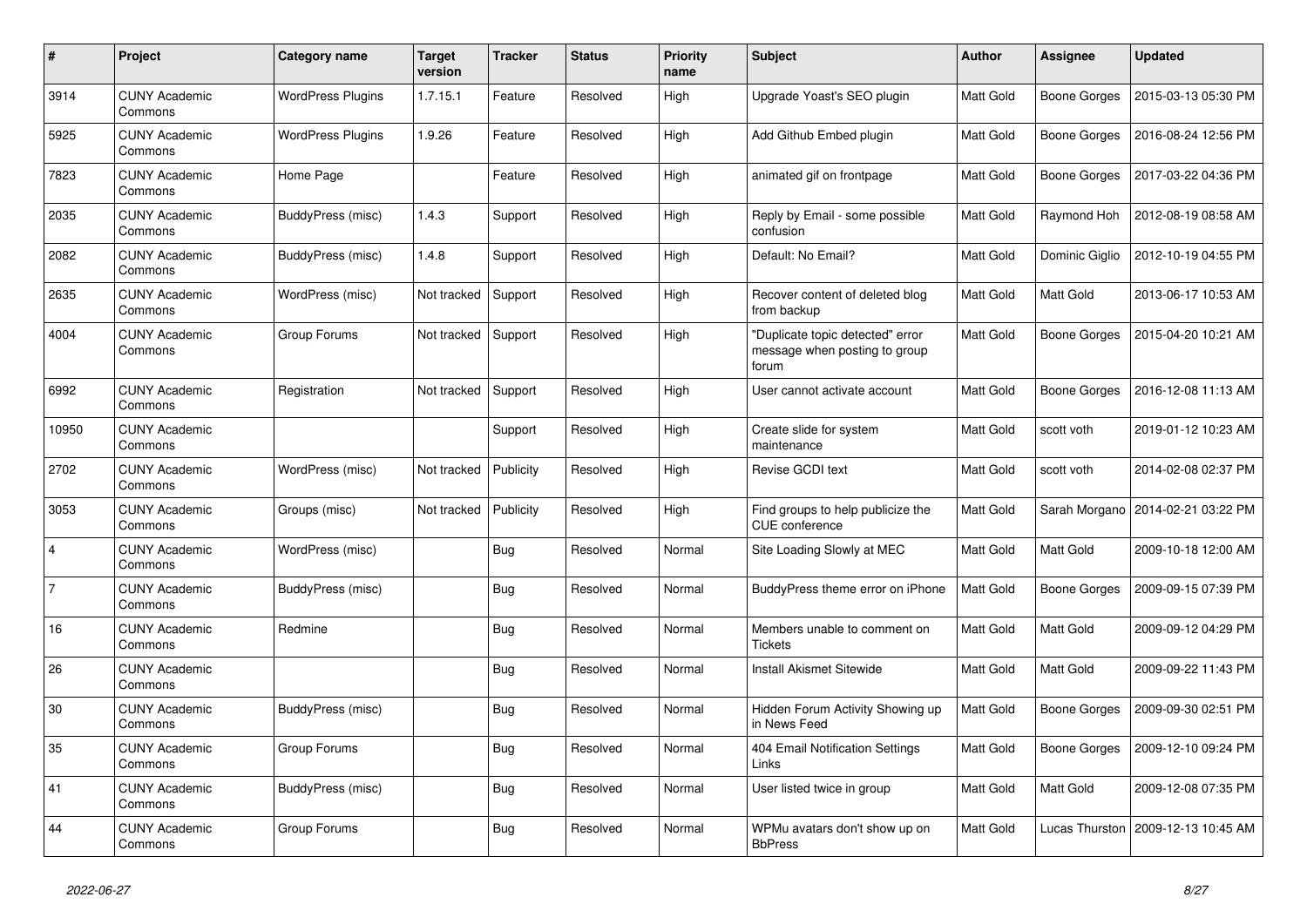| $\#$ | Project                         | <b>Category name</b>     | <b>Target</b><br>version | <b>Tracker</b> | <b>Status</b> | <b>Priority</b><br>name | <b>Subject</b>                                             | Author    | <b>Assignee</b>    | <b>Updated</b>      |
|------|---------------------------------|--------------------------|--------------------------|----------------|---------------|-------------------------|------------------------------------------------------------|-----------|--------------------|---------------------|
| 47   | <b>CUNY Academic</b><br>Commons | <b>BuddyPress</b> (misc) |                          | <b>Bug</b>     | Resolved      | Normal                  | Request to Join Group Lost                                 | Matt Gold |                    | 2009-10-19 04:08 PM |
| 53   | <b>CUNY Academic</b><br>Commons | BuddyPress (misc)        |                          | <b>Bug</b>     | Resolved      | Normal                  | Search on Group Page Not<br>Working, Leads to Home Page    | Matt Gold | Boone Gorges       | 2009-10-22 10:51 AM |
| 56   | <b>CUNY Academic</b><br>Commons | BuddyPress (misc)        |                          | Bug            | Resolved      | Normal                  | Addition of a Profile Field Option<br>Removes Existing One | Matt Gold | Zach Davis         | 2009-10-27 05:14 PM |
| 57   | <b>CUNY Academic</b><br>Commons | WordPress (misc)         |                          | <b>Bug</b>     | Resolved      | Normal                  | User reports being blocked by spam<br>filter               | Matt Gold | Lucas Thurston     | 2009-11-30 01:05 PM |
| 65   | <b>CUNY Academic</b><br>Commons | WordPress (misc)         |                          | <b>Bug</b>     | Resolved      | Normal                  | Blogs not accepting doc and docx<br>files as extensions    | Matt Gold | Matt Gold          | 2009-11-17 10:04 PM |
| 69   | <b>CUNY Academic</b><br>Commons | BuddyPress (misc)        |                          | <b>Bug</b>     | Resolved      | Normal                  | UserName doesn't appear in News<br>Feed Wiki Edit          | Matt Gold | Boone Gorges       | 2009-12-03 09:33 AM |
| 73   | <b>CUNY Academic</b><br>Commons | Upgrades                 |                          | <b>Bug</b>     | Resolved      | Normal                  | Take the Tour link                                         | Matt Gold | <b>CIC Michael</b> | 2009-12-02 06:41 PM |
| 78   | <b>CUNY Academic</b><br>Commons | Upgrades                 |                          | <b>Bug</b>     | Resolved      | Normal                  | Slideshow links                                            | Matt Gold | CIC Michael        | 2009-12-03 03:08 AM |
| 80   | <b>CUNY Academic</b><br>Commons | Upgrades                 |                          | Bug            | Resolved      | Normal                  | Extra Wrap Element on Home Page<br>Groups Loader           | Matt Gold | CIC Michael        | 2009-12-03 04:23 PM |
| 81   | <b>CUNY Academic</b><br>Commons | Upgrades                 |                          | Bug            | Resolved      | Normal                  | Create a blog template                                     | Matt Gold | <b>CIC Michael</b> | 2009-12-02 08:17 PM |
| 82   | <b>CUNY Academic</b><br>Commons | Upgrades                 |                          | <b>Bug</b>     | Resolved      | Normal                  | BP Admin Styles/Subdomain blogs                            | Matt Gold | <b>CIC Michael</b> | 2010-05-20 03:10 PM |
| 83   | <b>CUNY Academic</b><br>Commons | Upgrades                 |                          | <b>Bug</b>     | Resolved      | Normal                  | Static Pages under About (and Help<br>page)                | Matt Gold | CIC Michael        | 2009-12-02 09:31 PM |
| 84   | <b>CUNY Academic</b><br>Commons | Upgrades                 |                          | <b>Bug</b>     | Resolved      | Normal                  | Additional QA round                                        | Matt Gold | <b>Zach Davis</b>  | 2010-05-11 04:54 PM |
| 86   | <b>CUNY Academic</b><br>Commons | Upgrades                 |                          | <b>Bug</b>     | Resolved      | Normal                  | Fix width of feed column on news<br>page                   | Matt Gold | Boone Gorges       | 2009-12-09 12:26 PM |
| 88   | <b>CUNY Academic</b><br>Commons | Upgrades                 |                          | <b>Bug</b>     | Resolved      | Normal                  | Group Admin Screens                                        | Matt Gold | <b>CIC Michael</b> | 2009-12-03 08:20 PM |
| 89   | <b>CUNY Academic</b><br>Commons | Upgrades                 |                          | <b>Bug</b>     | Resolved      | Normal                  | Document Core Changes                                      | Matt Gold | Boone Gorges       | 2010-05-11 04:41 PM |
| 90   | <b>CUNY Academic</b><br>Commons | Upgrades                 |                          | <b>Bug</b>     | Resolved      | Normal                  | Reminder about div.content-header                          | Matt Gold | <b>CIC Michael</b> | 2009-12-03 08:21 PM |
| 91   | <b>CUNY Academic</b><br>Commons | Upgrades                 |                          | <b>Bug</b>     | Resolved      | Normal                  | <b>Check Plugin Styling</b>                                | Matt Gold | Chris Stein        | 2010-05-11 05:02 PM |
| 95   | <b>CUNY Academic</b><br>Commons | Upgrades                 |                          | <b>Bug</b>     | Resolved      | Normal                  | Add News/Dev Blog feeds to News<br>Page                    | Matt Gold | Boone Gorges       | 2009-12-09 12:23 PM |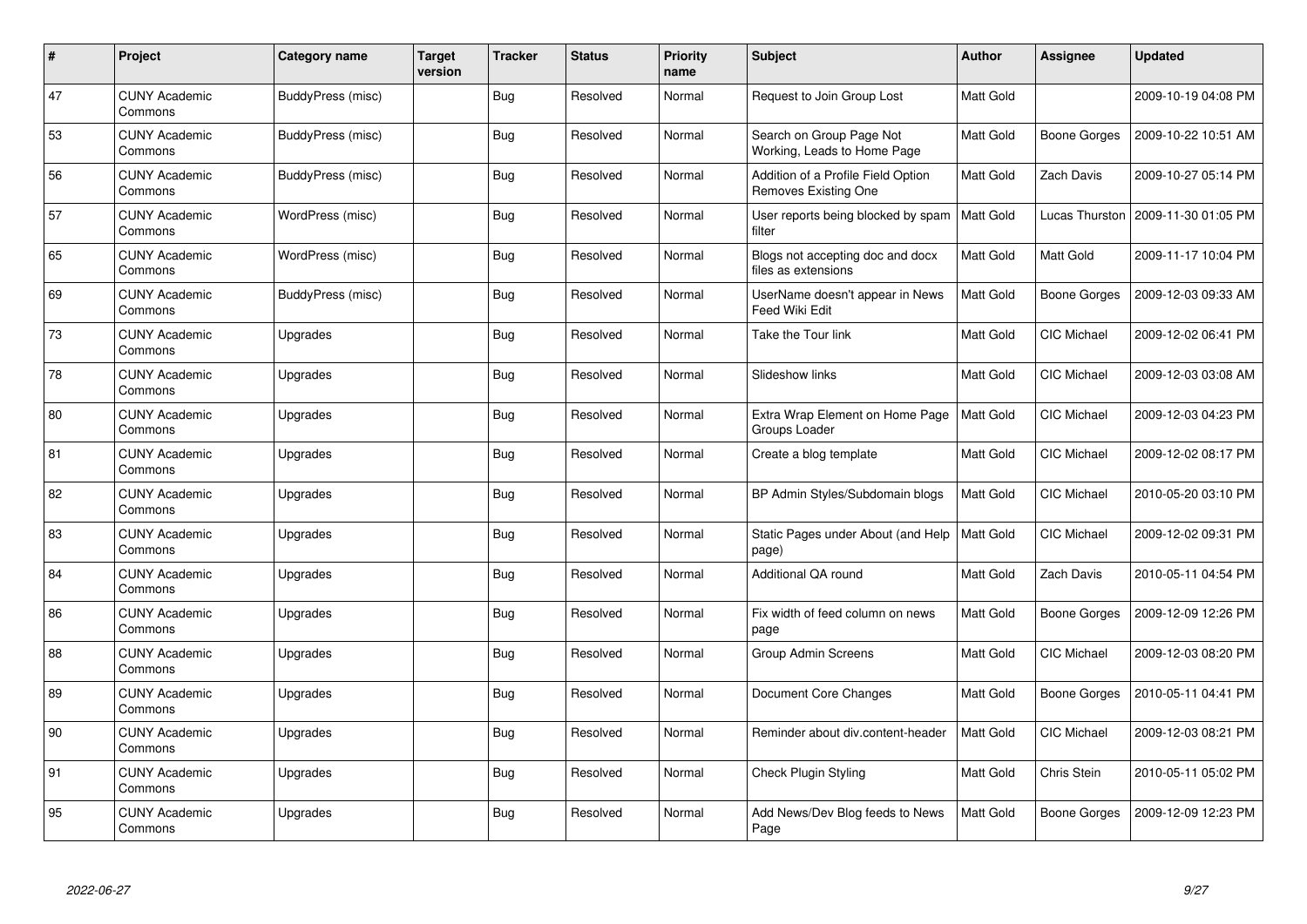| $\#$ | Project                         | Category name     | Target<br>version | <b>Tracker</b> | <b>Status</b> | <b>Priority</b><br>name | <b>Subject</b>                                                         | Author           | <b>Assignee</b>     | <b>Updated</b>      |
|------|---------------------------------|-------------------|-------------------|----------------|---------------|-------------------------|------------------------------------------------------------------------|------------------|---------------------|---------------------|
| 99   | <b>CUNY Academic</b><br>Commons | Upgrades          |                   | Bug            | Resolved      | Normal                  | <b>Wiki Fixes</b>                                                      | <b>Matt Gold</b> | <b>Boone Gorges</b> | 2009-12-03 09:31 AM |
| 101  | <b>CUNY Academic</b><br>Commons | Upgrades          |                   | <b>Bug</b>     | Resolved      | Normal                  | <b>Help Pages</b>                                                      | <b>Matt Gold</b> | Matt Gold           | 2009-12-08 07:34 PM |
| 103  | <b>CUNY Academic</b><br>Commons | Upgrades          |                   | <b>Bug</b>     | Resolved      | Normal                  | Repeat Forum Pagination at bottom                                      | Matt Gold        | <b>Boone Gorges</b> | 2010-03-02 08:08 PM |
| 109  | <b>CUNY Academic</b><br>Commons | Upgrades          |                   | <b>Bug</b>     | Resolved      | Normal                  | BP Admin Bar doesn't appear on<br>login screen                         | Matt Gold        | <b>Boone Gorges</b> | 2010-05-11 05:21 PM |
| 110  | <b>CUNY Academic</b><br>Commons | Upgrades          |                   | <b>Bug</b>     | Resolved      | Normal                  | New Password through BP Settings<br>Not Taking                         | <b>Matt Gold</b> | <b>Boone Gorges</b> | 2010-03-02 08:12 PM |
| 119  | <b>CUNY Academic</b><br>Commons | Upgrades          |                   | <b>Bug</b>     | Resolved      | Normal                  | Add "Create a Group" to BP Admin<br>bar at bottom of My Groups listing | <b>Matt Gold</b> | <b>CIC Michael</b>  | 2010-05-11 04:40 PM |
| 125  | <b>CUNY Academic</b><br>Commons | Redmine           | Not tracked       | <b>Bug</b>     | Rejected      | Normal                  | Prevent Issues Site from Showing<br>up in Google Searches              | Matt Gold        |                     | 2010-12-28 05:45 PM |
| 127  | <b>CUNY Academic</b><br>Commons | Upgrades          |                   | Bug            | Resolved      | Normal                  | My-Groups Page Link on BP Admin<br><b>Bar Deadends</b>                 | <b>Matt Gold</b> | <b>CIC Michael</b>  | 2010-05-11 04:41 PM |
| 128  | <b>CUNY Academic</b><br>Commons | Upgrades          |                   | Bug            | Resolved      | Normal                  | SPS Profile Field Description                                          | Matt Gold        | Matt Gold           | 2009-12-07 08:55 AM |
| 130  | <b>CUNY Academic</b><br>Commons | BuddyPress (misc) |                   | <b>Bug</b>     | Resolved      | Normal                  | Link to Blog on Group Pages leads<br>back to Group                     | Matt Gold        | <b>Boone Gorges</b> | 2009-12-10 01:28 PM |
| 138  | <b>CUNY Academic</b><br>Commons | BuddyPress (misc) |                   | Bug            | Resolved      | Normal                  | Broken Links in Forum Notification<br>Emails                           | Matt Gold        | <b>Boone Gorges</b> | 2010-03-02 07:59 PM |
| 143  | <b>CUNY Academic</b><br>Commons | BuddyPress (misc) |                   | <b>Bug</b>     | Resolved      | Normal                  | Friendship Acceptance Error<br>Message                                 | Matt Gold        | <b>Boone Gorges</b> | 2010-05-11 04:44 PM |
| 145  | <b>CUNY Academic</b><br>Commons | BuddyPress (misc) |                   | <b>Bug</b>     | Resolved      | Normal                  | Trackbacks are being attributed to<br>'ungooglable'                    | Matt Gold        | <b>Boone Gorges</b> | 2010-05-20 03:07 PM |
| 147  | <b>CUNY Academic</b><br>Commons | Group Forums      |                   | <b>Bug</b>     | Resolved      | Normal                  | Character Limit on Forum Post<br>Titles                                | Matt Gold        | <b>Boone Gorges</b> | 2009-12-22 10:38 PM |
| 148  | <b>CUNY Academic</b><br>Commons | BuddyPress (misc) |                   | Bug            | Resolved      | Normal                  | TinyMCE Problem with URLs in<br>Posts                                  | Matt Gold        | <b>Boone Gorges</b> | 2010-02-25 12:22 PM |
| 149  | <b>CUNY Academic</b><br>Commons | BuddyPress (misc) |                   | <b>Bug</b>     | Resolved      | Normal                  | Email Notifications and TinyMCE                                        | Matt Gold        | <b>Boone Gorges</b> | 2010-01-08 09:33 PM |
| 152  | <b>CUNY Academic</b><br>Commons | BuddyPress (misc) |                   | Bug            | Resolved      | Normal                  | HTML Tags Added to Email<br>Notifications                              | <b>Matt Gold</b> | <b>Boone Gorges</b> | 2010-05-11 04:52 PM |
| 153  | <b>CUNY Academic</b><br>Commons | BuddyPress (misc) |                   | <b>Bug</b>     | Resolved      | Normal                  | User Asked to login again while<br>trying to submit wire post          | Matt Gold        | <b>Boone Gorges</b> | 2010-05-11 04:48 PM |
| 155  | <b>CUNY Academic</b><br>Commons | BuddyPress (misc) |                   | Bug            | Resolved      | Normal                  | Problem with Group Blog<br><b>BuddyPress Plugin</b>                    | Matt Gold        | Boone Gorges        | 2010-01-23 07:19 AM |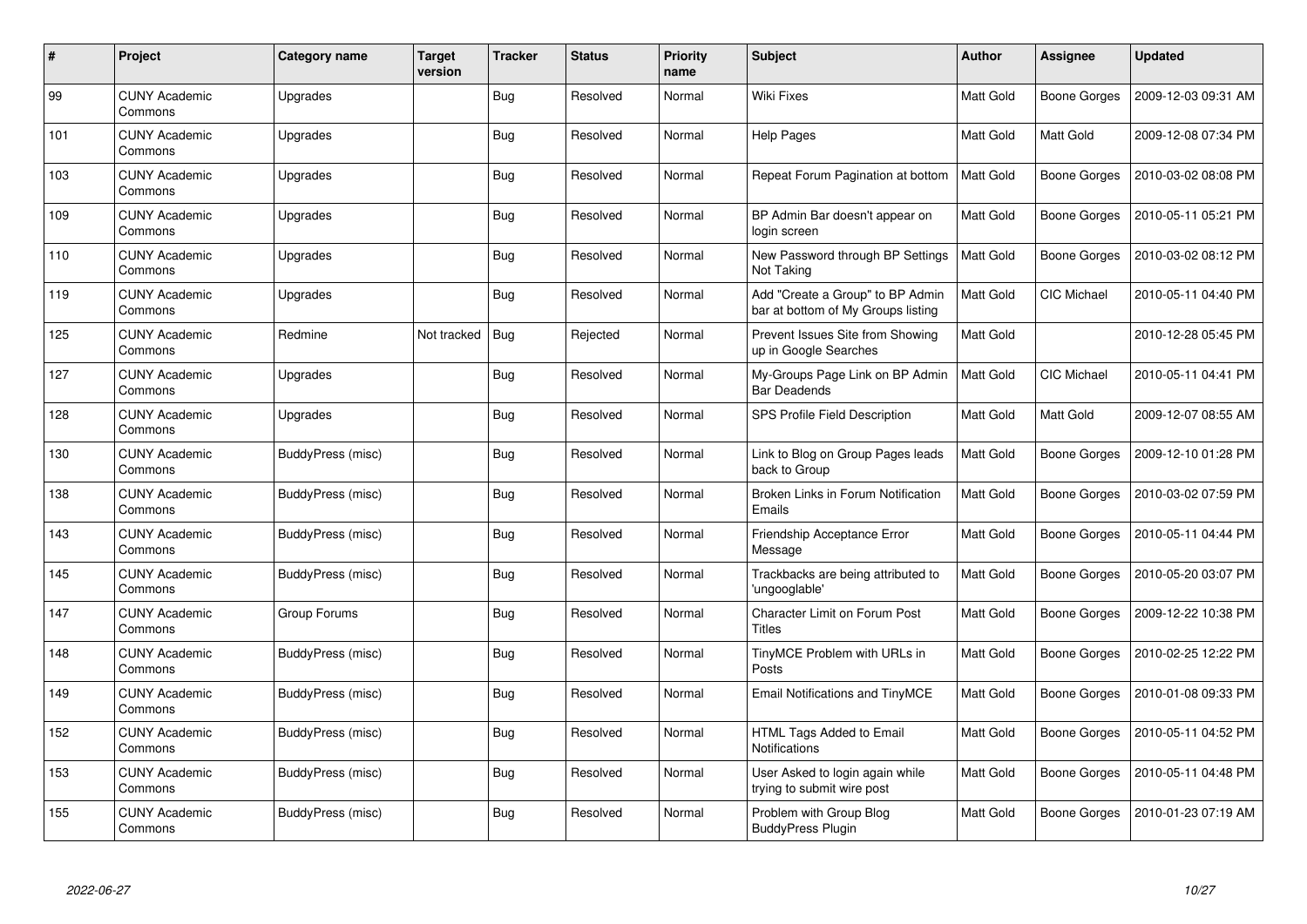| $\#$ | Project                         | Category name            | <b>Target</b><br>version | <b>Tracker</b> | <b>Status</b> | <b>Priority</b><br>name | <b>Subject</b>                                                                  | Author           | <b>Assignee</b> | <b>Updated</b>      |
|------|---------------------------------|--------------------------|--------------------------|----------------|---------------|-------------------------|---------------------------------------------------------------------------------|------------------|-----------------|---------------------|
| 159  | <b>CUNY Academic</b><br>Commons | BuddyPress (misc)        |                          | <b>Bug</b>     | Resolved      | Normal                  | Member reports trouble with<br><b>Notification Settings</b>                     | <b>Matt Gold</b> | Boone Gorges    | 2010-05-11 04:50 PM |
| 162  | <b>CUNY Academic</b><br>Commons | WordPress (misc)         |                          | <b>Bug</b>     | Resolved      | Normal                  | File Size Error on Upload                                                       | Matt Gold        |                 | 2010-03-22 03:49 PM |
| 166  | <b>CUNY Academic</b><br>Commons | WordPress (misc)         |                          | Bug            | Resolved      | Normal                  | <b>Twitter Tools Posts Links to Tags</b><br>Blog                                | Matt Gold        | Boone Gorges    | 2010-05-11 05:25 PM |
| 170  | <b>CUNY Academic</b><br>Commons | WordPress (misc)         |                          | <b>Bug</b>     | Resolved      | Normal                  | Security Certificate Out of Date                                                | Matt Gold        |                 | 2010-05-11 05:28 PM |
| 171  | <b>CUNY Academic</b><br>Commons | Redmine                  |                          | <b>Bug</b>     | Resolved      | Normal                  | Redmine emails point to<br>issues.gc.cuny.edu instead of<br>redmine.gc.cuny.edu | Matt Gold        | Matt Gold       | 2010-05-11 08:16 PM |
| 172  | <b>CUNY Academic</b><br>Commons | BuddyPress (misc)        |                          | Bug            | Resolved      | Normal                  | Forum Notifications not working                                                 | Matt Gold        |                 | 2010-03-04 07:28 AM |
| 173  | <b>CUNY Academic</b><br>Commons | BuddyPress (misc)        |                          | <b>Bug</b>     | Resolved      | Normal                  | Blockquote display cut off in mac<br>browsers                                   | Matt Gold        | Boone Gorges    | 2010-05-11 04:58 PM |
| 174  | <b>CUNY Academic</b><br>Commons | BuddyPress (misc)        |                          | <b>Bug</b>     | Resolved      | Normal                  | College names no longer active<br>links on profiles                             | Matt Gold        | Boone Gorges    | 2010-05-11 05:00 PM |
| 175  | <b>CUNY Academic</b><br>Commons | WordPress (misc)         |                          | <b>Bug</b>     | Resolved      | Normal                  | <b>Registration issues</b>                                                      | Matt Gold        | Boone Gorges    | 2010-05-20 12:38 PM |
| 180  | <b>CUNY Academic</b><br>Commons | BuddyPress (misc)        |                          | <b>Bug</b>     | Resolved      | Normal                  | Incorrect Link on Friendship<br><b>Request Notification Issues</b>              | Matt Gold        | Boone Gorges    | 2010-03-13 08:47 AM |
| 187  | <b>CUNY Academic</b><br>Commons | BuddyPress (misc)        |                          | Bug            | Resolved      | Normal                  | Group Member unable to be<br>promoted to admin status                           | Matt Gold        | Boone Gorges    | 2010-04-02 09:26 PM |
| 189  | <b>CUNY Academic</b><br>Commons | BuddyPress (misc)        |                          | <b>Bug</b>     | Resolved      | Normal                  | <b>Trouble Uploading Document</b>                                               | Matt Gold        | Boone Gorges    | 2010-05-11 04:31 PM |
| 192  | <b>CUNY Academic</b><br>Commons | WordPress (misc)         |                          | <b>Bug</b>     | Rejected      | Normal                  | Google Custom Search on Blogs                                                   | Matt Gold        | Chris Stein     | 2014-05-01 09:18 AM |
| 204  | <b>CUNY Academic</b><br>Commons | BuddyPress (misc)        |                          | Bug            | Resolved      | Normal                  | Embiggen list of my groups                                                      | Matt Gold        | Boone Gorges    | 2010-05-11 05:13 PM |
| 211  | <b>CUNY Academic</b><br>Commons |                          |                          | Bug            | Resolved      | Normal                  | Weird Display of Text on Homepage<br>Load                                       | Matt Gold        |                 | 2010-05-06 11:45 AM |
| 213  | <b>CUNY Academic</b><br>Commons |                          | 1.1                      | Bug            | Rejected      | Normal                  | Wiki Style                                                                      | Matt Gold        | Chris Stein     | 2010-11-30 04:17 PM |
| 221  | <b>CUNY Academic</b><br>Commons | WordPress (misc)         |                          | <b>Bug</b>     | Resolved      | Normal                  | Report a Bug link missing from<br>UserVoice feedback tab                        | Matt Gold        | Matt Gold       | 2010-05-09 07:43 AM |
| 223  | <b>CUNY Academic</b><br>Commons | <b>BuddyPress (misc)</b> |                          | <b>Bug</b>     | Resolved      | Normal                  | <b>Uploaded Group Document Failed</b><br>to Create Email Notification           | Matt Gold        | Boone Gorges    | 2010-05-11 10:12 PM |
| 235  | <b>CUNY Academic</b><br>Commons | BuddyPress (misc)        |                          | <b>Bug</b>     | Resolved      | Normal                  | BP Admin Bar Not Appearing on<br>Help Blog                                      | Matt Gold        | Boone Gorges    | 2010-05-20 06:15 PM |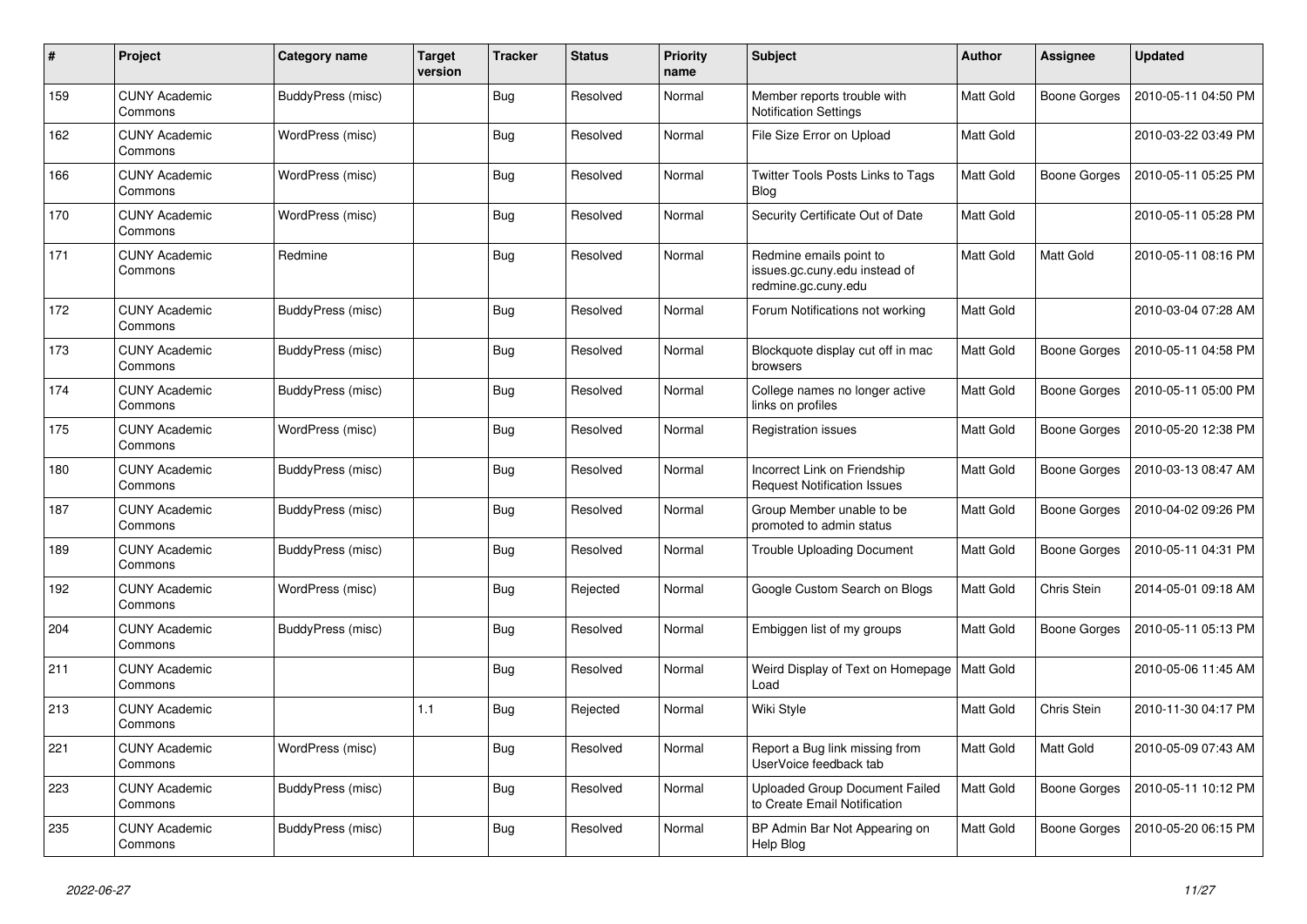| #   | Project                         | Category name     | <b>Target</b><br>version | <b>Tracker</b> | Status   | <b>Priority</b><br>name | <b>Subject</b>                                                               | <b>Author</b>    | Assignee            | <b>Updated</b>      |
|-----|---------------------------------|-------------------|--------------------------|----------------|----------|-------------------------|------------------------------------------------------------------------------|------------------|---------------------|---------------------|
| 239 | <b>CUNY Academic</b><br>Commons | BuddyPress (misc) |                          | <b>Bug</b>     | Resolved | Normal                  | Forum Post Error                                                             | Matt Gold        | <b>Boone Gorges</b> | 2010-05-12 11:48 AM |
| 240 | <b>CUNY Academic</b><br>Commons | BuddyPress (misc) |                          | <b>Bug</b>     | Resolved | Normal                  | Invite Anyone - CUNY email domain<br>produces error                          | <b>Matt Gold</b> | Boone Gorges        | 2010-05-14 12:39 PM |
| 241 | <b>CUNY Academic</b><br>Commons | BuddyPress (misc) |                          | Bug            | Resolved | Normal                  | <b>Emailed Group Activity Updates</b><br>Contain Escape Characters           | Matt Gold        | Boone Gorges        | 2010-08-25 01:30 PM |
| 247 | <b>CUNY Academic</b><br>Commons | BuddyPress (misc) |                          | <b>Bug</b>     | Resolved | Normal                  | Email problem on signup                                                      | Matt Gold        | <b>Boone Gorges</b> | 2010-05-18 03:09 PM |
| 249 | <b>CUNY Academic</b><br>Commons | BuddyPress (misc) |                          | <b>Bug</b>     | Resolved | Normal                  | New group contains activity stream<br>post from older group                  | Matt Gold        | <b>Boone Gorges</b> | 2010-05-20 03:00 PM |
| 263 | <b>CUNY Academic</b><br>Commons | WordPress (misc)  |                          | Bug            | Resolved | Normal                  | site is slooooooow                                                           | Matt Gold        |                     | 2010-06-21 03:01 PM |
| 264 | <b>CUNY Academic</b><br>Commons | BuddyPress (misc) |                          | <b>Bug</b>     | Resolved | Normal                  | user reports receiving two<br>notifications for each new group<br>forum post | Matt Gold        | <b>Boone Gorges</b> | 2010-08-26 02:57 PM |
| 265 | <b>CUNY Academic</b><br>Commons | WordPress (misc)  |                          | Bug            | Resolved | Normal                  | Site hanging                                                                 | Matt Gold        | <b>Boone Gorges</b> | 2010-07-15 05:26 PM |
| 266 | <b>CUNY Academic</b><br>Commons | BuddyPress (misc) | 1.0.1                    | <b>Bug</b>     | Resolved | Normal                  | <b>Account Deletion Process</b>                                              | Matt Gold        | Boone Gorges        | 2010-07-19 11:07 AM |
| 278 | <b>CUNY Academic</b><br>Commons | BuddyPress (misc) | 1.0.1                    | <b>Bug</b>     | Resolved | Normal                  | Group Blog plugin creates<br>subdirectory, not subdomain blogs               | Matt Gold        | <b>Boone Gorges</b> | 2010-08-29 01:52 PM |
| 279 | <b>CUNY Academic</b><br>Commons | BuddyPress (misc) | 1.1                      | Bug            | Rejected | Normal                  | Members Report Problems with<br>Notifications                                | Matt Gold        | Boone Gorges        | 2010-11-16 04:37 PM |
| 285 | <b>CUNY Academic</b><br>Commons | WordPress (misc)  | Not tracked              | <b>Bug</b>     | Rejected | Normal                  | <b>Check Commons mailserver</b><br>configuration                             | Matt Gold        |                     | 2010-12-21 11:58 AM |
| 289 | <b>CUNY Academic</b><br>Commons | WordPress (misc)  |                          | <b>Bug</b>     | Resolved | Normal                  | User encounters Blank Screen after<br>changing theme                         | <b>Matt Gold</b> | <b>Boone Gorges</b> | 2010-07-28 07:24 AM |
| 295 | <b>CUNY Academic</b><br>Commons | WordPress (misc)  | 1.0                      | <b>Bug</b>     | Resolved | Normal                  | Unable to change Featured Post                                               | <b>Matt Gold</b> | Boone Gorges        | 2010-08-18 05:37 PM |
| 297 | <b>CUNY Academic</b><br>Commons | Wiki              |                          | <b>Bug</b>     | Resolved | Normal                  | Lost write privileges to wiki images<br>directory                            | <b>Matt Gold</b> |                     | 2010-08-25 05:47 PM |
| 298 | <b>CUNY Academic</b><br>Commons | WordPress (misc)  |                          | <b>Bug</b>     | Resolved | Normal                  | User Reports Problem Uploading<br>Images to Blog                             | Matt Gold        |                     | 2010-08-25 12:10 PM |
| 305 | <b>CUNY Academic</b><br>Commons | WordPress (misc)  | Not tracked              | <b>Bug</b>     | Resolved | Normal                  | Confirmation emails not received                                             | Matt Gold        | <b>Boone Gorges</b> | 2010-09-08 11:00 AM |
| 314 | <b>CUNY Academic</b><br>Commons | BuddyPress (misc) | 1.0.2                    | <b>Bug</b>     | Resolved | Normal                  | Changing Blog Title in BuddyPress<br>Menus                                   | Matt Gold        | <b>Boone Gorges</b> | 2010-09-02 10:59 AM |
| 315 | <b>CUNY Academic</b><br>Commons | WordPress (misc)  | 1.0.3                    | Bug            | Resolved | Normal                  | Can't upload images to gallery                                               | <b>Matt Gold</b> | <b>Boone Gorges</b> | 2010-09-08 02:24 PM |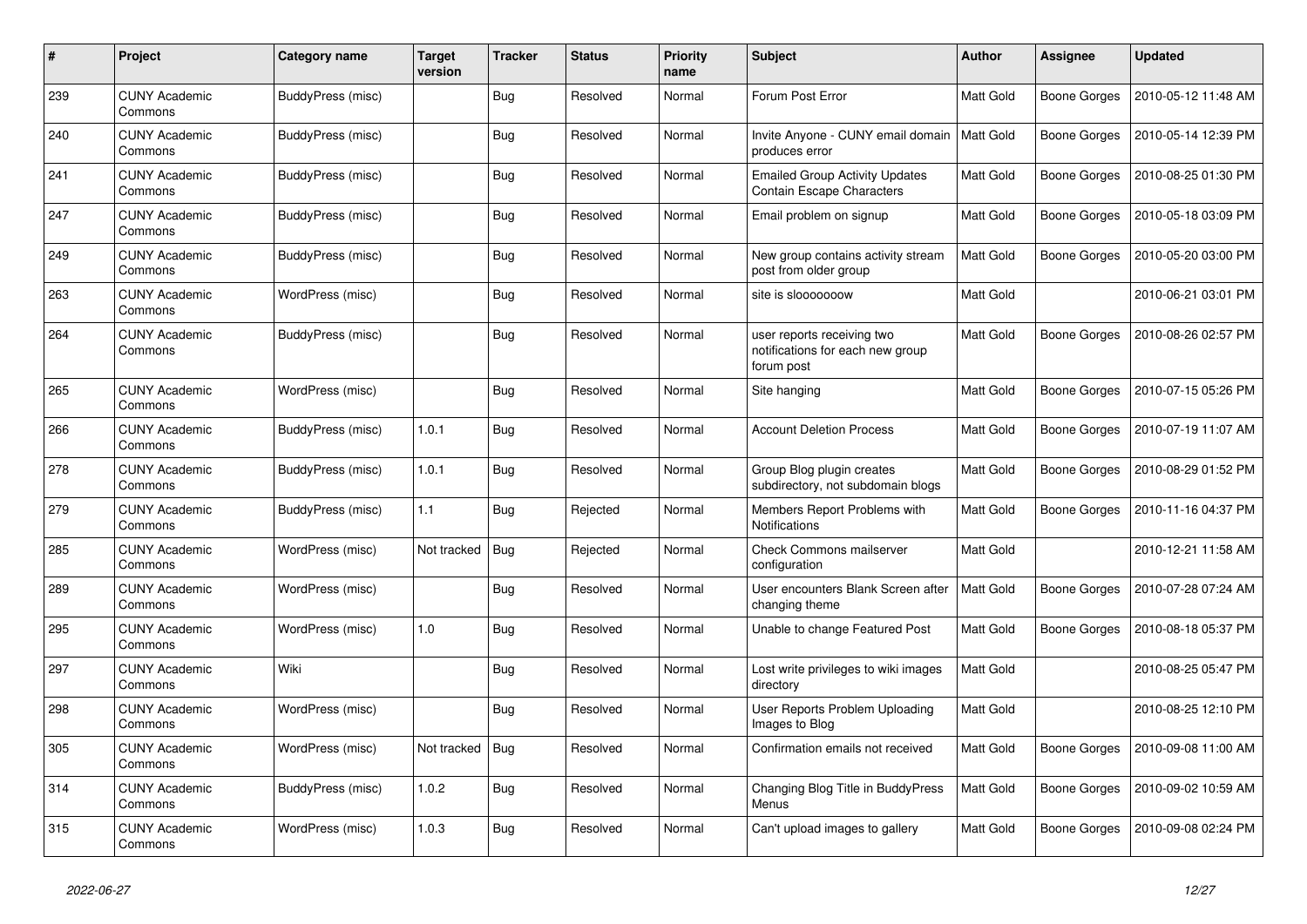| #   | Project                         | Category name     | <b>Target</b><br>version | <b>Tracker</b> | Status    | <b>Priority</b><br>name | <b>Subject</b>                                                     | <b>Author</b>    | Assignee            | <b>Updated</b>      |
|-----|---------------------------------|-------------------|--------------------------|----------------|-----------|-------------------------|--------------------------------------------------------------------|------------------|---------------------|---------------------|
| 320 | <b>CUNY Academic</b><br>Commons | BuddyPress (misc) | Not tracked              | <b>Bug</b>     | Resolved  | Normal                  | Multiple listings of account in BP<br>group                        | Matt Gold        | Boone Gorges        | 2010-09-01 07:37 AM |
| 323 | <b>CUNY Academic</b><br>Commons | BuddyPress (misc) | 1.0.3                    | Bug            | Resolved  | Normal                  | Multiple listings of member account<br>in BP group                 | <b>Matt Gold</b> | Boone Gorges        | 2010-09-08 02:40 PM |
| 335 | <b>CUNY Academic</b><br>Commons | Wiki              |                          | <b>Bug</b>     | Rejected  | Normal                  | Link attribute on images is stripped<br>when MW pages are edited   | <b>Matt Gold</b> | <b>Boone Gorges</b> | 2016-05-31 12:17 PM |
| 351 | <b>CUNY Academic</b><br>Commons | BuddyPress (misc) | Not tracked              | Bug            | Rejected  | Normal                  | Invited Group Members Aren't<br>Automatically Added to Groups      | Matt Gold        | <b>Boone Gorges</b> | 2011-08-22 06:54 PM |
| 352 | <b>CUNY Academic</b><br>Commons | BuddyPress (misc) | 1.1                      | <b>Bug</b>     | Resolved  | Normal                  | Member reports problems with<br>avatar cropping                    | Matt Gold        | <b>Boone Gorges</b> | 2010-11-16 05:07 PM |
| 363 | <b>CUNY Academic</b><br>Commons | BuddyPress (misc) | Not tracked              | <b>Bug</b>     | Resolved  | Normal                  | Member listed twice in group                                       | <b>Matt Gold</b> | <b>Boone Gorges</b> | 2010-10-06 10:35 AM |
| 376 | <b>CUNY Academic</b><br>Commons | WordPress (misc)  | 1.1                      | <b>Bug</b>     | Resolved  | Normal                  | Errant Subscribe2 Global Posts<br>Notification                     | Matt Gold        | <b>Boone Gorges</b> | 2010-11-16 04:59 PM |
| 378 | <b>CUNY Academic</b><br>Commons | WordPress (misc)  | 1.2                      | <b>Bug</b>     | Duplicate | Normal                  | New blog post notification by email<br>for private blogs           | Matt Gold        | Boone Gorges        | 2011-02-18 01:46 PM |
| 381 | <b>CUNY Academic</b><br>Commons | WordPress (misc)  | 1.1                      | Bug            | Resolved  | Normal                  | Cull old themes from site                                          | Matt Gold        | Matt Gold           | 2010-12-03 02:06 AM |
| 387 | <b>CUNY Academic</b><br>Commons | BuddyPress (misc) | 1.1                      | <b>Bug</b>     | Resolved  | Normal                  | Disable activity replies for group<br>announcements                | Matt Gold        | Boone Gorges        | 2010-11-16 04:20 PM |
| 419 | <b>CUNY Academic</b><br>Commons | WordPress (misc)  | 1.1.1                    | <b>Bug</b>     | Resolved  | Normal                  | Blog/Blog Post Featured Content<br><b>Widget Errors</b>            | Matt Gold        | CIC Michael         | 2010-12-07 08:14 AM |
| 436 | <b>CUNY Academic</b><br>Commons | BuddyPress (misc) | 1.1.1                    | <b>Bug</b>     | Resolved  | Normal                  | Who's Online Widget                                                | Matt Gold        | <b>Boone Gorges</b> | 2010-12-07 08:14 AM |
| 440 | <b>CUNY Academic</b><br>Commons | WordPress (misc)  | 1.1.1                    | Bug            | Resolved  | Normal                  | Conflict between Image Uploader<br>and CAC Featured Content Plugin | Matt Gold        | <b>CIC Michael</b>  | 2010-12-08 02:25 PM |
| 449 | <b>CUNY Academic</b><br>Commons | WordPress (misc)  | 1.1.4                    | <b>Bug</b>     | Rejected  | Normal                  | WooThemes displaying category list<br>in nav                       | Matt Gold        | Chris Stein         | 2010-12-16 02:03 PM |
| 450 | <b>CUNY Academic</b><br>Commons | BuddyPress (misc) |                          | <b>Bug</b>     | Duplicate | Normal                  | Email Notifications Summary vs.<br><b>Full Posts</b>               | Matt Gold        | <b>Boone Gorges</b> | 2010-12-08 07:30 AM |
| 453 | <b>CUNY Academic</b><br>Commons | WordPress (misc)  | 1.1.4                    | <b>Bug</b>     | Rejected  | Normal                  | Error with Sidebar Manager of "The<br>Station" WooTheme            | Matt Gold        | <b>Boone Gorges</b> | 2010-12-18 04:51 PM |
| 456 | <b>CUNY Academic</b><br>Commons | BuddyPress (misc) | Not tracked              | <b>Bug</b>     | Resolved  | Normal                  | <b>Check Sitewide Plugins</b>                                      | Matt Gold        | Boone Gorges        | 2010-12-21 12:31 PM |
| 458 | <b>CUNY Academic</b><br>Commons | BuddyPress (misc) | 1.1.3                    | <b>Bug</b>     | Resolved  | Normal                  | Notifications Not Received for Own<br>Messages                     | Matt Gold        | <b>Boone Gorges</b> | 2010-12-13 08:28 PM |
| 466 | <b>CUNY Academic</b><br>Commons | BuddyPress (misc) | Not tracked              | <b>Bug</b>     | Rejected  | Normal                  | Friendship Requests coming out of<br>nowhere                       | Matt Gold        | Boone Gorges        | 2011-08-22 06:52 PM |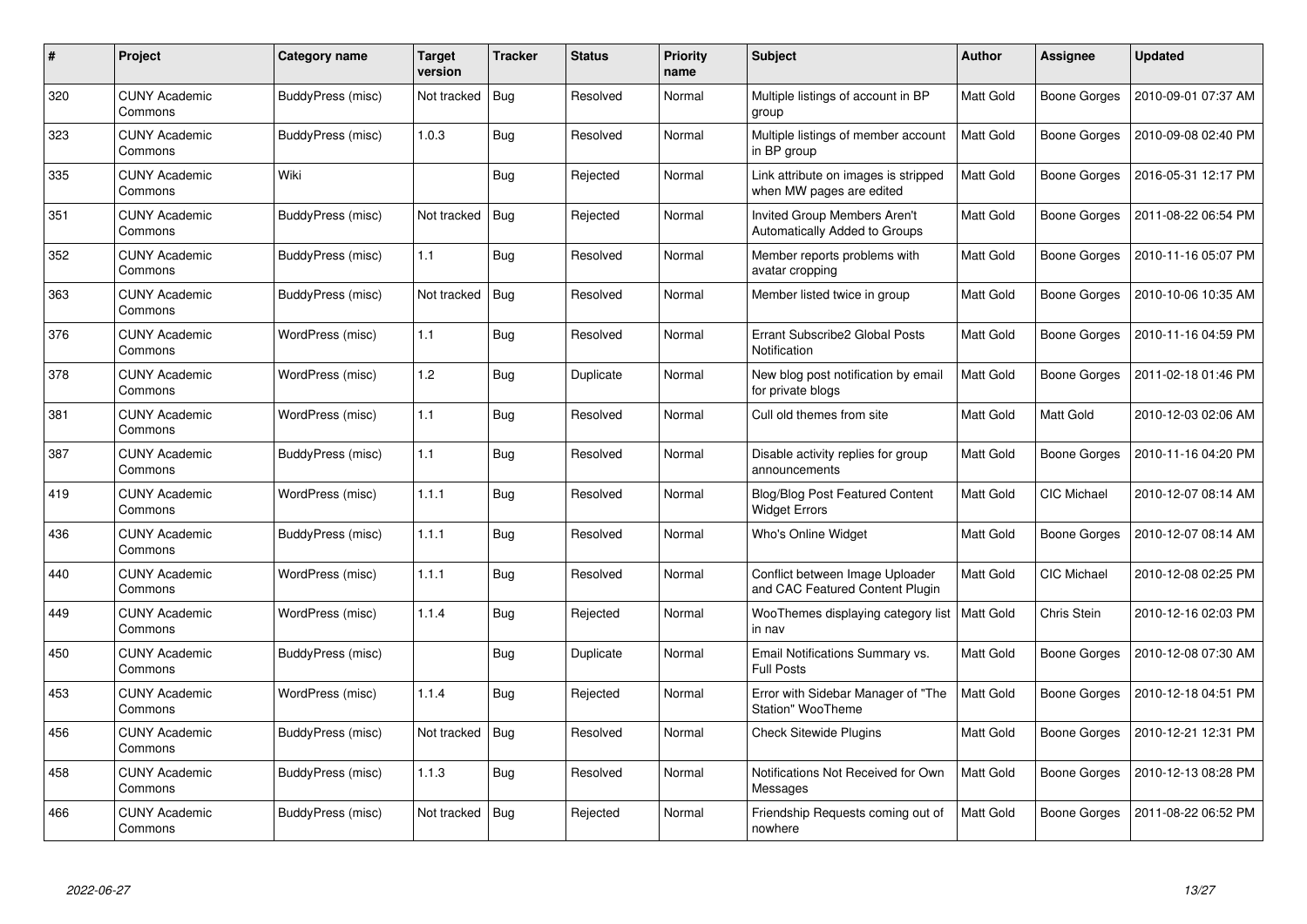| #   | Project                         | Category name            | <b>Target</b><br>version | <b>Tracker</b> | Status    | <b>Priority</b><br>name | <b>Subject</b>                                                                           | <b>Author</b>    | Assignee            | <b>Updated</b>                      |
|-----|---------------------------------|--------------------------|--------------------------|----------------|-----------|-------------------------|------------------------------------------------------------------------------------------|------------------|---------------------|-------------------------------------|
| 470 | <b>CUNY Academic</b><br>Commons | WordPress (misc)         | 1.0.3                    | <b>Bug</b>     | Duplicate | Normal                  | Atahualpa Theme problems<br>following site upgrade                                       | <b>Matt Gold</b> | <b>Boone Gorges</b> | 2010-12-13 10:59 AM                 |
| 472 | <b>CUNY Academic</b><br>Commons | WordPress (misc)         | Not tracked              | <b>Bug</b>     | Resolved  | Normal                  | Spelling Error in Email Notification                                                     | Matt Gold        | Boone Gorges        | 2010-12-13 02:56 PM                 |
| 482 | <b>CUNY Academic</b><br>Commons | WordPress (misc)         | 1.1.4                    | <b>Bug</b>     | Resolved  | Normal                  | BP Admin Bar Display Error                                                               | Matt Gold        | Boone Gorges        | 2010-12-16 08:45 AM                 |
| 487 | <b>CUNY Academic</b><br>Commons | WordPress (misc)         | 1.3                      | <b>Bug</b>     | Resolved  | Normal                  | Replace Backtype Connect with<br>something that works                                    | Matt Gold        | <b>Boone Gorges</b> | 2011-05-26 08:47 AM                 |
| 499 | <b>CUNY Academic</b><br>Commons | WordPress (misc)         | 1.1.6                    | <b>Bug</b>     | Resolved  | Normal                  | Help with Atahualpa Issues                                                               | Matt Gold        | scott voth          | 2010-12-21 07:30 PM                 |
| 503 | <b>CUNY Academic</b><br>Commons | WordPress (misc)         | 1.1.6                    | <b>Bug</b>     | Resolved  | Normal                  | <b>Explore and Possibly Remove</b><br><b>WP-Cron Reminder</b>                            | Matt Gold        | <b>Boone Gorges</b> | 2010-12-21 11:55 AM                 |
| 533 | <b>CUNY Academic</b><br>Commons | BuddyPress (misc)        | 1.1.8                    | <b>Bug</b>     | Resolved  | Normal                  | Minor CSS issue on group page                                                            | Matt Gold        | <b>Boone Gorges</b> | 2011-02-02 09:44 AM                 |
| 538 | <b>CUNY Academic</b><br>Commons | BuddyPress (misc)        | 1.1.8                    | <b>Bug</b>     | Resolved  | Normal                  | News feed assigns incorrect<br>trackback origins                                         | Matt Gold        | <b>Boone Gorges</b> | 2011-02-02 11:22 AM                 |
| 540 | CUNY Academic<br>Commons        | BuddyPress (misc)        | 1.1.8                    | <b>Bug</b>     | Resolved  | Normal                  | Long BP Group Doc Names Hide<br>Edit/Delete Options                                      | Matt Gold        | <b>Boone Gorges</b> | 2011-02-02 10:58 AM                 |
| 545 | <b>CUNY Academic</b><br>Commons | WordPress (misc)         | 1.1.8                    | <b>Bug</b>     | Resolved  | Normal                  | <b>Test Elegant Themes</b>                                                               | Matt Gold        | Matt Gold           | 2011-01-25 01:41 AM                 |
| 546 | CUNY Academic<br>Commons        | BuddyPress (misc)        | 1.1.8                    | <b>Bug</b>     | Resolved  | Normal                  | Add Group/Group Blog Author<br>Syncing on an Automated Basis to<br>the Group Blog Plugin | Matt Gold        | <b>Boone Gorges</b> | 2011-02-03 08:44 AM                 |
| 553 | <b>CUNY Academic</b><br>Commons | WordPress (misc)         | 1.1.10                   | <b>Bug</b>     | Rejected  | Normal                  | Wonky Hero Slide Overlays                                                                | Matt Gold        | <b>Boone Gorges</b> | 2011-02-28 05:44 PM                 |
| 556 | <b>CUNY Academic</b><br>Commons | WordPress (misc)         |                          | <b>Bug</b>     | Resolved  | Normal                  | Default Theme Broken after<br>Upgrade                                                    | Matt Gold        | Matt Gold           | 2011-02-05 09:44 AM                 |
| 561 | <b>CUNY Academic</b><br>Commons | <b>BuddyPress (misc)</b> |                          | <b>Bug</b>     | Resolved  | Normal                  | Copyright Violation                                                                      | Matt Gold        | Matt Gold           | 2011-02-05 03:10 PM                 |
| 590 | <b>CUNY Academic</b><br>Commons | <b>BuddyPress (misc)</b> | Not tracked              | Bug            | Resolved  | Normal                  | Roadmap Discussion                                                                       | Matt Gold        | Boone Gorges        | 2011-08-22 06:51 PM                 |
| 605 | <b>CUNY Academic</b><br>Commons | <b>BuddyPress (misc)</b> | 1.1.10                   | <b>Bug</b>     | Rejected  | Normal                  | Member search on Group Invite<br>Page Not Working                                        | Matt Gold        | <b>Boone Gorges</b> | 2011-02-24 11:41 PM                 |
| 612 | <b>CUNY Academic</b><br>Commons | BuddyPress (misc)        | 1.1.10                   | <b>Bug</b>     | Resolved  | Normal                  | Member reports trouble uploading<br>documents to groups                                  | Matt Gold        | <b>Boone Gorges</b> | 2011-03-07 10:12 PM                 |
| 613 | <b>CUNY Academic</b><br>Commons | BuddyPress (misc)        | 1.1.10                   | Bug            | Resolved  | Normal                  | Member reports group blog / group<br>member syncing                                      | Matt Gold        | Boone Gorges        | 2011-03-03 09:26 AM                 |
| 626 | <b>CUNY Academic</b><br>Commons | <b>BuddyPress (misc)</b> | Not tracked              | <b>Bug</b>     | Resolved  | Normal                  | Edit Help Blog Post on Syncing<br>Group/Blog Authorship                                  | Matt Gold        |                     | Sarah Morgano   2011-10-13 11:29 AM |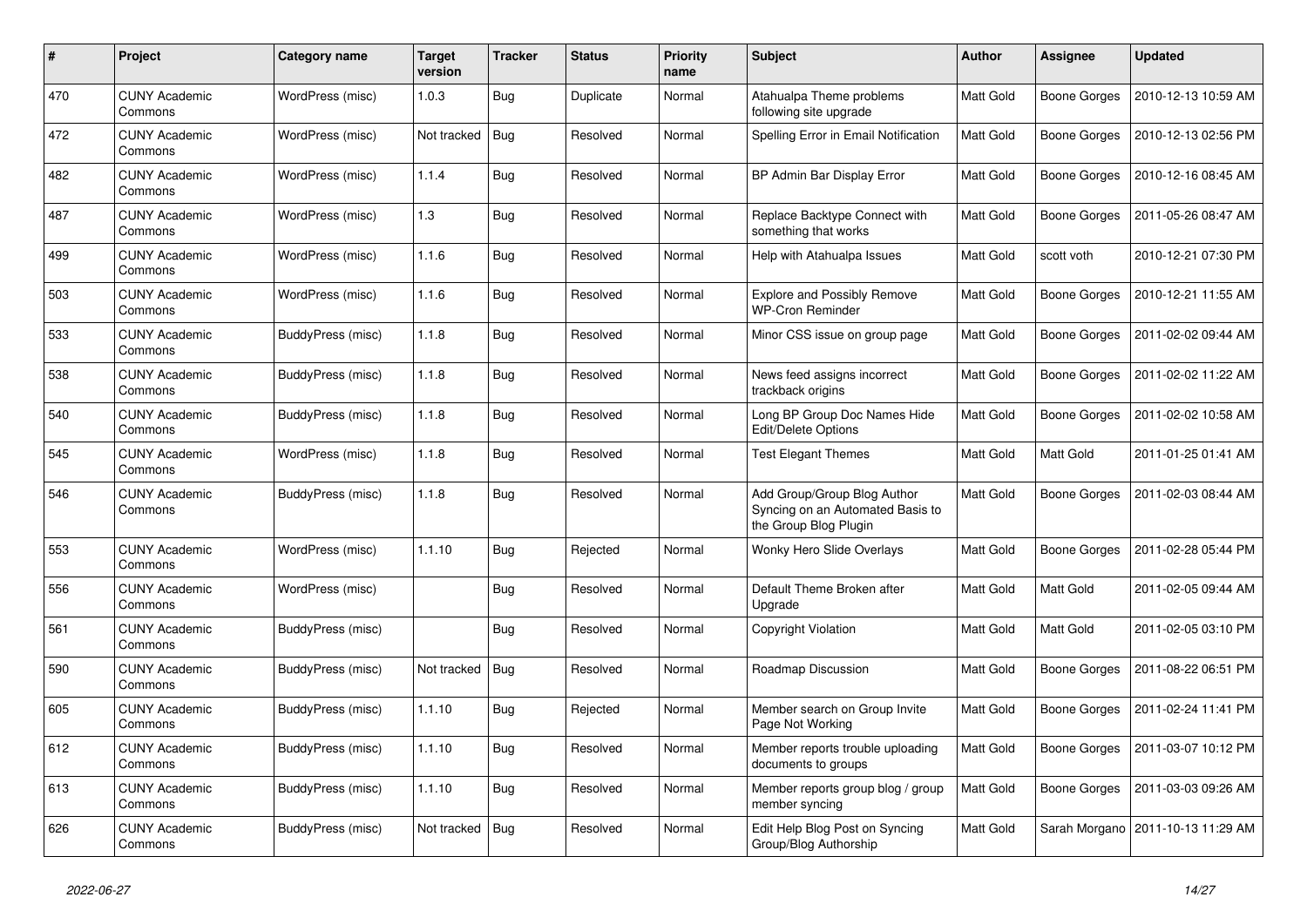| $\#$ | Project                         | Category name            | Target<br>version | <b>Tracker</b> | <b>Status</b> | <b>Priority</b><br>name | <b>Subject</b>                                                           | Author           | <b>Assignee</b>     | <b>Updated</b>      |
|------|---------------------------------|--------------------------|-------------------|----------------|---------------|-------------------------|--------------------------------------------------------------------------|------------------|---------------------|---------------------|
| 628  | <b>CUNY Academic</b><br>Commons | Wiki                     | 1.2.1             | <b>Bug</b>     | Resolved      | Normal                  | LaTeX support for MediaWiki                                              | <b>Matt Gold</b> | Boone Gorges        | 2011-05-11 09:50 PM |
| 638  | <b>CUNY Academic</b><br>Commons | <b>BuddyPress (misc)</b> | 1.1.11            | Bug            | Resolved      | Normal                  | <b>Email Notifications Include Odd</b><br>Characters                     | Matt Gold        | Boone Gorges        | 2011-03-16 11:06 AM |
| 657  | <b>CUNY Academic</b><br>Commons | WordPress (misc)         | 1.2.1             | <b>Bug</b>     | Resolved      | Normal                  | Problems with WordPress Wiki<br>Plugin                                   | Matt Gold        | <b>Boone Gorges</b> | 2011-05-11 11:29 AM |
| 674  | <b>CUNY Academic</b><br>Commons | BuddyPress (misc)        | Not tracked       | Bug            | Rejected      | Normal                  | <b>Errant Friend Request?</b>                                            | <b>Matt Gold</b> | <b>Boone Gorges</b> | 2011-04-06 11:28 PM |
| 710  | <b>CUNY Academic</b><br>Commons | WordPress (misc)         | 1.2.1             | <b>Bug</b>     | Resolved      | Normal                  | Flickr Photo Album Plugin Doesn't<br>Activate                            | <b>Matt Gold</b> | <b>Boone Gorges</b> | 2011-05-08 04:56 PM |
| 724  | <b>CUNY Academic</b><br>Commons | BuddyPress (misc)        | 1.2.1             | <b>Bug</b>     | Rejected      | Normal                  | Word Limit on Email Notifications of<br>Forum Posts?                     | <b>Matt Gold</b> | <b>Boone Gorges</b> | 2011-05-11 12:04 PM |
| 726  | <b>CUNY Academic</b><br>Commons | Group Files              |                   | <b>Bug</b>     | Rejected      | Normal                  | Group Docs - New Doc Deletion<br>Notifications?                          | <b>Matt Gold</b> | Matt Gold           | 2014-05-01 09:42 AM |
| 727  | <b>CUNY Academic</b><br>Commons | WordPress (misc)         | 1.2.1             | Bug            | Resolved      | Normal                  | Add The Erudite Theme                                                    | Matt Gold        | Raymond Hoh         | 2011-05-01 05:02 AM |
| 731  | <b>CUNY Academic</b><br>Commons | BuddyPress (misc)        | 1.2.1             | Bug            | Resolved      | Normal                  | Member reports a problem posting<br>to a private group                   | Matt Gold        | Boone Gorges        | 2011-05-03 07:10 PM |
| 746  | <b>CUNY Academic</b><br>Commons | BuddyPress (misc)        | 1.3               | <b>Bug</b>     | Resolved      | Normal                  | Create Pop-Up Login Overlay                                              | Matt Gold        | Raymond Hoh         | 2011-05-16 06:32 PM |
| 761  | <b>CUNY Academic</b><br>Commons | WordPress (misc)         | 1.3               | Bug            | Resolved      | Normal                  | Implement "Send a Comment"<br>Function                                   | Matt Gold        | <b>Boone Gorges</b> | 2011-06-02 04:51 PM |
| 762  | <b>CUNY Academic</b><br>Commons | BuddyPress (misc)        |                   | <b>Bug</b>     | Resolved      | Normal                  | Resolve Email Notification Problems   Matt Gold<br>with Lehman addresses |                  |                     | 2012-02-28 10:52 AM |
| 775  | <b>CUNY Academic</b><br>Commons | WordPress (misc)         | 1.2.2             | <b>Bug</b>     | Rejected      | Normal                  | Hit Counter Plugin Problem                                               | Matt Gold        | Boone Gorges        | 2011-05-28 08:42 AM |
| 777  | <b>CUNY Academic</b><br>Commons | WordPress (misc)         | Not tracked       | <b>Bug</b>     | Resolved      | Normal                  | Add Library Technology Journal<br>Article to Commons Buzz                | Matt Gold        | scott voth          | 2011-06-19 01:00 PM |
| 778  | <b>CUNY Academic</b><br>Commons | BuddyPress (misc)        | 1.2.2             | <b>Bug</b>     | Resolved      | Normal                  | Private BP Docs Comment<br>Notification in RSS Feed                      | Matt Gold        | <b>Boone Gorges</b> | 2011-06-02 09:29 AM |
| 783  | <b>CUNY Academic</b><br>Commons | BuddyPress (misc)        | 1.2.4             | <b>Bug</b>     | Resolved      | Normal                  | Broken Avatar Images                                                     | Matt Gold        | <b>Boone Gorges</b> | 2011-06-06 02:49 PM |
| 786  | <b>CUNY Academic</b><br>Commons | WordPress (misc)         | 1.2.3             | <b>Bug</b>     | Resolved      | Normal                  | Hero Image Slider Overlay Display<br>on IE                               | <b>Matt Gold</b> | Boone Gorges        | 2011-06-06 09:51 AM |
| 789  | <b>CUNY Academic</b><br>Commons | WordPress (misc)         | 1.2.3             | <b>Bug</b>     | Resolved      | Normal                  | Remove Sitemeter from Footer                                             | Matt Gold        | <b>Boone Gorges</b> | 2011-06-06 09:41 AM |
| 795  | <b>CUNY Academic</b><br>Commons | Wiki                     | Not tracked       | <b>Bug</b>     | Resolved      | Normal                  | Add Links to Other Articles to<br>Wikipedia Page                         | Matt Gold        | scott voth          | 2011-06-19 01:00 PM |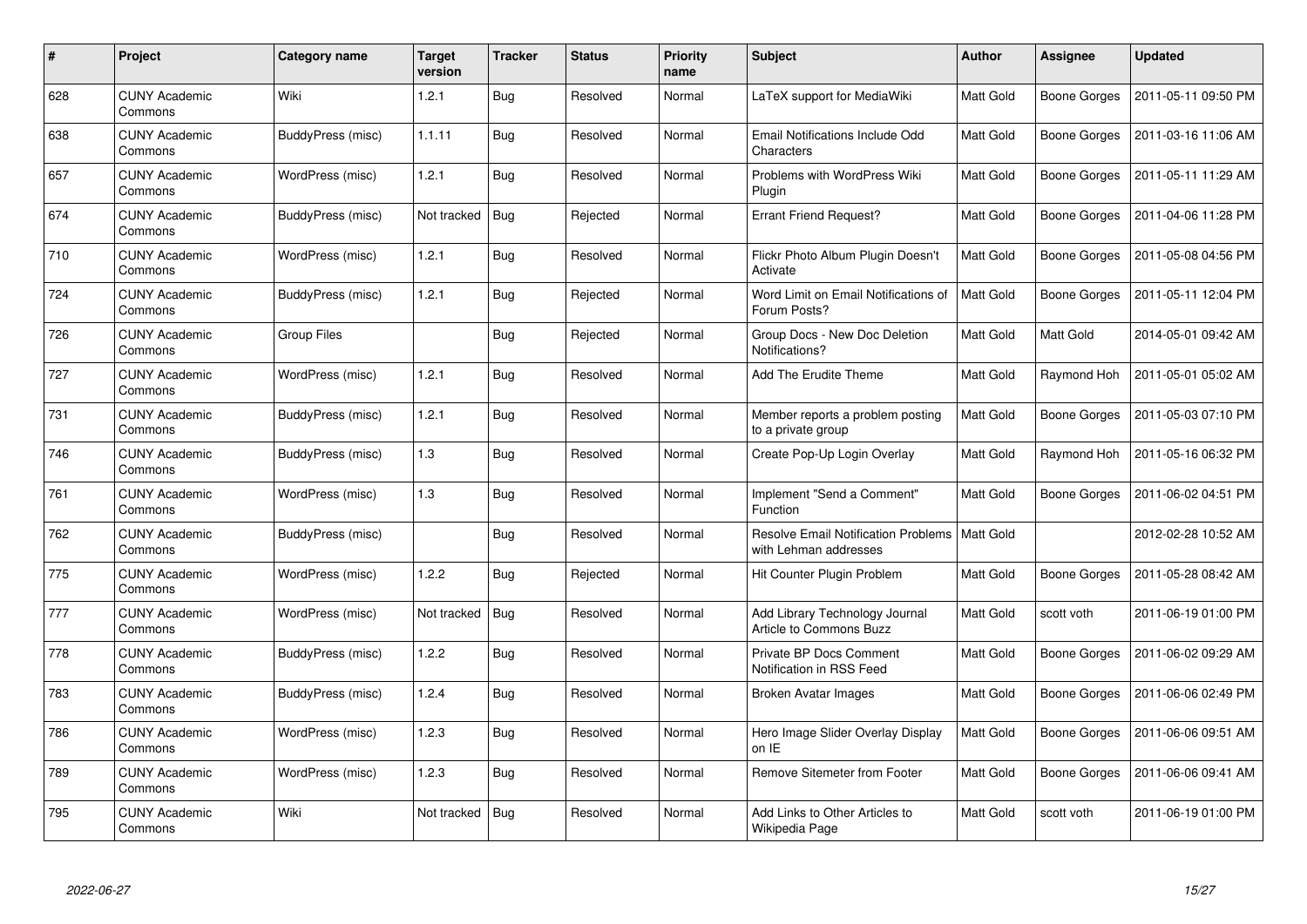| #    | Project                         | Category name            | <b>Target</b><br>version | <b>Tracker</b> | <b>Status</b> | <b>Priority</b><br>name | Subject                                                                                   | <b>Author</b>    | <b>Assignee</b>     | <b>Updated</b>      |
|------|---------------------------------|--------------------------|--------------------------|----------------|---------------|-------------------------|-------------------------------------------------------------------------------------------|------------------|---------------------|---------------------|
| 796  | <b>CUNY Academic</b><br>Commons | Wiki                     | 1.2.4                    | <b>Bug</b>     | Resolved      | Normal                  | BP Admin Bar Header Margin                                                                | Matt Gold        | Raymond Hoh         | 2011-06-07 02:37 PM |
| 806  | <b>CUNY Academic</b><br>Commons | <b>BuddyPress (misc)</b> | 1.2.4                    | Bug            | Resolved      | Normal                  | <b>BP Docs Notification Throttling</b><br>Issues                                          | Matt Gold        | <b>Boone Gorges</b> | 2011-06-08 12:17 PM |
| 810  | CUNY Academic<br>Commons        | BuddyPress (misc)        | 1.2.4                    | <b>Bug</b>     | Resolved      | Normal                  | Can't see all blogs in "My Blogs"                                                         | Matt Gold        | <b>Boone Gorges</b> | 2011-07-12 10:51 PM |
| 842  | <b>CUNY Academic</b><br>Commons | WordPress (misc)         | 1.2.4                    | Bug            | Resolved      | Normal                  | Problems adding a user to a blog                                                          | <b>Matt Gold</b> | <b>Boone Gorges</b> | 2011-07-08 01:34 PM |
| 908  | <b>CUNY Academic</b><br>Commons | BuddyPress (misc)        | 1.2.4                    | <b>Bug</b>     | Resolved      | Normal                  | Free a BP Doc from Locked Status                                                          | <b>Matt Gold</b> | <b>Boone Gorges</b> | 2011-07-02 11:15 PM |
| 950  | <b>CUNY Academic</b><br>Commons | BuddyPress (misc)        | 1.2.4                    | Bug            | Rejected      | Normal                  | Spam/Moderation Issue                                                                     | Matt Gold        | <b>Boone Gorges</b> | 2011-07-11 09:15 AM |
| 991  | <b>CUNY Academic</b><br>Commons | WordPress (misc)         | 1.2.5                    | Bug            | Resolved      | Normal                  | <b>Update FeedWordPress</b>                                                               | <b>Matt Gold</b> | <b>Boone Gorges</b> | 2011-07-19 11:37 AM |
| 992  | <b>CUNY Academic</b><br>Commons | <b>BuddyPress (misc)</b> | 1.2.5                    | Bug            | Resolved      | Normal                  | BP Docs comments show up on WP<br>Dashboard                                               | Matt Gold        | <b>Boone Gorges</b> | 2011-07-19 02:17 PM |
| 1067 | <b>CUNY Academic</b><br>Commons | WordPress (misc)         | 1.2.5                    | Bug            | Rejected      | Normal                  | <b>Install Disable Trackbacks</b>                                                         | Matt Gold        | <b>Boone Gorges</b> | 2011-07-22 12:05 AM |
| 1104 | <b>CUNY Academic</b><br>Commons | WordPress (misc)         | 1.2.4.2                  | <b>Bug</b>     | Resolved      | Normal                  | Remove WordPress Counter Plugin                                                           | <b>Matt Gold</b> | <b>Boone Gorges</b> | 2011-10-31 11:00 AM |
| 1117 | <b>CUNY Academic</b><br>Commons | BuddyPress (misc)        | 1.2.5                    | <b>Bug</b>     | Resolved      | Normal                  | Character Display Error in Feed                                                           | Matt Gold        | <b>Boone Gorges</b> | 2011-09-12 06:29 PM |
| 1127 | <b>CUNY Academic</b><br>Commons | <b>WordPress Themes</b>  | 1.6.4                    | <b>Bug</b>     | Resolved      | Normal                  | Update WooThemes                                                                          | Matt Gold        | <b>Boone Gorges</b> | 2014-05-21 11:04 PM |
| 1143 | <b>CUNY Academic</b><br>Commons | <b>BuddyPress</b> (misc) | 1.2.5                    | Bug            | Resolved      | Normal                  | Notifications of Old Posts                                                                | <b>Matt Gold</b> |                     | 2011-08-30 09:56 PM |
| 1221 | <b>CUNY Academic</b><br>Commons | WordPress (misc)         | Not tracked              | <b>Bug</b>     | Resolved      | Normal                  | <b>Update CAC Featured Content</b><br>Plugin on WP Repo                                   | <b>Matt Gold</b> | <b>Boone Gorges</b> | 2011-10-11 09:32 AM |
| 1294 | <b>CUNY Academic</b><br>Commons | <b>BuddyPress</b> (misc) | Not tracked              | <b>Bug</b>     | Resolved      | Normal                  | Profile Field Search by College Not<br><b>Working Correctly</b>                           | Matt Gold        | <b>Boone Gorges</b> | 2011-12-09 07:11 AM |
| 1295 | <b>CUNY Academic</b><br>Commons | Group Invitations        |                          | <b>Bug</b>     | Rejected      | Normal                  | Invite to Group Ajax Search Buggy                                                         | Matt Gold        | Matt Gold           | 2014-05-01 10:31 AM |
| 1321 | <b>CUNY Academic</b><br>Commons | BuddyPress (misc)        | 1.2.5                    | Bug            | Duplicate     | Normal                  | BP Doc Comment Doesn't Show Up   Matt Gold<br>on Doc (but does appear in group<br>stream) |                  | Boone Gorges        | 2011-11-04 08:04 AM |
| 1344 | <b>CUNY Academic</b><br>Commons | BuddyPress (misc)        | 1.3                      | <b>Bug</b>     | Resolved      | Normal                  | Activity Feed Items not Appearing in   Matt Gold<br>Group                                 |                  | <b>Boone Gorges</b> | 2011-11-14 11:26 AM |
| 1345 | <b>CUNY Academic</b><br>Commons | BuddyPress (misc)        | 1.3                      | <b>Bug</b>     | Resolved      | Normal                  | Consider Adding BuddyPress Group   Matt Gold<br>for Community Admins and Mods<br>Plugin   |                  | Boone Gorges        | 2011-11-28 03:17 PM |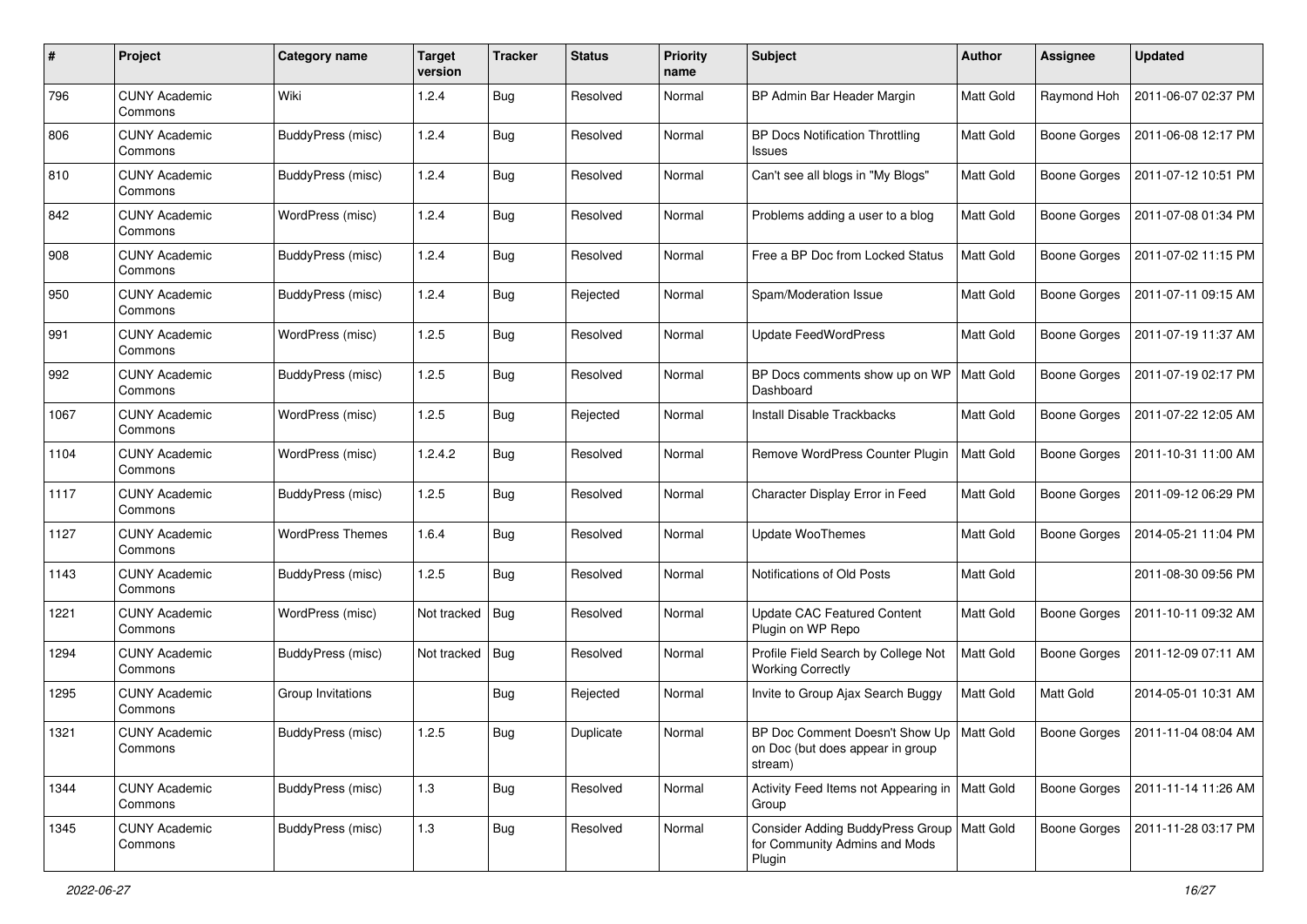| $\#$ | Project                         | Category name            | <b>Target</b><br>version | <b>Tracker</b> | Status   | <b>Priority</b><br>name | <b>Subject</b>                                                 | <b>Author</b>    | Assignee            | <b>Updated</b>      |
|------|---------------------------------|--------------------------|--------------------------|----------------|----------|-------------------------|----------------------------------------------------------------|------------------|---------------------|---------------------|
| 1352 | <b>CUNY Academic</b><br>Commons | WordPress (misc)         | Not tracked              | <b>Bug</b>     | Resolved | Normal                  | Members listed as Authors on Main<br><b>Blog</b>               | <b>Matt Gold</b> | Boone Gorges        | 2011-11-16 09:15 AM |
| 1400 | <b>CUNY Academic</b><br>Commons | BuddyPress (misc)        | 1.2.7                    | <b>Bug</b>     | Resolved | Normal                  | Firefox Login Caching Issue                                    | Matt Gold        | <b>Boone Gorges</b> | 2011-12-06 05:53 PM |
| 1412 | <b>CUNY Academic</b><br>Commons | BuddyPress (misc)        | 1.3                      | <b>Bug</b>     | Resolved | Normal                  | Alter text on pop-up message about<br>role field               | <b>Matt Gold</b> | <b>Boone Gorges</b> | 2011-12-08 12:58 PM |
| 1419 | <b>CUNY Academic</b><br>Commons | Wiki                     | 1.3                      | <b>Bug</b>     | Rejected | Normal                  | Ajax autosuggest on wiki tags not<br>working                   | Matt Gold        | <b>Boone Gorges</b> | 2011-12-12 03:51 PM |
| 1451 | <b>CUNY Academic</b><br>Commons | <b>BuddyPress (misc)</b> | 1.3.1                    | <b>Bug</b>     | Resolved | Normal                  | Social Media Profile Icons Not<br>Showing Up Automatically?    | <b>Matt Gold</b> | <b>Boone Gorges</b> | 2011-12-15 07:06 PM |
| 1452 | <b>CUNY Academic</b><br>Commons | Upgrades                 |                          | <b>Bug</b>     | Rejected | Normal                  | Styling of UserVoice button                                    | Matt Gold        | Chris Stein         | 2014-05-01 03:15 PM |
| 1455 | <b>CUNY Academic</b><br>Commons | BuddyPress (misc)        | 1.3.1                    | <b>Bug</b>     | Resolved | Normal                  | Errant error message on Groups<br>page                         | Matt Gold        | <b>Boone Gorges</b> | 2011-12-16 02:05 PM |
| 1464 | <b>CUNY Academic</b><br>Commons | Upgrades                 | 1.3.1                    | <b>Bug</b>     | Rejected | Normal                  | UserVoice Account linked to wrong<br>account                   | Matt Gold        | <b>Boone Gorges</b> | 2011-12-19 09:40 AM |
| 1467 | <b>CUNY Academic</b><br>Commons | Upgrades                 |                          | <b>Bug</b>     | Rejected | Normal                  | Have UserVoice Show "Report a<br>Bug" on pop-up                | <b>Matt Gold</b> | Boone Gorges        | 2012-08-01 03:37 PM |
| 1482 | <b>CUNY Academic</b><br>Commons | WordPress (misc)         | 1.3.3                    | <b>Bug</b>     | Resolved | Normal                  | News page twitter feed error                                   | Matt Gold        | <b>Boone Gorges</b> | 2012-01-10 06:53 PM |
| 1483 | <b>CUNY Academic</b><br>Commons | WordPress (misc)         | 1.3.3                    | <b>Bug</b>     | Resolved | Normal                  | News page not showing posts from<br>News blog                  | Matt Gold        | <b>Boone Gorges</b> | 2012-01-10 06:55 PM |
| 1488 | <b>CUNY Academic</b><br>Commons | BuddyPress (misc)        | 1.3.3                    | <b>Bug</b>     | Resolved | Normal                  | Unable to edit forum post                                      | Matt Gold        | <b>Boone Gorges</b> | 2012-01-10 07:20 PM |
| 1498 | <b>CUNY Academic</b><br>Commons | BuddyPress (misc)        | 1.3.3                    | Bug            | Resolved | Normal                  | Non-Logged in User Redirect<br>Feature not working             | Matt Gold        | Boone Gorges        | 2012-01-11 04:57 PM |
| 1503 | <b>CUNY Academic</b><br>Commons | <b>BuddyPress (misc)</b> | 1.3.3                    | <b>Bug</b>     | Resolved | Normal                  | File list not showing file descriptions                        | Matt Gold        | <b>Boone Gorges</b> | 2012-01-10 07:28 PM |
| 1542 | <b>CUNY Academic</b><br>Commons | <b>BuddyPress Docs</b>   | 1.6                      | <b>Bug</b>     | Resolved | Normal                  | Group Docs Locked                                              | Matt Gold        | <b>Boone Gorges</b> | 2014-03-21 03:38 PM |
| 1543 | <b>CUNY Academic</b><br>Commons | Toolbar                  |                          | <b>Bug</b>     | Rejected | Normal                  | Spacing on "My Groups" Dropdown                                | Matt Gold        | <b>Boone Gorges</b> | 2014-05-01 03:28 PM |
| 1545 | <b>CUNY Academic</b><br>Commons | BuddyPress (misc)        | 1.3.5                    | <b>Bug</b>     | Resolved | Normal                  | Problem with BP Doc Comment Edit   Matt Gold<br>Icon in Forums |                  | Boone Gorges        | 2012-01-16 06:14 PM |
| 1549 | <b>CUNY Academic</b><br>Commons | WordPress (misc)         | 1.3.5                    | <b>Bug</b>     | Resolved | Normal                  | Add SOPA Protest Plugin                                        | Matt Gold        | <b>Boone Gorges</b> | 2012-01-17 06:19 PM |
| 1551 | <b>CUNY Academic</b><br>Commons | WordPress (misc)         | 1.3.5                    | <b>Bug</b>     | Resolved | Normal                  | Create Front-Page SOPA Protest<br>page                         | Matt Gold        | Boone Gorges        | 2012-01-17 09:32 PM |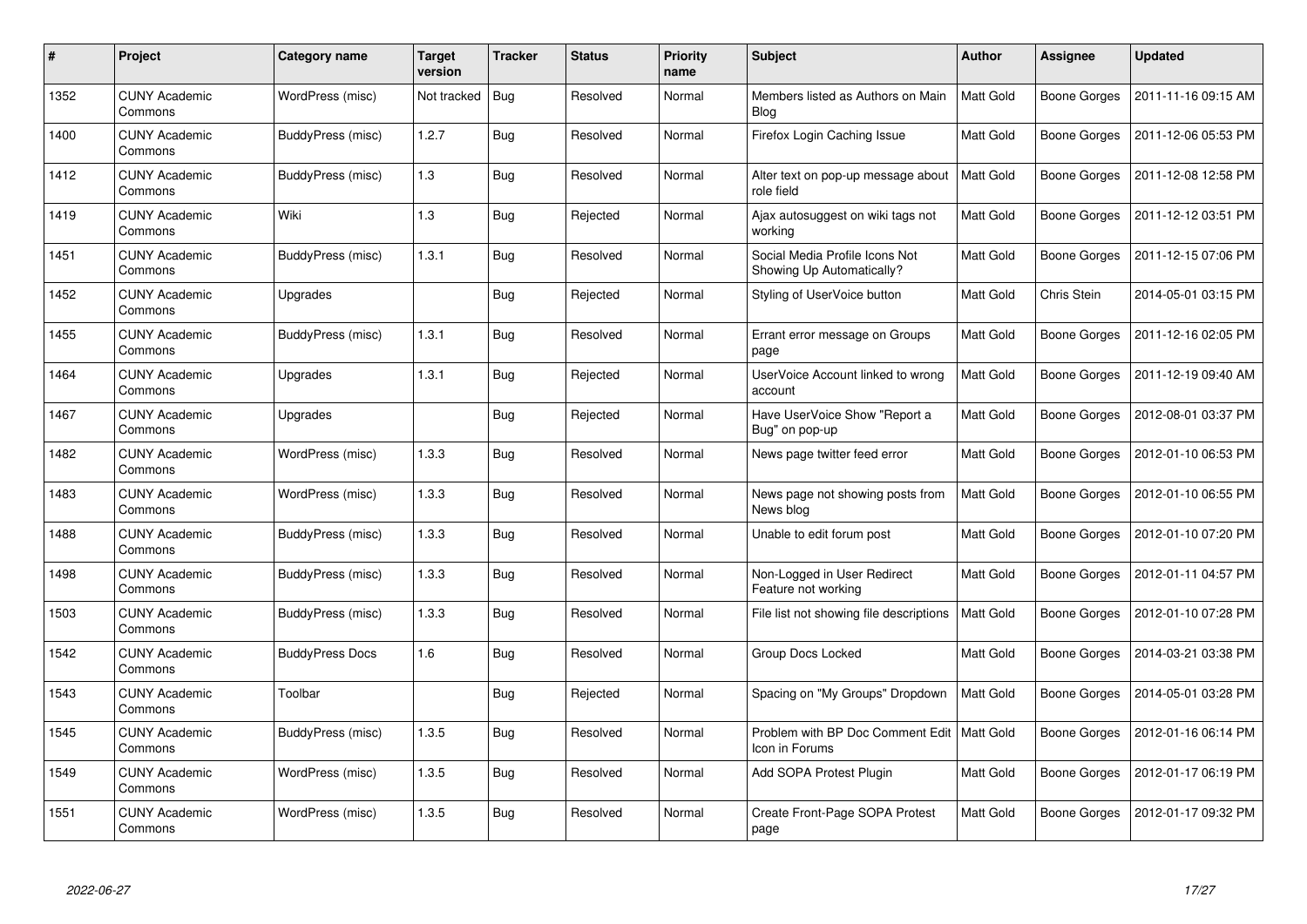| #    | Project                         | Category name            | <b>Target</b><br>version | <b>Tracker</b> | <b>Status</b> | <b>Priority</b><br>name | <b>Subject</b>                                              | <b>Author</b>    | Assignee            | <b>Updated</b>      |
|------|---------------------------------|--------------------------|--------------------------|----------------|---------------|-------------------------|-------------------------------------------------------------|------------------|---------------------|---------------------|
| 1554 | <b>CUNY Academic</b><br>Commons | WordPress (misc)         | 1.3.6                    | <b>Bug</b>     | Resolved      | Normal                  | User reports infinite redirect issue<br>on blog             | Matt Gold        | Boone Gorges        | 2012-01-19 07:58 AM |
| 1558 | <b>CUNY Academic</b><br>Commons | BuddyPress (misc)        | 1.3.6                    | <b>Bug</b>     | Resolved      | Normal                  | Login Issues                                                | <b>Matt Gold</b> | Boone Gorges        | 2012-02-08 06:40 PM |
| 1568 | <b>CUNY Academic</b><br>Commons | BuddyPress (misc)        | Not tracked              | Bug            | Resolved      | Normal                  | Member reports problem with email<br>notifications          | <b>Matt Gold</b> |                     | 2012-02-28 10:51 AM |
| 1614 | <b>CUNY Academic</b><br>Commons | BuddyPress (misc)        | 1.3.11                   | <b>Bug</b>     | Resolved      | Normal                  | Non-CUNY Sign-Up Code<br><b>Disappears After Creation</b>   | Matt Gold        | <b>Boone Gorges</b> | 2012-04-05 01:50 AM |
| 1657 | <b>CUNY Academic</b><br>Commons | BuddyPress (misc)        | 1.3.10                   | <b>Bug</b>     | Resolved      | Normal                  | Caching Issues                                              | Matt Gold        |                     | 2012-04-04 10:17 AM |
| 1658 | <b>CUNY Academic</b><br>Commons | WordPress (misc)         |                          | <b>Bug</b>     | Rejected      | Normal                  | Zeteo Journal Redirect Error                                | Matt Gold        | <b>Boone Gorges</b> | 2014-05-01 03:38 PM |
| 1672 | <b>CUNY Academic</b><br>Commons | <b>BuddyPress</b> (misc) | 1.3.11                   | Bug            | Resolved      | Normal                  | Activity replies in groups                                  | <b>Matt Gold</b> | <b>Boone Gorges</b> | 2012-04-04 09:37 AM |
| 1784 | <b>CUNY Academic</b><br>Commons | BuddyPress (misc)        | 1.3.11                   | <b>Bug</b>     | Resolved      | Normal                  | Date/Content Problems on Forum<br>digest emails             | Matt Gold        | Boone Gorges        | 2012-04-03 08:28 PM |
| 1794 | <b>CUNY Academic</b><br>Commons | BuddyPress (misc)        | 1.3.10                   | <b>Bug</b>     | Resolved      | Normal                  | Remove "Notice anything new"<br>notification                | Matt Gold        | <b>Boone Gorges</b> | 2012-03-29 09:45 PM |
| 1808 | <b>CUNY Academic</b><br>Commons | WordPress (misc)         | 1.3.11                   | <b>Bug</b>     | Resolved      | Normal                  | New title page titles                                       | <b>Matt Gold</b> | Boone Gorges        | 2012-04-04 08:39 AM |
| 1849 | <b>CUNY Academic</b><br>Commons | WordPress (misc)         | Not tracked              | Bug            | Resolved      | Normal                  | FAQ Hard to Read on Help Blog                               | Matt Gold        | Sarah Morgano       | 2012-05-16 02:45 PM |
| 1853 | <b>CUNY Academic</b><br>Commons | WordPress (misc)         | Not tracked              | <b>Bug</b>     | Resolved      | Normal                  | CDev public?                                                | Matt Gold        |                     | 2012-04-24 06:20 PM |
| 1872 | <b>CUNY Academic</b><br>Commons | WordPress (misc)         | 1.3.13                   | <b>Bug</b>     | Resolved      | Normal                  | Update Woo Framework                                        | Matt Gold        | Boone Gorges        | 2012-05-22 11:36 AM |
| 1885 | <b>CUNY Academic</b><br>Commons | WordPress (misc)         | 1.3.13                   | <b>Bug</b>     | Resolved      | Normal                  | TinyMCE button error                                        | Matt Gold        | Boone Gorges        | 2012-05-17 11:15 AM |
| 1901 | <b>CUNY Academic</b><br>Commons | WordPress (misc)         | Not tracked              | Bug            | Rejected      | Normal                  | Commons Down                                                | Matt Gold        |                     | 2012-05-22 09:59 AM |
| 1902 | <b>CUNY Academic</b><br>Commons | WordPress (misc)         | Not tracked              | <b>Bug</b>     | Resolved      | Normal                  | CF access to home page slide<br>creation                    | Matt Gold        | Boone Gorges        | 2012-05-22 09:04 AM |
| 1912 | <b>CUNY Academic</b><br>Commons | WordPress (misc)         | 1.3.13                   | <b>Bug</b>     | Resolved      | Normal                  | Install the VéritéCo Timeline Plugin                        | Matt Gold        | Boone Gorges        | 2012-05-23 04:13 PM |
| 1931 | <b>CUNY Academic</b><br>Commons | WordPress (misc)         | Not tracked              | <b>Bug</b>     | Rejected      | Normal                  | Deleted Blog visible to admin, but<br>not to standard users | Matt Gold        | Boone Gorges        | 2012-06-12 09:14 AM |
| 1951 | <b>CUNY Academic</b><br>Commons | WordPress (misc)         | Not tracked              | Bug            | Resolved      | Normal                  | Check RSS feed of GCDI site                                 | Matt Gold        | <b>Boone Gorges</b> | 2012-07-19 10:00 PM |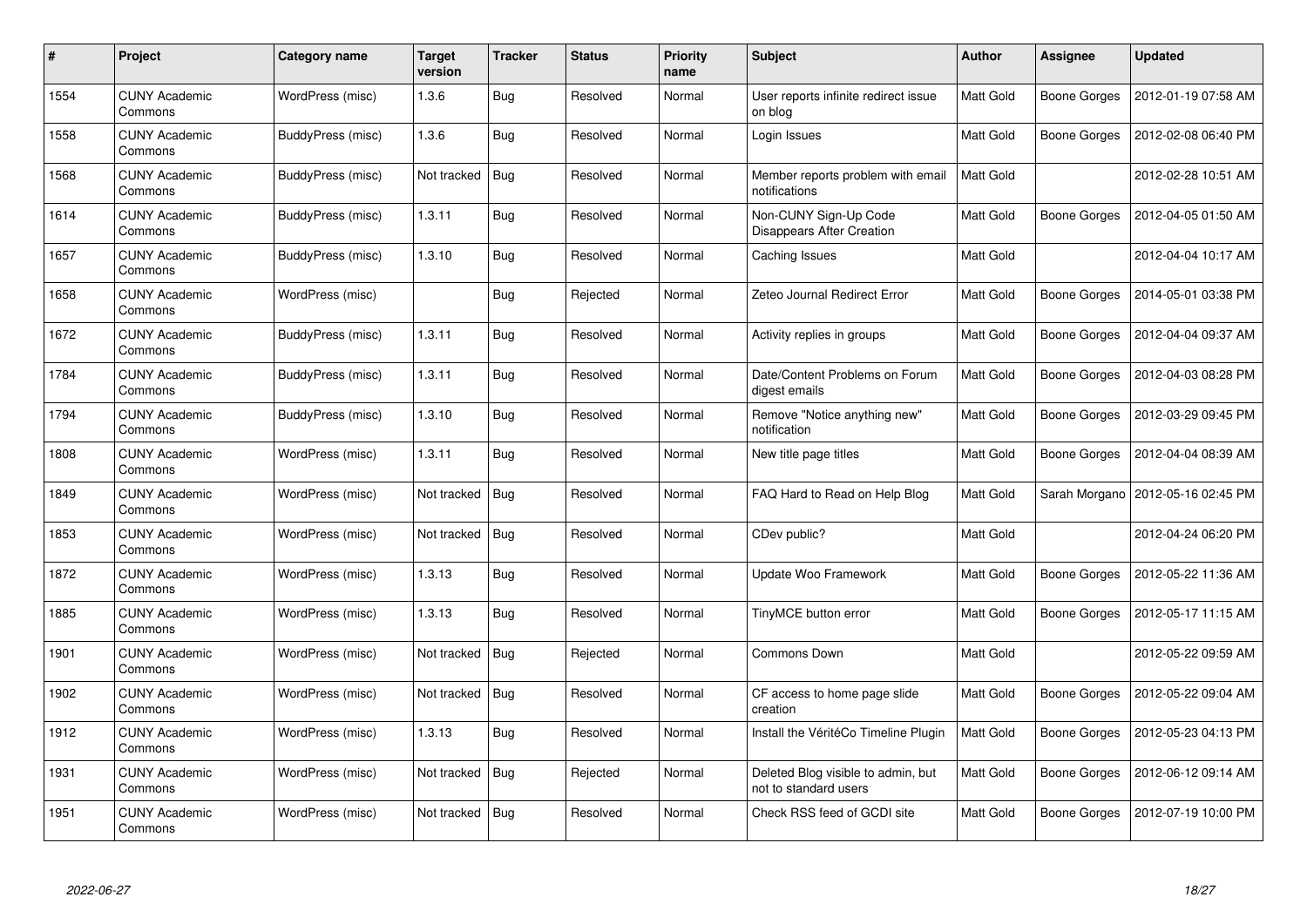| #    | Project                         | Category name            | <b>Target</b><br>version | <b>Tracker</b> | <b>Status</b> | <b>Priority</b><br>name | <b>Subject</b>                                                                      | <b>Author</b>    | Assignee            | <b>Updated</b>      |
|------|---------------------------------|--------------------------|--------------------------|----------------|---------------|-------------------------|-------------------------------------------------------------------------------------|------------------|---------------------|---------------------|
| 1953 | <b>CUNY Academic</b><br>Commons | BuddyPress (misc)        | 1.3.15                   | <b>Bug</b>     | Resolved      | Normal                  | Email forum notification formatting<br>issue                                        | <b>Matt Gold</b> | <b>Boone Gorges</b> | 2012-06-21 03:32 PM |
| 1979 | <b>CUNY Academic</b><br>Commons | BuddyPress (misc)        | 1.4                      | <b>Bug</b>     | Rejected      | Normal                  | Received two notifications of an<br>activity update                                 | <b>Matt Gold</b> | <b>Boone Gorges</b> | 2012-07-12 10:43 AM |
| 1997 | <b>CUNY Academic</b><br>Commons | <b>BuddyPress (misc)</b> | 1.4.6                    | <b>Bug</b>     | Resolved      | Normal                  | Forum post notification didn't<br>indicate image attachments                        | Matt Gold        | Boone Gorges        | 2012-09-23 05:03 PM |
| 2014 | <b>CUNY Academic</b><br>Commons | BuddyPress (misc)        | 1.5                      | <b>Bug</b>     | Resolved      | Normal                  | Improper margins on Members<br>Directory                                            | Matt Gold        | Dominic Giglio      | 2012-12-18 10:37 AM |
| 2029 | <b>CUNY Academic</b><br>Commons | WordPress (misc)         | 1.4.11                   | <b>Bug</b>     | Resolved      | Normal                  | CForms error                                                                        | Matt Gold        | Dominic Giglio      | 2012-11-17 02:15 PM |
| 2036 | <b>CUNY Academic</b><br>Commons | WordPress (misc)         | 1.4.1                    | <b>Bug</b>     | Resolved      | Normal                  | Drop-down styling error                                                             | Matt Gold        | Raymond Hoh         | 2012-08-11 01:31 PM |
| 2037 | <b>CUNY Academic</b><br>Commons | BuddyPress (misc)        | 1.4.5                    | <b>Bug</b>     | Resolved      | Normal                  | Special Character shows up in RBE<br>post                                           | <b>Matt Gold</b> | Raymond Hoh         | 2012-09-17 07:12 PM |
| 2038 | <b>CUNY Academic</b><br>Commons | WordPress (misc)         | 1.4.2                    | <b>Bug</b>     | Resolved      | Normal                  | Fixing homepage spacing                                                             | Matt Gold        | Matt Gold           | 2012-08-13 10:12 PM |
| 2040 | <b>CUNY Academic</b><br>Commons | BuddyPress (misc)        | 1.4.2                    | <b>Bug</b>     | Resolved      | Normal                  | RBE on BP Docs Edits?                                                               | Matt Gold        | <b>Boone Gorges</b> | 2012-08-14 08:13 AM |
| 2044 | <b>CUNY Academic</b><br>Commons | WordPress (misc)         | 1.4.7                    | Bug            | Resolved      | Normal                  | Comment field asks for name info<br>when user logged in                             | Matt Gold        | Dominic Giglio      | 2012-10-11 08:34 PM |
| 2045 | <b>CUNY Academic</b><br>Commons | BuddyPress (misc)        |                          | <b>Bug</b>     | Duplicate     | Normal                  | Double Post/RBE Notification                                                        | Matt Gold        | <b>Boone Gorges</b> | 2012-08-15 08:53 AM |
| 2051 | <b>CUNY Academic</b><br>Commons | WordPress (misc)         | Not tracked              | <b>Bug</b>     | Rejected      | Normal                  | User finds Commons blocked due to<br>virus warning                                  | Matt Gold        |                     | 2012-08-17 04:35 PM |
| 2052 | <b>CUNY Academic</b><br>Commons | BuddyPress (misc)        |                          | <b>Bug</b>     | Rejected      | Normal                  | RBE Not Enabled?                                                                    | Matt Gold        | <b>Boone Gorges</b> | 2012-08-18 09:16 PM |
| 2057 | CUNY Academic<br>Commons        | BuddyPress (misc)        | 1.4.3                    | Bug            | Resolved      | Normal                  | Newest/Active/Popular Filters Not<br>working on Homepage List of<br>Groups, Members | Matt Gold        | Boone Gorges        | 2012-08-23 03:18 PM |
| 2058 | <b>CUNY Academic</b><br>Commons | WordPress (misc)         | 1.4.6                    | <b>Bug</b>     | Rejected      | Normal                  | Page shift on clicking Log in box                                                   | Matt Gold        | <b>Boone Gorges</b> | 2012-08-20 05:53 PM |
| 2089 | <b>CUNY Academic</b><br>Commons | WordPress (misc)         | 1.4.13                   | Bug            | Rejected      | Normal                  | Possible blog email notification<br>issue                                           | Matt Gold        | <b>Boone Gorges</b> | 2012-12-11 06:59 PM |
| 2091 | <b>CUNY Academic</b><br>Commons | <b>BuddyPress (misc)</b> | Not tracked              | Bug            | Resolved      | Normal                  | <b>RBE Down</b>                                                                     | Matt Gold        | Raymond Hoh         | 2012-09-02 06:00 PM |
| 2094 | <b>CUNY Academic</b><br>Commons | Server                   | Not tracked              | <b>Bug</b>     | Resolved      | Normal                  | User reports site outage                                                            | Matt Gold        |                     | 2012-09-04 10:16 AM |
| 2099 | <b>CUNY Academic</b><br>Commons | WordPress (misc)         | Not tracked              | <b>Bug</b>     | Resolved      | Normal                  | Gallery Slide Widget Reset                                                          | Matt Gold        | <b>Boone Gorges</b> | 2012-09-04 06:26 PM |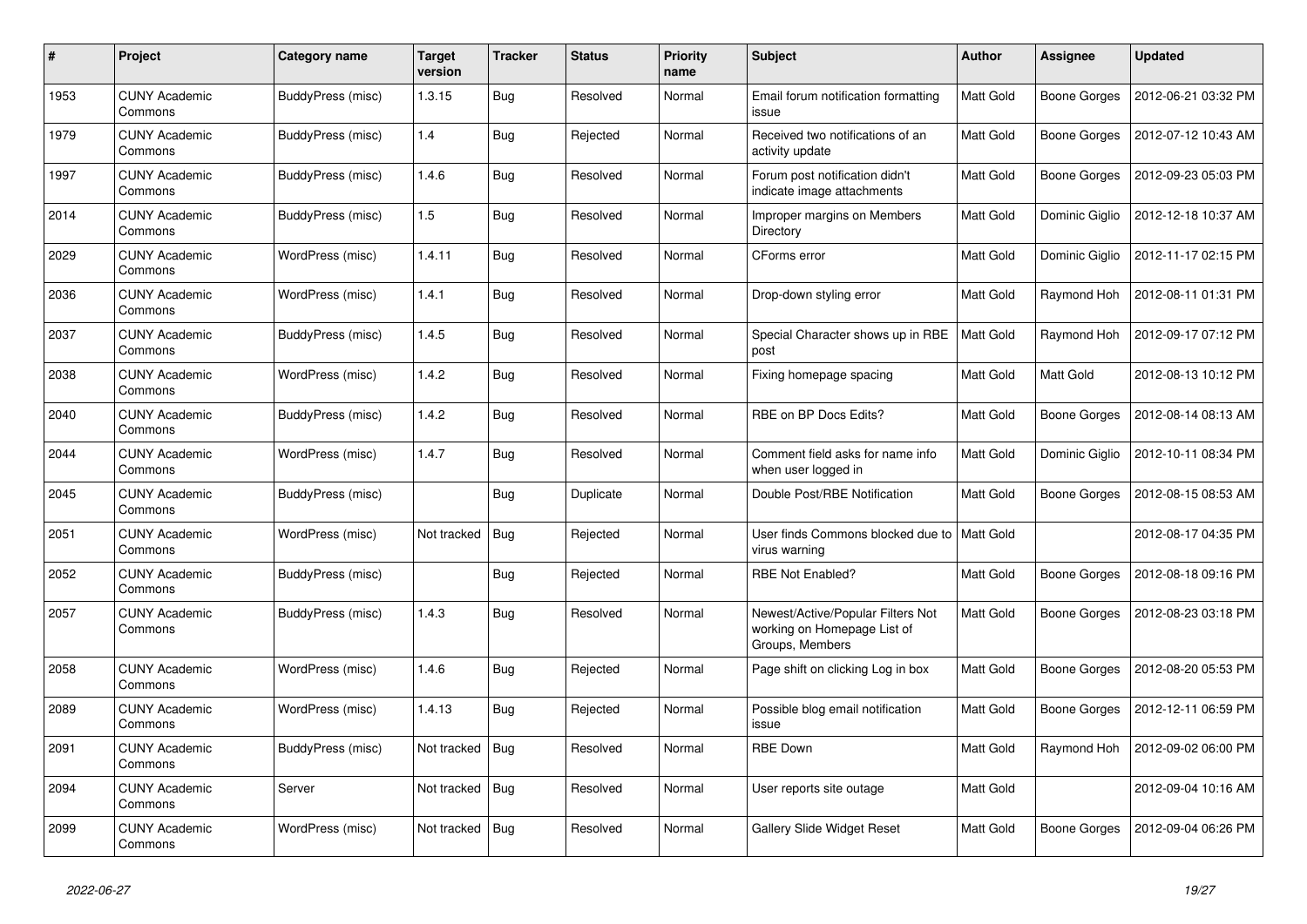| $\#$ | Project                         | Category name              | <b>Target</b><br>version | Tracker    | <b>Status</b> | <b>Priority</b><br>name | <b>Subject</b>                                                          | <b>Author</b> | Assignee       | <b>Updated</b>      |
|------|---------------------------------|----------------------------|--------------------------|------------|---------------|-------------------------|-------------------------------------------------------------------------|---------------|----------------|---------------------|
| 2105 | <b>CUNY Academic</b><br>Commons | BuddyPress (misc)          | 1.4.9                    | <b>Bug</b> | Resolved      | Normal                  | File name in a file uploaded to<br>group contains escape characters     | Matt Gold     | Dominic Giglio | 2012-11-01 12:02 PM |
| 2115 | <b>CUNY Academic</b><br>Commons | WordPress (misc)           | 1.4.4                    | <b>Bug</b> | Resolved      | Normal                  | Update Site Footer to reflect current<br>number of CUNY campuses        | Matt Gold     | Dominic Giglio | 2012-09-10 02:47 PM |
| 2116 | <b>CUNY Academic</b><br>Commons | BuddyPress (misc)          | 1.4.31                   | <b>Bug</b> | Resolved      | Normal                  | Include failed message in RBE<br><b>Failure Notification</b>            | Matt Gold     | Raymond Hoh    | 2013-07-08 11:01 PM |
| 2117 | <b>CUNY Academic</b><br>Commons | BuddyPress (misc)          | 1.4.8                    | <b>Bug</b> | Resolved      | Normal                  | User reports double notification of<br>announcements                    | Matt Gold     | Dominic Giglio | 2012-10-22 09:37 AM |
| 2159 | <b>CUNY Academic</b><br>Commons | <b>BuddyPress (misc)</b>   | 1.4.24                   | Bug        | Resolved      | Normal                  | Page redirection after accepting<br>group invite                        | Matt Gold     | Dominic Giglio | 2013-04-11 08:00 PM |
| 2176 | <b>CUNY Academic</b><br>Commons | BuddyPress (misc)          | 1.4.9                    | Bug        | Rejected      | Normal                  | Page error upon accepting group<br>membership request                   | Matt Gold     | Dominic Giglio | 2012-11-01 09:48 PM |
| 2188 | <b>CUNY Academic</b><br>Commons | <b>BuddyPress (misc)</b>   | 1.4.9                    | <b>Bug</b> | Resolved      | Normal                  | Line Spacing/Breaks on BP Docs                                          | Matt Gold     | Chris Stein    | 2012-11-01 03:15 PM |
| 2204 | <b>CUNY Academic</b><br>Commons | WordPress (misc)           | 1.4.10                   | <b>Bug</b> | Resolved      | Normal                  | User Doesn't Come up in Add New<br>User Autocomplete                    | Matt Gold     | Dominic Giglio | 2012-11-11 12:50 AM |
| 2210 | <b>CUNY Academic</b><br>Commons | WordPress (misc)           | 1.4.9                    | <b>Bug</b> | Resolved      | Normal                  | <b>Add Twenty Twelve Theme</b>                                          | Matt Gold     | Boone Gorges   | 2012-11-01 10:26 AM |
| 2231 | <b>CUNY Academic</b><br>Commons | commonsinabox.org          | Not tracked              | <b>Bug</b> | Resolved      | Normal                  | Fix Header issue on<br>Commonsinabox.org                                | Matt Gold     | Boone Gorges   | 2014-05-01 07:51 PM |
| 2239 | <b>CUNY Academic</b><br>Commons | <b>Email Notifications</b> | 1.7                      | <b>Bug</b> | Resolved      | Normal                  | Login redirects when clicking on<br>private group addresses not working | Matt Gold     | Raymond Hoh    | 2014-11-01 11:41 AM |
| 2240 | <b>CUNY Academic</b><br>Commons | WordPress (misc)           | 1.4.10                   | <b>Bug</b> | Resolved      | Normal                  | Update Luna theme                                                       | Matt Gold     | Dominic Giglio | 2012-11-11 04:27 PM |
| 2250 | <b>CUNY Academic</b><br>Commons | WordPress (misc)           |                          | <b>Bug</b> | Rejected      | Normal                  | Livestreaming page error                                                | Matt Gold     | Boone Gorges   | 2012-11-15 11:35 AM |
| 2264 | <b>CUNY Academic</b><br>Commons | commonsinabox.org          |                          | <b>Bug</b> | Rejected      | Normal                  | Update CBOX logo on welcome<br>message                                  | Matt Gold     | Boone Gorges   | 2012-11-19 02:46 AM |
| 2265 | <b>CUNY Academic</b><br>Commons |                            | Not tracked              | <b>Bug</b> | Rejected      | Normal                  | "Need Support" widget in cbox<br>documentation                          | Matt Gold     | Boone Gorges   | 2012-11-20 01:07 PM |
| 2266 | <b>CUNY Academic</b><br>Commons | commonsinabox.org          |                          | <b>Bug</b> | Resolved      | Normal                  | Demo slider                                                             | Matt Gold     | Boone Gorges   | 2012-11-18 11:26 PM |
| 2267 | <b>CUNY Academic</b><br>Commons |                            |                          | Bug        | Resolved      | Normal                  | Change "Cbox" to "CBOX" in<br>Dashboard Menu                            | Matt Gold     | Boone Gorges   | 2012-11-18 11:01 PM |
| 2268 | <b>CUNY Academic</b><br>Commons |                            |                          | <b>Bug</b> | Rejected      | Normal                  | Add CBOX icon to dashboard<br>menu?                                     | Matt Gold     | Boone Gorges   | 2012-11-18 10:58 PM |
| 2269 | <b>CUNY Academic</b><br>Commons | commonsinabox.org          | Not tracked              | Bug        | Rejected      | Normal                  | Replace Default CBOX Icon for<br>Groups                                 | Matt Gold     | Boone Gorges   | 2012-11-20 01:53 PM |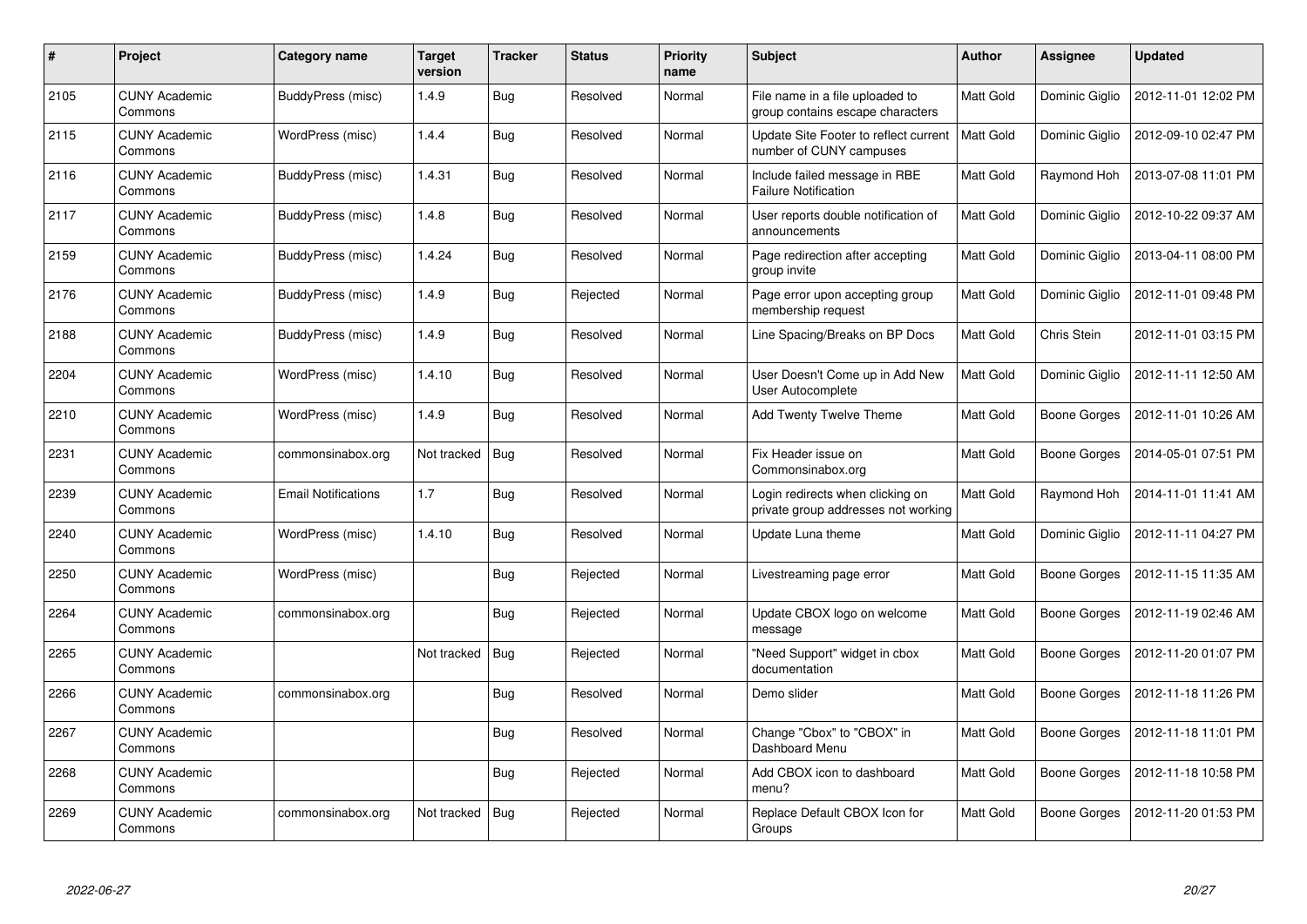| #    | <b>Project</b>                  | Category name     | <b>Target</b><br>version | Tracker    | <b>Status</b> | <b>Priority</b><br>name | <b>Subject</b>                                                                         | <b>Author</b>    | <b>Assignee</b>     | <b>Updated</b>      |
|------|---------------------------------|-------------------|--------------------------|------------|---------------|-------------------------|----------------------------------------------------------------------------------------|------------------|---------------------|---------------------|
| 2270 | <b>CUNY Academic</b><br>Commons | commonsinabox.org | Not tracked              | Bug        | Rejected      | Normal                  | CBOX group sign up - default email<br>setting                                          | Matt Gold        | Boone Gorges        | 2012-11-20 03:51 PM |
| 2273 | <b>CUNY Academic</b><br>Commons | commonsinabox.org | Not tracked              | Bug        | Resolved      | Normal                  | <b>Add Hosting</b><br>recommendations/minimum<br>requirements to CBOX<br>documentation | Matt Gold        | scott voth          | 2014-02-09 11:37 AM |
| 2274 | <b>CUNY Academic</b><br>Commons | commonsinabox.org | Not tracked              | <b>Bug</b> | Rejected      | Normal                  | CBOX - group names on group<br>pages                                                   | Matt Gold        | Boone Gorges        | 2012-11-20 02:05 PM |
| 2275 | <b>CUNY Academic</b><br>Commons | commonsinabox.org | Not tracked              | Bug        | Resolved      | Normal                  | <b>CBOX</b> support requests                                                           | Matt Gold        | Boone Gorges        | 2012-11-20 02:05 PM |
| 2284 | <b>CUNY Academic</b><br>Commons | commonsinabox.org |                          | <b>Bug</b> | Rejected      | Normal                  | cbox.org forum link error from profile<br>page                                         | <b>Matt Gold</b> | Boone Gorges        | 2012-11-20 08:02 PM |
| 2288 | <b>CUNY Academic</b><br>Commons | commonsinabox.org |                          | <b>Bug</b> | Rejected      | Normal                  | […] issue occurring on<br>commonsinabox.org                                            | Matt Gold        | <b>Boone Gorges</b> | 2012-12-11 01:17 AM |
| 2293 | <b>CUNY Academic</b><br>Commons | commonsinabox.org |                          | <b>Bug</b> | Resolved      | Normal                  | Building community on<br>commonsinabox.org - add members<br>page                       | Matt Gold        | Chris Stein         | 2012-11-25 03:43 PM |
| 2295 | <b>CUNY Academic</b><br>Commons | commonsinabox.org |                          | Bug        | Rejected      | Normal                  | Glitch in CBOX Logo                                                                    | Matt Gold        | Boone Gorges        | 2012-12-11 01:08 AM |
| 2339 | <b>CUNY Academic</b><br>Commons | commonsinabox.org | Not tracked              | Bug        | Resolved      | Normal                  | Email forum notification includes<br>relative link to post                             | Matt Gold        | Raymond Hoh         | 2013-01-08 04:24 PM |
| 2343 | <b>CUNY Academic</b><br>Commons | commonsinabox.org | Not tracked              | Bug        | Rejected      | Normal                  | Double Notifications from<br>commonsinabox.org                                         | Matt Gold        | Boone Gorges        | 2013-03-20 01:45 PM |
| 2363 | <b>CUNY Academic</b><br>Commons | WordPress (misc)  | 1.4.16                   | Bug        | Resolved      | Normal                  | HTTP Error 500 (Internal Server<br>Error) on GC DSL blog                               | Matt Gold        | Boone Gorges        | 2013-01-02 10:10 AM |
| 2385 | <b>CUNY Academic</b><br>Commons | BuddyPress (misc) | 1.4.18                   | Bug        | Resolved      | Normal                  | Sitewide nav bar not appearing                                                         | Matt Gold        | <b>Boone Gorges</b> | 2013-01-24 10:21 AM |
| 2415 | <b>CUNY Academic</b><br>Commons | BuddyPress (misc) | 1.4.19                   | Bug        | Resolved      | Normal                  | Remove "Popular" link on<br>homepage members widget                                    | Matt Gold        | Boone Gorges        | 2013-02-12 10:05 PM |
| 2422 | <b>CUNY Academic</b><br>Commons | WordPress (misc)  | Not tracked              | <b>Bug</b> | Resolved      | Normal                  | Repeating posts on<br>news.commons.gc.cuny.edu                                         | Matt Gold        | <b>Matt Gold</b>    | 2013-02-09 01:05 PM |
| 2429 | <b>CUNY Academic</b><br>Commons | WordPress (misc)  |                          | <b>Bug</b> | Rejected      | Normal                  | Add User Switching Plugin?                                                             | Matt Gold        | <b>Boone Gorges</b> | 2013-02-28 10:51 AM |
| 2517 | <b>CUNY Academic</b><br>Commons | WordPress (misc)  | 1.4.22                   | <b>Bug</b> | Resolved      | Normal                  | Add Constant Contact Plugin                                                            | Matt Gold        | Boone Gorges        | 2013-03-20 01:53 PM |
| 2520 | <b>CUNY Academic</b><br>Commons | WordPress (misc)  | 1.4.22                   | <b>Bug</b> | Resolved      | Normal                  | Add Edit Flow Plugin                                                                   | Matt Gold        | Boone Gorges        | 2013-03-20 02:01 PM |
| 2551 | <b>CUNY Academic</b><br>Commons | commonsinabox.org | Not tracked              | Bug        | Resolved      | Normal                  | RBE on CBOX.org not working?                                                           | Matt Gold        | Raymond Hoh         | 2013-08-15 07:58 AM |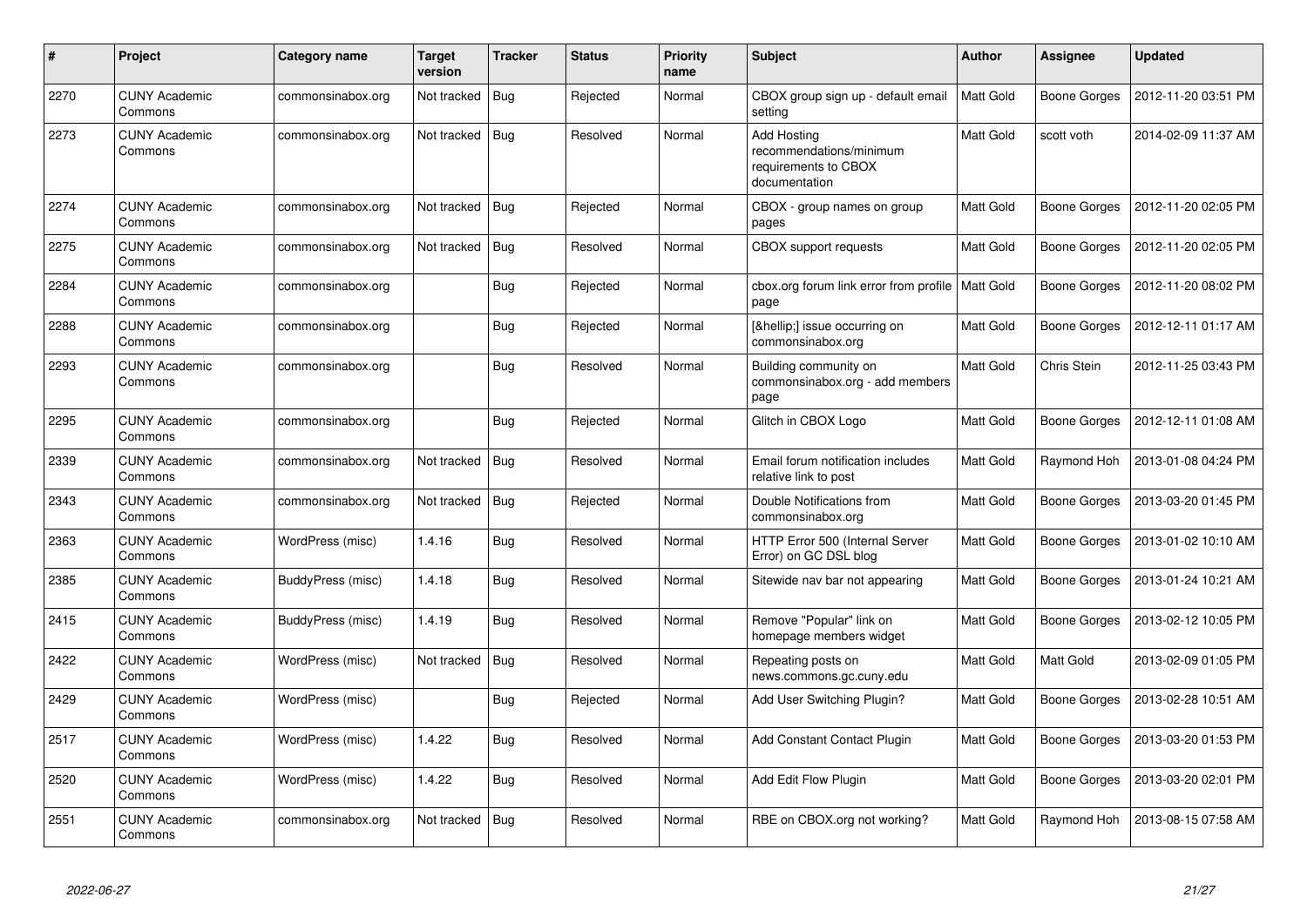| #    | Project                         | Category name           | <b>Target</b><br>version | <b>Tracker</b> | <b>Status</b> | <b>Priority</b><br>name | <b>Subject</b>                                               | <b>Author</b>    | <b>Assignee</b>     | <b>Updated</b>      |
|------|---------------------------------|-------------------------|--------------------------|----------------|---------------|-------------------------|--------------------------------------------------------------|------------------|---------------------|---------------------|
| 2596 | <b>CUNY Academic</b><br>Commons | BuddyPress (misc)       |                          | <b>Bug</b>     | Rejected      | Normal                  | Homepage Recent blog posts<br>widget display                 | <b>Matt Gold</b> | Boone Gorges        | 2013-05-23 10:50 PM |
| 2645 | <b>CUNY Academic</b><br>Commons | commonsinabox.org       | Not tracked              | Bug            | Resolved      | Normal                  | Add CASCI site to Showcase                                   | Matt Gold        | scott voth          | 2014-02-08 11:07 AM |
| 2654 | <b>CUNY Academic</b><br>Commons | commonsinabox.org       | Not tracked              | <b>Bug</b>     | Resolved      | Normal                  | Forum creation step in group setup<br>doesn't stick          | Matt Gold        | <b>Boone Gorges</b> | 2013-08-11 11:51 AM |
| 2660 | <b>CUNY Academic</b><br>Commons | commonsinabox.org       | Not tracked              | <b>Bug</b>     | Resolved      | Normal                  | Forum Role Display errors                                    | Matt Gold        | Raymond Hoh         | 2013-08-11 11:48 AM |
| 2669 | <b>CUNY Academic</b><br>Commons | Reply By Email          |                          | <b>Bug</b>     | Rejected      | Normal                  | Prevent auto-replies from posting to<br>forum via email      | <b>Matt Gold</b> | Raymond Hoh         | 2014-05-01 08:13 PM |
| 2673 | <b>CUNY Academic</b><br>Commons | WordPress (misc)        |                          | <b>Bug</b>     | Rejected      | Normal                  | Spam Registration                                            | Matt Gold        | Dominic Giglio      | 2014-05-01 08:14 PM |
| 2684 | <b>CUNY Academic</b><br>Commons | WordPress (misc)        |                          | <b>Bug</b>     | Rejected      | Normal                  | Authentication/Cookie problems                               | <b>Matt Gold</b> | <b>Boone Gorges</b> | 2013-07-25 10:09 PM |
| 2691 | <b>CUNY Academic</b><br>Commons | BuddyPress (misc)       |                          | <b>Bug</b>     | Rejected      | Normal                  | Problems inviting members to a<br>group                      | Matt Gold        | Dominic Giglio      | 2015-01-02 03:12 PM |
| 2706 | <b>CUNY Academic</b><br>Commons | BuddyPress (misc)       | 1.6.4                    | <b>Bug</b>     | Resolved      | Normal                  | Problem sending group invitations                            | Matt Gold        | Boone Gorges        | 2014-05-18 11:36 AM |
| 2712 | <b>CUNY Academic</b><br>Commons | BuddyPress (misc)       | 1.5.0.1                  | <b>Bug</b>     | Resolved      | Normal                  | Font Size in BP Profile Menu<br>Should be Larger             | Matt Gold        | Boone Gorges        | 2013-08-23 04:36 PM |
| 2714 | <b>CUNY Academic</b><br>Commons | BuddyPress (misc)       | 1.5.0.1                  | Bug            | Resolved      | Normal                  | Font and Font Size Inconsistent in<br><b>Commons Profile</b> | Matt Gold        | Boone Gorges        | 2013-08-23 04:17 PM |
| 2730 | <b>CUNY Academic</b><br>Commons | BuddyPress (misc)       |                          | <b>Bug</b>     | Duplicate     | Normal                  | Limits on Publications Entry Field                           | Matt Gold        | <b>Boone Gorges</b> | 2013-08-29 09:36 AM |
| 2733 | <b>CUNY Academic</b><br>Commons | <b>Public Portfolio</b> | 1.6                      | Bug            | Resolved      | Normal                  | Address UX issues in Profile<br>submenu on admin bar         | <b>Matt Gold</b> | Chris Stein         | 2014-03-31 10:52 PM |
| 2735 | <b>CUNY Academic</b><br>Commons | BuddyPress (misc)       | 1.5.1                    | Bug            | Resolved      | Normal                  | Profile Incorrectly Shortens About<br>You Field              | <b>Matt Gold</b> | Boone Gorges        | 2013-08-28 11:36 AM |
| 2755 | <b>CUNY Academic</b><br>Commons | BuddyPress (misc)       | 1.5.1                    | <b>Bug</b>     | Resolved      | Normal                  | Alphabetize list of colleges in<br>positions drop-down       | Matt Gold        | Boone Gorges        | 2013-08-29 09:30 AM |
| 2763 | <b>CUNY Academic</b><br>Commons | BuddyPress (misc)       |                          | <b>Bug</b>     | Rejected      | Normal                  | Send Invites Page Hang                                       | Matt Gold        | Boone Gorges        | 2013-08-29 09:33 AM |
| 2765 | <b>CUNY Academic</b><br>Commons | Toolbar                 | 1.8                      | Bug            | Resolved      | Normal                  | Scrolling/layer issue on admin bar                           | Matt Gold        | Boone Gorges        | 2015-05-05 03:48 PM |
| 2770 | <b>CUNY Academic</b><br>Commons | WordPress (misc)        |                          | <b>Bug</b>     | Resolved      | Normal                  | Create Access to Network Admin<br>from new Admin Bar         | Matt Gold        | Boone Gorges        | 2013-09-10 12:31 PM |
| 2776 | <b>CUNY Academic</b><br>Commons | BuddyPress (misc)       | 1.5.2                    | <b>Bug</b>     | Resolved      | Normal                  | Change Name of SPS in College list   Matt Gold               |                  | Boone Gorges        | 2013-09-11 08:19 PM |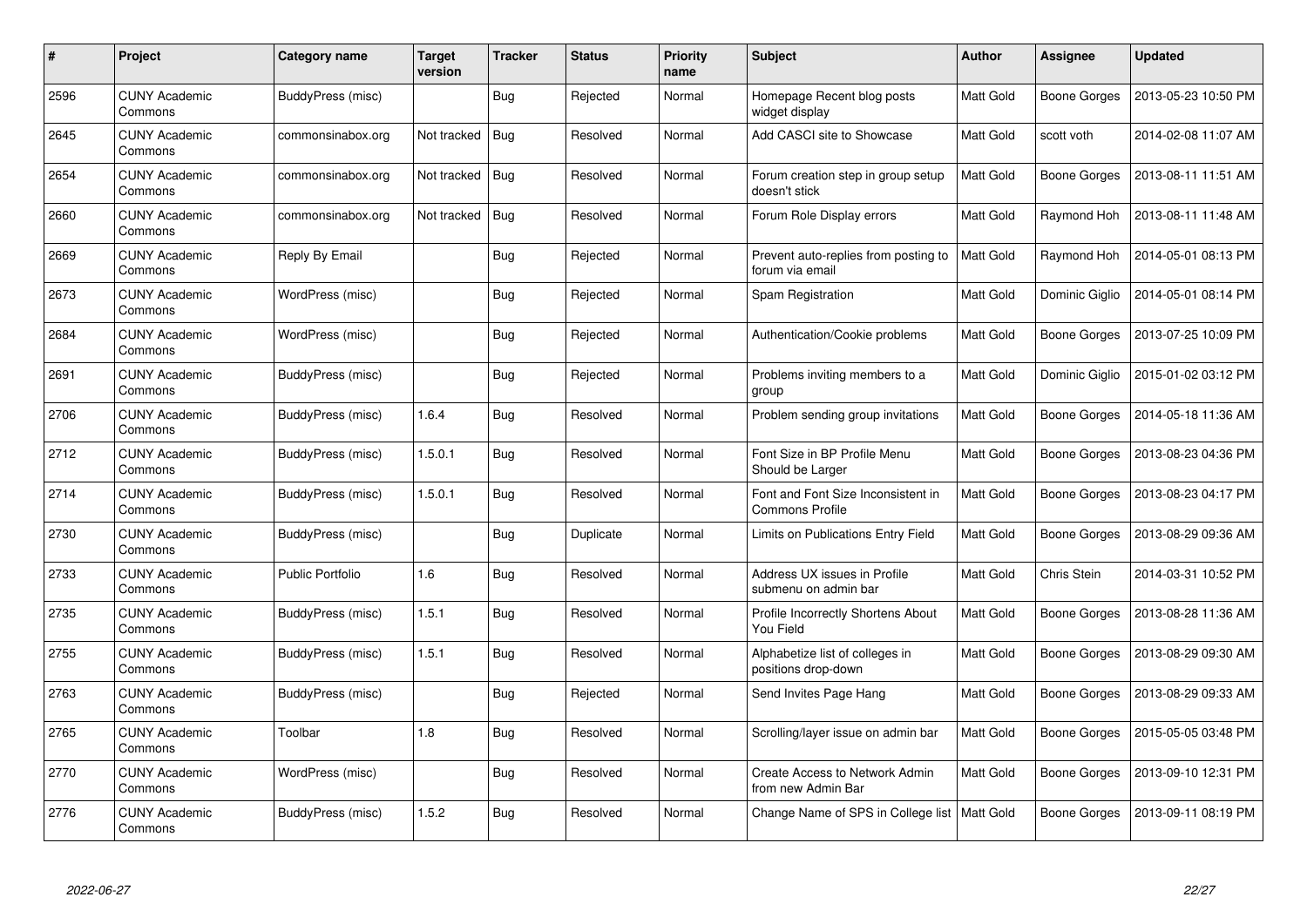| #    | Project                         | Category name            | <b>Target</b><br>version | <b>Tracker</b> | Status    | <b>Priority</b><br>name | <b>Subject</b>                                                                   | <b>Author</b>    | Assignee            | <b>Updated</b>      |
|------|---------------------------------|--------------------------|--------------------------|----------------|-----------|-------------------------|----------------------------------------------------------------------------------|------------------|---------------------|---------------------|
| 2785 | <b>CUNY Academic</b><br>Commons | BuddyPress (misc)        | Not tracked              | <b>Bug</b>     | Resolved  | Normal                  | Don't see cuny.is shortlink for<br>myself                                        | <b>Matt Gold</b> | <b>Boone Gorges</b> | 2013-09-12 10:56 AM |
| 2786 | <b>CUNY Academic</b><br>Commons | <b>BuddyPress (misc)</b> | 1.5.3                    | <b>Bug</b>     | Resolved  | Normal                  | Move position of close window<br>checkbox on overlay                             | Matt Gold        | Boone Gorges        | 2013-09-19 12:07 PM |
| 2787 | <b>CUNY Academic</b><br>Commons |                          | Not tracked              | <b>Bug</b>     | Resolved  | Normal                  | Create annotated screenshot for<br>portfolio codex page                          | Matt Gold        | scott voth          | 2014-02-08 02:38 PM |
| 2791 | <b>CUNY Academic</b><br>Commons | <b>BuddyPress (misc)</b> | 1.5.19                   | <b>Bug</b>     | Rejected  | Normal                  | Modify yellow profile bar alert                                                  | Matt Gold        | Chris Stein         | 2014-02-21 03:52 PM |
| 2795 | <b>CUNY Academic</b><br>Commons | BuddyPress (misc)        | 1.6                      | <b>Bug</b>     | Resolved  | Normal                  | <b>Friendship Request Acceptance</b><br>interface                                | Matt Gold        | Chris Stein         | 2014-03-27 03:07 PM |
| 2798 | <b>CUNY Academic</b><br>Commons | BuddyPress (misc)        | 1.5.4                    | <b>Bug</b>     | Resolved  | Normal                  | IE10 Profile Display Errors                                                      | Matt Gold        | Raymond Hoh         | 2013-09-25 03:33 PM |
| 2816 | <b>CUNY Academic</b><br>Commons | BuddyPress (misc)        | Future<br>release        | <b>Bug</b>     | Resolved  | Normal                  | Double posting/email notification                                                | Matt Gold        | Raymond Hoh         | 2013-11-01 08:04 PM |
| 2821 | <b>CUNY Academic</b><br>Commons | BuddyPress (misc)        |                          | <b>Bug</b>     | Duplicate | Normal                  | RBE attempted double posts                                                       | Matt Gold        | Raymond Hoh         | 2013-10-11 01:53 PM |
| 2827 | <b>CUNY Academic</b><br>Commons | BuddyPress (misc)        |                          | <b>Bug</b>     | Duplicate | Normal                  | Double email notification                                                        | Matt Gold        | Raymond Hoh         | 2013-10-11 01:53 PM |
| 2833 | <b>CUNY Academic</b><br>Commons | Group Files              | 1.6                      | <b>Bug</b>     | Resolved  | Normal                  | Allow silent file deletions                                                      | Matt Gold        | <b>Boone Gorges</b> | 2014-03-21 03:50 PM |
| 2845 | <b>CUNY Academic</b><br>Commons | <b>BuddyPress (misc)</b> | 1.5.7                    | <b>Bug</b>     | Resolved  | Normal                  | Anchor errors with bp activity items<br>created from associated blog<br>postings | Matt Gold        | <b>Boone Gorges</b> | 2013-11-01 08:15 PM |
| 2857 | <b>CUNY Academic</b><br>Commons | BuddyPress (misc)        | Not tracked              | <b>Bug</b>     | Resolved  | Normal                  | Double posting via RBE                                                           | Matt Gold        | Boone Gorges        | 2013-11-01 02:55 PM |
| 2858 | <b>CUNY Academic</b><br>Commons | BuddyPress (misc)        | 1.5.7                    | <b>Bug</b>     | Resolved  | Normal                  | […] redux                                                                        | Matt Gold        | <b>Boone Gorges</b> | 2013-10-30 10:08 PM |
| 2866 | <b>CUNY Academic</b><br>Commons | WordPress (misc)         |                          | <b>Bug</b>     | Resolved  | Normal                  | UserVoice Widget changes                                                         | Matt Gold        | Boone Gorges        | 2013-11-05 04:50 PM |
| 2903 | <b>CUNY Academic</b><br>Commons | commonsinabox.org        | Not tracked              | <b>Bug</b>     | Resolved  | Normal                  | Turning off activity commenting on<br>commonsinabox.org?                         | Matt Gold        | <b>Boone Gorges</b> | 2013-11-29 03:43 PM |
| 2906 | <b>CUNY Academic</b><br>Commons | BuddyPress (misc)        | 1.5.10                   | <b>Bug</b>     | Resolved  | Normal                  | Unable to delete file attachment<br>from forum post                              | Matt Gold        | <b>Boone Gorges</b> | 2013-12-01 09:35 PM |
| 2918 | <b>CUNY Academic</b><br>Commons | WordPress (misc)         | 1.5.11                   | <b>Bug</b>     | Resolved  | Normal                  | Add Sensitive WP Theme                                                           | Matt Gold        | Boone Gorges        | 2013-12-03 03:17 PM |
| 2922 | <b>CUNY Academic</b><br>Commons | BuddyPress (misc)        |                          | <b>Bug</b>     | Rejected  | Normal                  | Unconfirmed Plugin error - user<br>could not be activated                        | Matt Gold        | <b>Boone Gorges</b> | 2013-12-10 04:47 PM |
| 2944 | <b>CUNY Academic</b><br>Commons | BuddyPress (misc)        | 1.5.13                   | <b>Bug</b>     | Resolved  | Normal                  | Long load time on send invites<br>group pages                                    | Matt Gold        | Boone Gorges        | 2014-01-02 02:50 PM |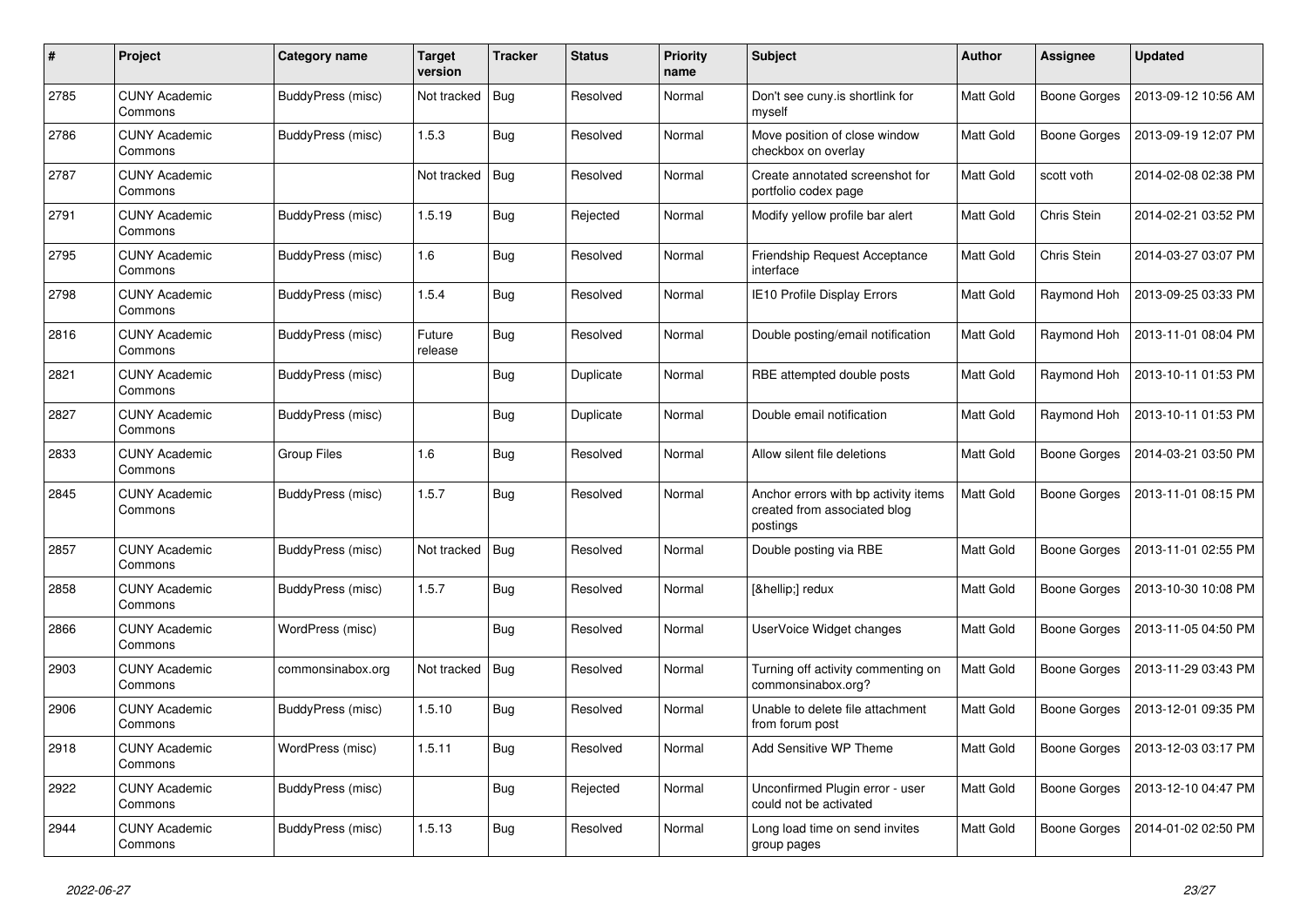| #    | Project                         | Category name              | Target<br>version | <b>Tracker</b> | <b>Status</b> | <b>Priority</b><br>name | <b>Subject</b>                                                                                  | <b>Author</b>    | Assignee            | <b>Updated</b>      |
|------|---------------------------------|----------------------------|-------------------|----------------|---------------|-------------------------|-------------------------------------------------------------------------------------------------|------------------|---------------------|---------------------|
| 2950 | <b>CUNY Academic</b><br>Commons | commonsinabox.org          | Not tracked       | <b>Bug</b>     | Resolved      | Normal                  | Layout broken on<br>commonsinabox.org forum 404                                                 | <b>Matt Gold</b> | Boone Gorges        | 2014-05-06 02:59 PM |
| 2959 | <b>CUNY Academic</b><br>Commons | WordPress (misc)           | Not tracked       | <b>Bug</b>     | Resolved      | Normal                  | <b>CUNY Academic Commons SEO</b><br>issues                                                      | Matt Gold        | Boone Gorges        | 2014-05-06 01:43 PM |
| 2960 | <b>CUNY Academic</b><br>Commons | WordPress (misc)           | 1.5.16            | <b>Bug</b>     | Resolved      | Normal                  | Add WP Accessibility Plugin                                                                     | Matt Gold        | Boone Gorges        | 2014-02-01 02:55 PM |
| 2979 | <b>CUNY Academic</b><br>Commons | BuddyPress (misc)          |                   | Bug            | Resolved      | Normal                  | Frame error in Invite Anyone                                                                    | Matt Gold        | <b>Boone Gorges</b> | 2014-01-29 03:53 PM |
| 3043 | <b>CUNY Academic</b><br>Commons | Redmine                    | Not tracked       | <b>Bug</b>     | Resolved      | Normal                  | Help Marilyn Figure out Redmine<br>notification issues                                          | Matt Gold        | Micki Kaufman       | 2014-05-06 03:01 PM |
| 3075 | <b>CUNY Academic</b><br>Commons | Server                     | Not tracked       | <b>Bug</b>     | Rejected      | Normal                  | Commons running slow?                                                                           | Matt Gold        | Boone Gorges        | 2014-05-06 01:45 PM |
| 3097 | <b>CUNY Academic</b><br>Commons | Groups (misc)              | Future<br>release | <b>Bug</b>     | Rejected      | Normal                  | Page not found error encountered<br>after requesting membership in a<br>group                   | Matt Gold        | Boone Gorges        | 2014-03-19 03:03 PM |
| 3100 | <b>CUNY Academic</b><br>Commons | <b>WordPress Themes</b>    | 1.5.20            | <b>Bug</b>     | Resolved      | Normal                  | <b>Add Customizr Theme</b>                                                                      | Matt Gold        | Boone Gorges        | 2014-03-11 10:35 PM |
| 3124 | <b>CUNY Academic</b><br>Commons | Design                     | 1.6               | Bug            | Resolved      | Normal                  | Create small version of horizontal<br>logo image to include in HTML<br>Emails                   | Matt Gold        | Boone Gorges        | 2014-04-01 03:40 PM |
| 3131 | <b>CUNY Academic</b><br>Commons | Reply By Email             | Not tracked       | <b>Bug</b>     | Resolved      | Normal                  | Deactivated/Reactivated RBE                                                                     | Matt Gold        | Boone Gorges        | 2014-03-25 01:11 PM |
| 3152 | <b>CUNY Academic</b><br>Commons | WordPress (misc)           |                   | <b>Bug</b>     | Rejected      | Normal                  | Cookie/Session weirdness                                                                        | Matt Gold        | Boone Gorges        | 2014-04-27 02:41 PM |
| 3163 | <b>CUNY Academic</b><br>Commons | Reply By Email             | Not tracked       | <b>Bug</b>     | Resolved      | Normal                  | Deactivated/Reactivated RBE                                                                     | Matt Gold        | Matt Gold           | 2014-04-10 10:50 AM |
| 3165 | <b>CUNY Academic</b><br>Commons | <b>Email Notifications</b> |                   | <b>Bug</b>     | Rejected      | Normal                  | HTML notification of post with<br>attachments didn't include mention<br>of/links to attachments | Matt Gold        | Boone Gorges        | 2015-03-21 09:05 PM |
| 3180 | <b>CUNY Academic</b><br>Commons | <b>Group Files</b>         | 1.6.2             | <b>Bug</b>     | Resolved      | Normal                  | Silent Edit of File Title Produces<br><b>Email Notification</b>                                 | Matt Gold        | Boone Gorges        | 2014-05-01 11:19 PM |
| 3190 | <b>CUNY Academic</b><br>Commons | BuddyPress (misc)          | 1.6.3             | Bug            | Resolved      | Normal                  | Mention link on Member Profile<br>Leads to SiteWide activity stream                             | Matt Gold        | Boone Gorges        | 2014-05-12 02:53 PM |
| 3201 | <b>CUNY Academic</b><br>Commons | commonsinabox.org          | Not tracked       | <b>Bug</b>     | Resolved      | Normal                  | Add MuseCommons to the<br>Showcase                                                              | Matt Gold        | scott voth          | 2014-07-12 01:29 PM |
| 3217 | <b>CUNY Academic</b><br>Commons | <b>Public Portfolio</b>    |                   | <b>Bug</b>     | Resolved      | Normal                  | Issue with Link button on Profile<br>Fields                                                     | Matt Gold        | Boone Gorges        | 2014-05-21 10:29 PM |
| 3219 | CUNY Academic<br>Commons        | <b>BuddyPress (misc)</b>   | 1.6.7             | <b>Bug</b>     | Resolved      | Normal                  | new_groupblog_post emails not<br>being sent as HTML                                             | Matt Gold        | Raymond Hoh         | 2014-06-23 08:36 AM |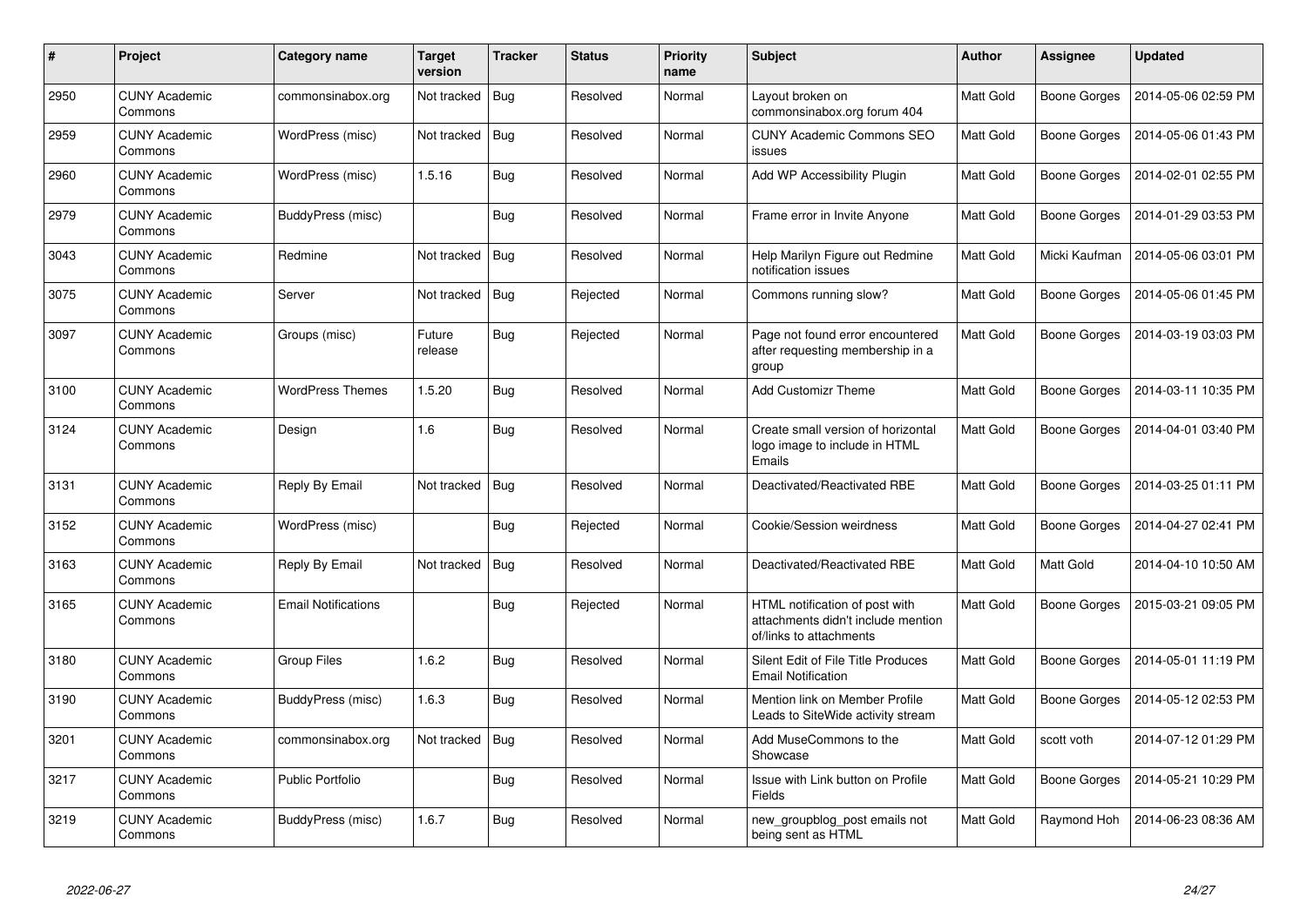| #    | Project                         | Category name              | <b>Target</b><br>version | <b>Tracker</b> | <b>Status</b>       | <b>Priority</b><br>name | <b>Subject</b>                                                                                     | <b>Author</b> | Assignee            | <b>Updated</b>      |
|------|---------------------------------|----------------------------|--------------------------|----------------|---------------------|-------------------------|----------------------------------------------------------------------------------------------------|---------------|---------------------|---------------------|
| 3226 | <b>CUNY Academic</b><br>Commons | Groups (misc)              | 1.6.4.1                  | Bug            | Resolved            | Normal                  | Group home: content pushed below<br>sidebar                                                        | Matt Gold     | <b>Boone Gorges</b> | 2014-05-23 09:55 AM |
| 3249 | <b>CUNY Academic</b><br>Commons | Reply By Email             | Not tracked              | Bug            | Resolved            | Normal                  | Restart reply by email                                                                             | Matt Gold     | <b>Boone Gorges</b> | 2014-06-04 03:50 PM |
| 3265 | <b>CUNY Academic</b><br>Commons | Reply By Email             | Not tracked              | <b>Bug</b>     | Resolved            | Normal                  | BPE Duplicate message issue                                                                        | Matt Gold     | <b>Matt Gold</b>    | 2014-06-11 10:59 PM |
| 3278 | <b>CUNY Academic</b><br>Commons | WordPress (misc)           |                          | Bug            | Rejected            | Normal                  | TinyMCE 4 - Pasting from Word to<br>Firefox strips formatting                                      | Matt Gold     | Raymond Hoh         | 2014-06-24 08:42 AM |
| 3293 | <b>CUNY Academic</b><br>Commons | BuddyPress (misc)          |                          | <b>Bug</b>     | Rejected            | Normal                  | 'Page Not Found' Message<br>Received After Clicking on<br>View/Reply Link in Email<br>Notification | Matt Gold     | Boone Gorges        | 2014-07-02 08:47 PM |
| 3307 | <b>CUNY Academic</b><br>Commons | Group Invitations          |                          | <b>Bug</b>     | Rejected            | Normal                  | Group Invites Sent before clicking<br>"send invites"                                               | Matt Gold     | <b>Boone Gorges</b> | 2014-07-14 11:09 AM |
| 3324 | <b>CUNY Academic</b><br>Commons | <b>Public Portfolio</b>    | 1.6.10                   | <b>Bug</b>     | Resolved            | Normal                  | Incorrect display of send<br>message/mention on portfolio page                                     | Matt Gold     | Boone Gorges        | 2014-07-22 09:06 PM |
| 3342 | <b>CUNY Academic</b><br>Commons | <b>Email Notifications</b> |                          | <b>Bug</b>     | Duplicate           | Normal                  | Group Invitation Email Links<br>Incorrect/Non-Working                                              | Matt Gold     | Boone Gorges        | 2015-04-01 09:04 PM |
| 3344 | <b>CUNY Academic</b><br>Commons | Layout                     | 1.6.11                   | Bug            | Resolved            | Normal                  | Double display of menu on profile<br>settings                                                      | Matt Gold     | Boone Gorges        | 2014-08-01 09:58 AM |
| 3345 | <b>CUNY Academic</b><br>Commons | Layout                     | 1.6.11                   | <b>Bug</b>     | Resolved            | Normal                  | Text/Icon Styling Error/Overlap on<br>Profile pages                                                | Matt Gold     | Boone Gorges        | 2014-08-01 09:05 AM |
| 3362 | <b>CUNY Academic</b><br>Commons | <b>Public Portfolio</b>    | 1.7.1                    | <b>Bug</b>     | Resolved            | Normal                  | Default display of profiles with no<br>info added                                                  | Matt Gold     | Boone Gorges        | 2014-10-21 02:44 PM |
| 3419 | <b>CUNY Academic</b><br>Commons | Group Invitations          | 1.6.14                   | Bug            | Testing<br>Required | Normal                  | Neatening the display of messages<br>on group requests                                             | Matt Gold     | Boone Gorges        | 2014-09-01 09:29 PM |
| 3420 | <b>CUNY Academic</b><br>Commons | <b>Email Notifications</b> | 1.6.14                   | Bug            | Resolved            | Normal                  | Membership approval link in email<br>notifications                                                 | Matt Gold     | Boone Gorges        | 2014-09-01 09:31 PM |
| 3427 | <b>CUNY Academic</b><br>Commons | <b>Email Notifications</b> |                          | Bug            | Rejected            | Normal                  | Multiple email notifications received                                                              | Matt Gold     | Boone Gorges        | 2014-08-30 05:02 PM |
| 3448 | <b>CUNY Academic</b><br>Commons | Groups (misc)              | 1.7                      | <b>Bug</b>     | Resolved            | Normal                  | Group changes email slug/link issue                                                                | Matt Gold     | Raymond Hoh         | 2014-09-15 08:29 PM |
| 3449 | <b>CUNY Academic</b><br>Commons | Groups (misc)              | 1.7                      | Bug            | Resolved            | Normal                  | Make Default Option for "Create"<br>Forum" in Group Creation Process<br>"Yes"                      | Matt Gold     | Boone Gorges        | 2014-09-22 08:39 PM |
| 3451 | <b>CUNY Academic</b><br>Commons | WordPress (misc)           | 1.7                      | <b>Bug</b>     | Resolved            | Normal                  | Edit delete blog text                                                                              | Matt Gold     | Raymond Hoh         | 2014-09-15 08:27 PM |
| 3497 | <b>CUNY Academic</b><br>Commons | Publicity                  | Not tracked              | <b>Bug</b>     | Resolved            | Normal                  | News blog post & hero slide on free<br>software contributions                                      | Matt Gold     | scott voth          | 2016-03-09 06:48 PM |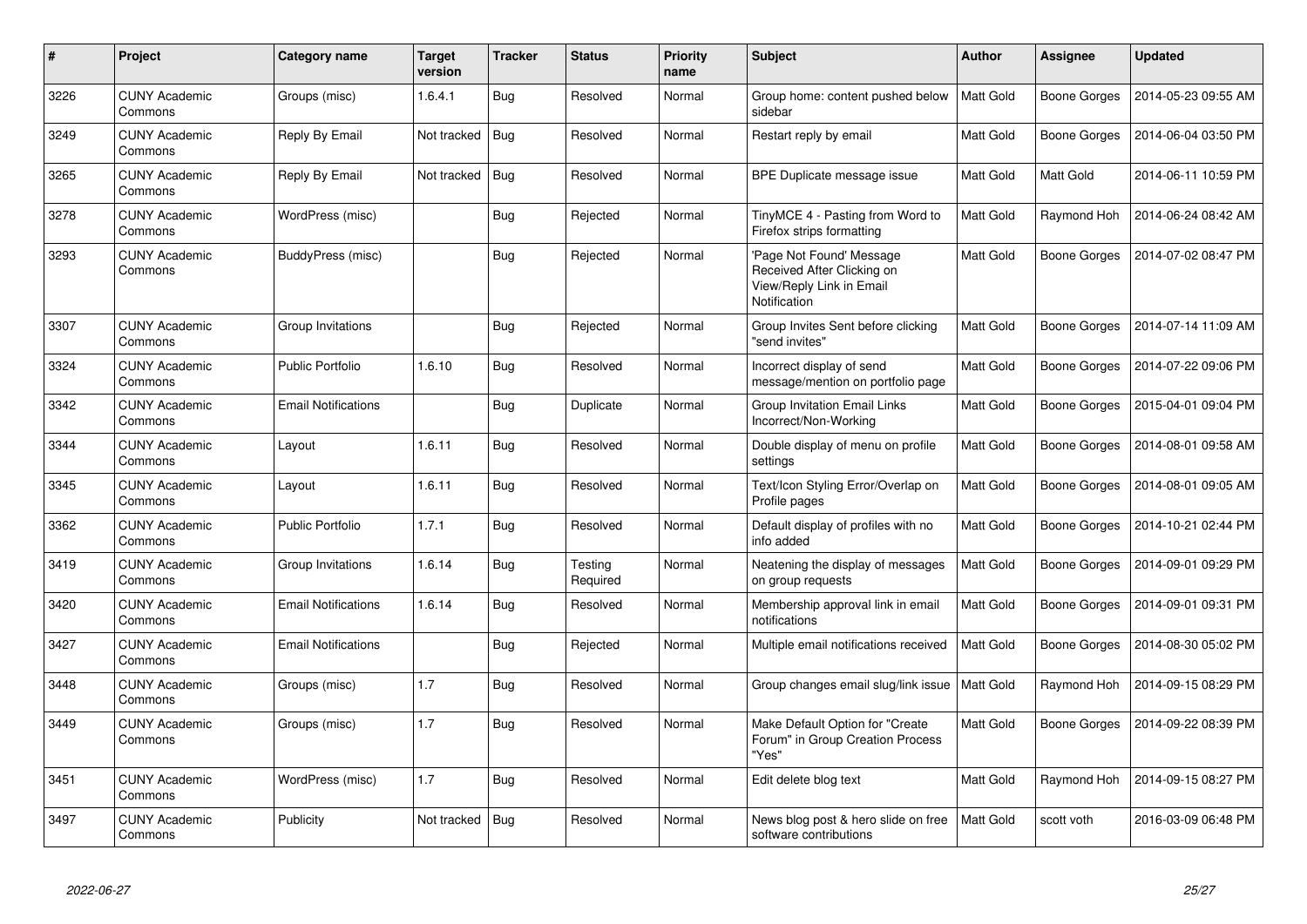| $\#$ | Project                         | Category name          | <b>Target</b><br>version | <b>Tracker</b> | Status    | <b>Priority</b><br>name | <b>Subject</b>                                                 | <b>Author</b>    | <b>Assignee</b>     | <b>Updated</b>      |
|------|---------------------------------|------------------------|--------------------------|----------------|-----------|-------------------------|----------------------------------------------------------------|------------------|---------------------|---------------------|
| 3544 | <b>CUNY Academic</b><br>Commons | <b>Group Files</b>     | 1.7                      | <b>Bug</b>     | Resolved  | Normal                  | Files list upload button placement<br>after upload             | <b>Matt Gold</b> | <b>Boone Gorges</b> | 2014-10-10 09:09 AM |
| 3574 | <b>CUNY Academic</b><br>Commons | My Commons             |                          | Bug            | Duplicate | Normal                  | Address awkward possessive cases<br>on My Commons page         | <b>Matt Gold</b> | Raymond Hoh         | 2015-04-13 04:41 PM |
| 3581 | <b>CUNY Academic</b><br>Commons | <b>BuddyPress Docs</b> | 1.7.1                    | <b>Bug</b>     | Resolved  | Normal                  | <b>BuddyPress Docs Line Break issue</b>                        | <b>Matt Gold</b> | <b>Boone Gorges</b> | 2014-10-20 02:56 PM |
| 3583 | <b>CUNY Academic</b><br>Commons | Reply By Email         | 1.7.3                    | <b>Bug</b>     | Resolved  | Normal                  | RBE error message                                              | Matt Gold        | Raymond Hoh         | 2014-11-10 12:42 PM |
| 3587 | <b>CUNY Academic</b><br>Commons | My Commons             | 1.8.1                    | <b>Bug</b>     | Resolved  | Normal                  | Force SSL issue                                                | <b>Matt Gold</b> | <b>Boone Gorges</b> | 2015-06-01 11:39 AM |
| 3588 | <b>CUNY Academic</b><br>Commons | Groups (misc)          | 1.7.2                    | <b>Bug</b>     | Resolved  | Normal                  | Hidden group not appearing in<br>search results                | Matt Gold        | <b>Boone Gorges</b> | 2014-11-01 02:57 PM |
| 3589 | <b>CUNY Academic</b><br>Commons | Group Invitations      | 1.7.2                    | <b>Bug</b>     | Resolved  | Normal                  | User not appearing in group<br>invitation autocomplete         | Matt Gold        | <b>Boone Gorges</b> | 2014-11-01 02:58 PM |
| 3599 | <b>CUNY Academic</b><br>Commons | <b>BuddyPress Docs</b> | 1.7.2                    | <b>Bug</b>     | Resolved  | Normal                  | Silent BP Docs edits                                           | Matt Gold        | <b>Boone Gorges</b> | 2014-11-01 02:20 PM |
| 3614 | <b>CUNY Academic</b><br>Commons | Home Page              | 1.7.2                    | <b>Bug</b>     | Resolved  | Normal                  | Homepage member widget filter<br>feature not working           | <b>Matt Gold</b> | Boone Gorges        | 2014-11-01 02:24 PM |
| 3625 | <b>CUNY Academic</b><br>Commons | WordPress (misc)       |                          | <b>Bug</b>     | Rejected  | Normal                  | Unable to manually create account<br>for non-CUNY (gmail) user | Matt Gold        | <b>Boone Gorges</b> | 2015-06-01 03:09 PM |
| 3640 | <b>CUNY Academic</b><br>Commons |                        | Future<br>release        | <b>Bug</b>     | Rejected  | Normal                  | Logged out of commons when trying<br>to publish a post         | Matt Gold        | Daniel Jones        | 2015-03-09 11:27 AM |
| 3642 | <b>CUNY Academic</b><br>Commons |                        |                          | <b>Bug</b>     | Rejected  | Normal                  | Group search hanging                                           | <b>Matt Gold</b> | <b>Boone Gorges</b> | 2014-11-10 12:50 PM |
| 3654 | <b>CUNY Academic</b><br>Commons | Group Forums           | 1.7.4                    | Bug            | Resolved  | Normal                  | can only attached one file to a forum   Matt Gold<br>post      |                  | Boone Gorges        | 2014-11-21 10:42 AM |
| 3688 | <b>CUNY Academic</b><br>Commons | <b>BuddyPress Docs</b> | 1.7.6                    | <b>Bug</b>     | Resolved  | Normal                  | Doc creation didn't create email<br>notification               | Matt Gold        | <b>Boone Gorges</b> | 2014-12-12 08:57 AM |
| 3693 | <b>CUNY Academic</b><br>Commons | Reply By Email         |                          | <b>Bug</b>     | Resolved  | Normal                  | notification of RBE double posting                             | Matt Gold        | Raymond Hoh         | 2014-12-03 02:40 PM |
| 3717 | <b>CUNY Academic</b><br>Commons | Groups (misc)          | 1.7.7                    | <b>Bug</b>     | Resolved  | Normal                  | Member invitations to Group<br>Members error alert             | Matt Gold        | <b>Boone Gorges</b> | 2014-12-22 02:25 PM |
| 3761 | <b>CUNY Academic</b><br>Commons | WordPress (misc)       |                          | <b>Bug</b>     | Rejected  | Normal                  | User reports that Add Users by<br>Email Address not working    | <b>Matt Gold</b> | Daniel Jones        | 2015-02-12 09:01 AM |
| 3769 | <b>CUNY Academic</b><br>Commons | Public Portfolio       | 1.7.12                   | <b>Bug</b>     | Resolved  | Normal                  | Completion mouseover on editing<br>version of profile is blank | Matt Gold        | <b>Boone Gorges</b> | 2015-02-12 09:13 AM |
| 3785 | <b>CUNY Academic</b><br>Commons | Registration           | Not tracked              | <b>Bug</b>     | Resolved  | Normal                  | New CUNY email addresses                                       | Matt Gold        | Marilyn Weber       | 2017-11-15 05:47 PM |